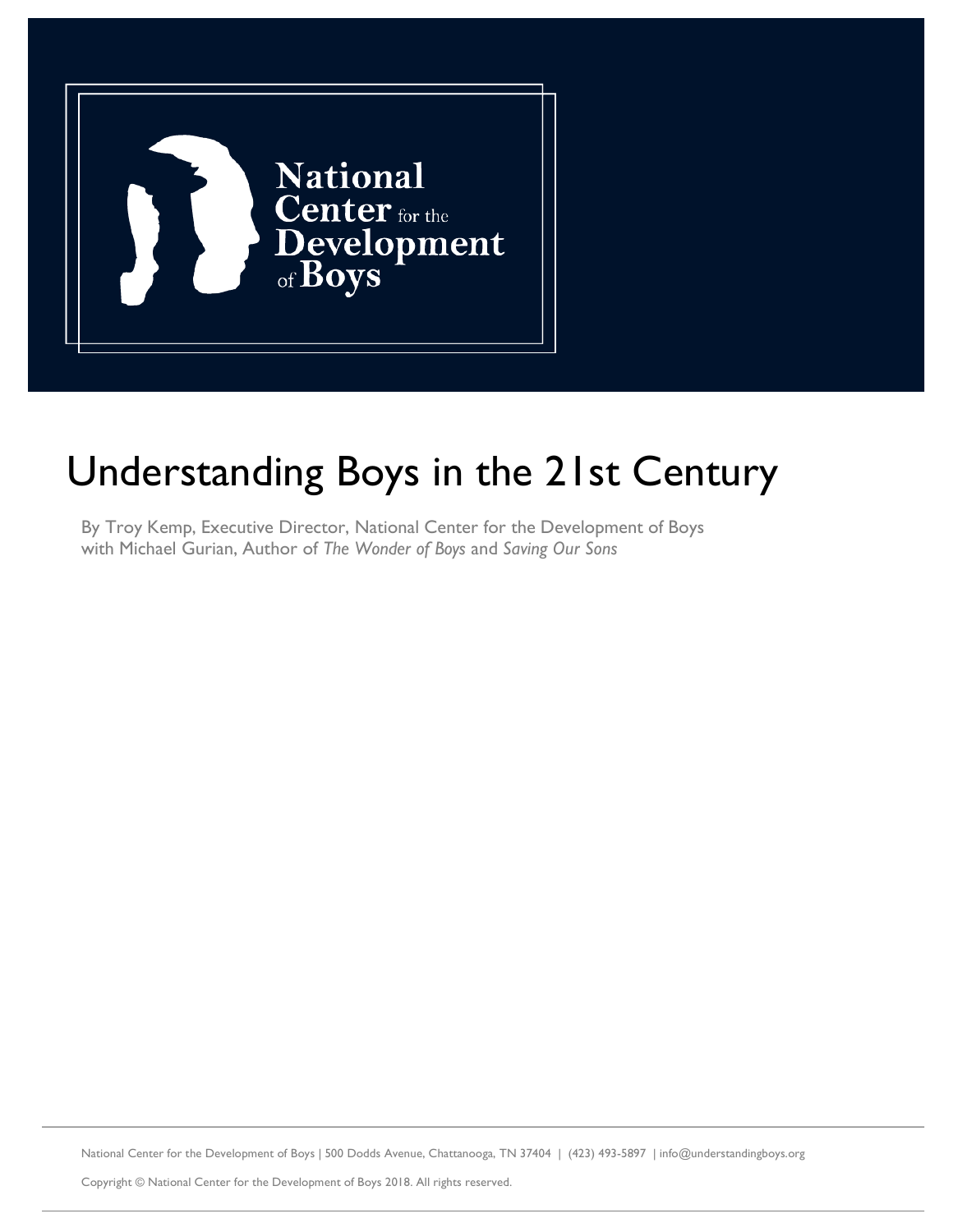# Table of Contents

| $\mathbf{II}$ . |                                                            |
|-----------------|------------------------------------------------------------|
| III.            |                                                            |
| IV.             |                                                            |
| $V_{\cdot}$     | DOES "BE A MAN" PROTECT OR HARM BOYS' EMOTIONAL LIVES ? 24 |
| VI.             |                                                            |
| VII.            |                                                            |
| VIII.           |                                                            |
| IX.             |                                                            |
| <b>X.</b>       |                                                            |
| XI.             |                                                            |
|                 |                                                            |
|                 |                                                            |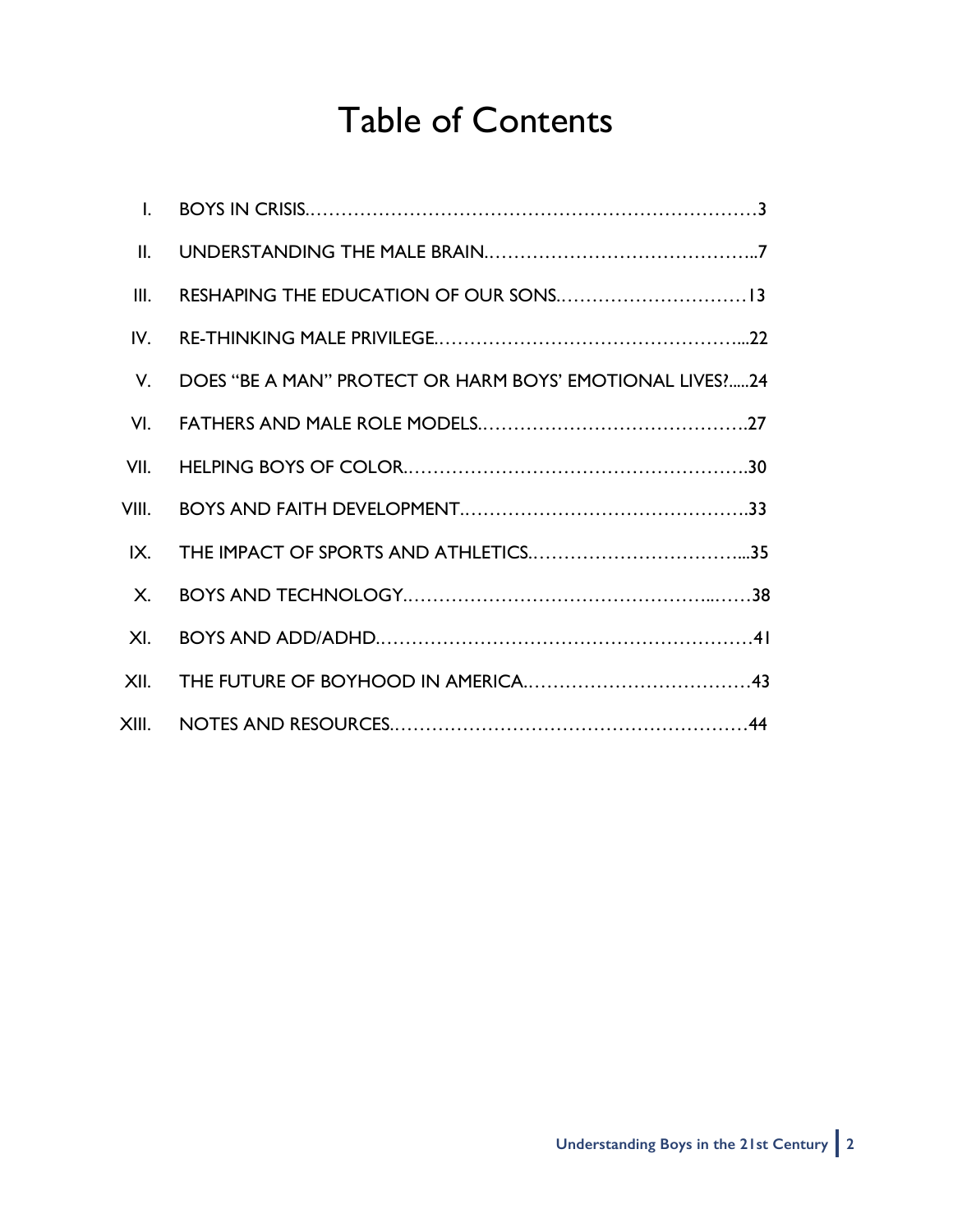### I. Boys in Crisis

I have been a teacher, coach, school administrator, and parent of boys for 25 years. In my "Understanding Boys" lectures at conferences, I use the term "objects moving through space" to describe our sons. To me, that's the best description I can give for how boys learn and how they behave, whether in the classroom, in the family, or in the community. Boys are—or we hope they will be—constantly moving, living, feeling challenged, exploring. Our job as adults is to help them grow into responsible, educated, and loving men by feeling safe to be who they are.

Some boys in America are doing well. Some males rise to the top of corporations and government. Some succeed as fathers, husbands, and partners. Some feel the hope that comes from chasing, and often fulfilling, their dreams. Some males, no matter the injustice, adversity, or absences they face, cannot be stopped. They will move and move others. Millions of males are succeeding every day.

But the terrible secret in American society is also the terrible loss of millions of males. These males are struggling to survive or thrive in such desperate ways we must pause to notice—and work toward solutions. Life now is not what it was 50 or a 100 years ago. In 21st-Century America, boys as a group are in significant trouble. While some male demographics are in worse shape than others, male distress itself crosses races and diverse boundaries. Not only are many boys of color in significant distress—often becoming a statistic, adding to the early mortality rates—but millions of white boys, especially in depressed rural and working class areas, are also feeling hopeless. Because media and academic institutions mainly focus on "male privilege" and "gender stereotypes" as the primary issues facing boys' development, we miss the tens of millions of males who don't fit either paradigm. Their issues go far deeper.

Real time statistics are sobering.

In education:

- The gap of boys in reading and literacy is three times worse than the well-known girls' gap in math/science.
- In each demographic, boys are behind girls. For instance, boys of color are behind girls of color in grades, test scores, and social-emotional development; similarly, Native American and Latino boys are behind same-ethnic girls. Even white boys are behind white girls in markers for mental health (suicide, brain disorders), educational success (test scores, grades, behavior) and normal social-emotional development.
- The use of mood managing drugs for boys has increased twenty-fold over the past two decades. In fact, in many affluent areas, one out of three boys are on medications for ADD or ADHD.
- Eighty percent to 90 percent of all school disciplinary problems are attributed to boys, including pre-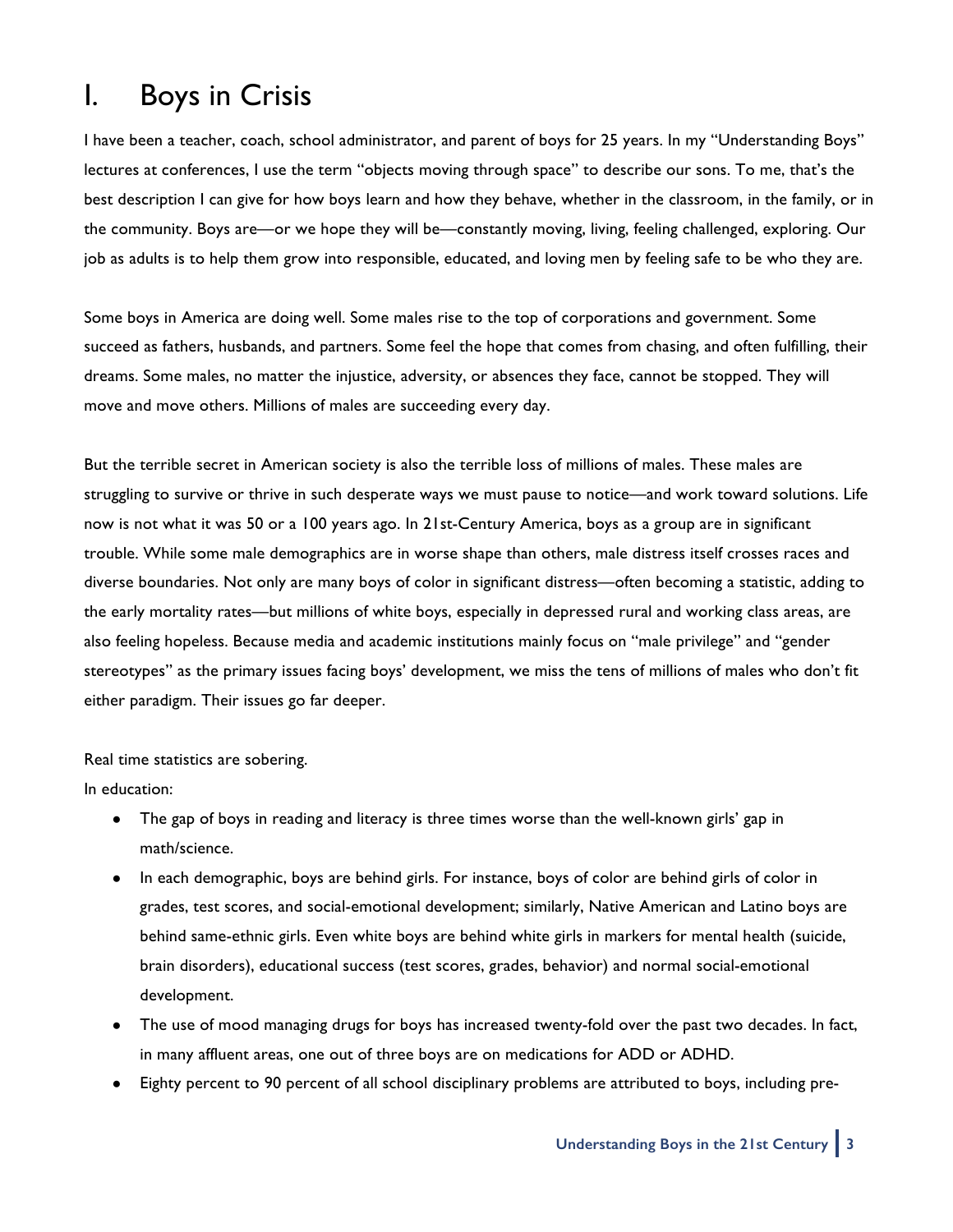school where boys are four times more likely than girls to be suspended or expelled.

- Two-thirds of all Ds and Fs given in high schools go to boys but less than half the As.
- More than 65 percent of all high school dropouts are boys. By the time boys reach seventh grade, many have already begun their exodus from school.
- Over the past generation, the percentage of boys in higher education has moved from close to 60 to the mid-40s, and the percentage of young men graduating from college has dropped even more, to 41 percent.

In part because of educational issues, there is a significant chance that an American male will not fare well in the 21st Century:

- More American males are currently in prison than at any time in the history of our nation and, per capita, more are incarcerated in America than in any other country.
- Boys are twice as likely as girls to be victims of violence in America but in certain age groups, the ratio is 6 to 1. For instance, among adolescent children, six males die from violence for every female. Boys of color in the inner city are considered "highly likely" to die from violent causes by or about age 25—the end of male adolescence.
- More American adult males are likely to express overall feelings of being "unhappy," and more are clinically depressed than in any past generation.
- Boys are four times more likely than girls to take their own lives, and the suicide rate among boys is growing. Last year, approximately 30,000 males in America took their own lives.
- More boys and men will live in poverty in the next decade, and more will be absent when it comes to raising their own children, creating a sad cycle of repeated distress.
- In 2014, a landmark study at Princeton University discovered that safety nets in existence for girls and young women do not exist for boys and men, pushing them farther into isolation and danger.
- Issues faced by American boys are also faced by males around the world. In 2015, the World Health Organization published a major study of men's and boys' health worldwide. In it the study's authors from Europe, the U.S. and Asia—provided statistics and analysis from all continents, including the most comprehensive health study worldwide to date, the Global Burden of Disease Study led by the Institute for Health Metrics and Evaluation. The WHO study concluded: "In most parts of the world, health outcomes among boys and men continue to be substantially worse than among girls and women. Yet this gender-based disparity in health has received little national, regional or global acknowledgement or attention from health policy-makers or health-care providers. Including both women and men in efforts to reduce gender inequalities in health as part of the post-2015 sustainable development agenda would improve everyone's health and well-being."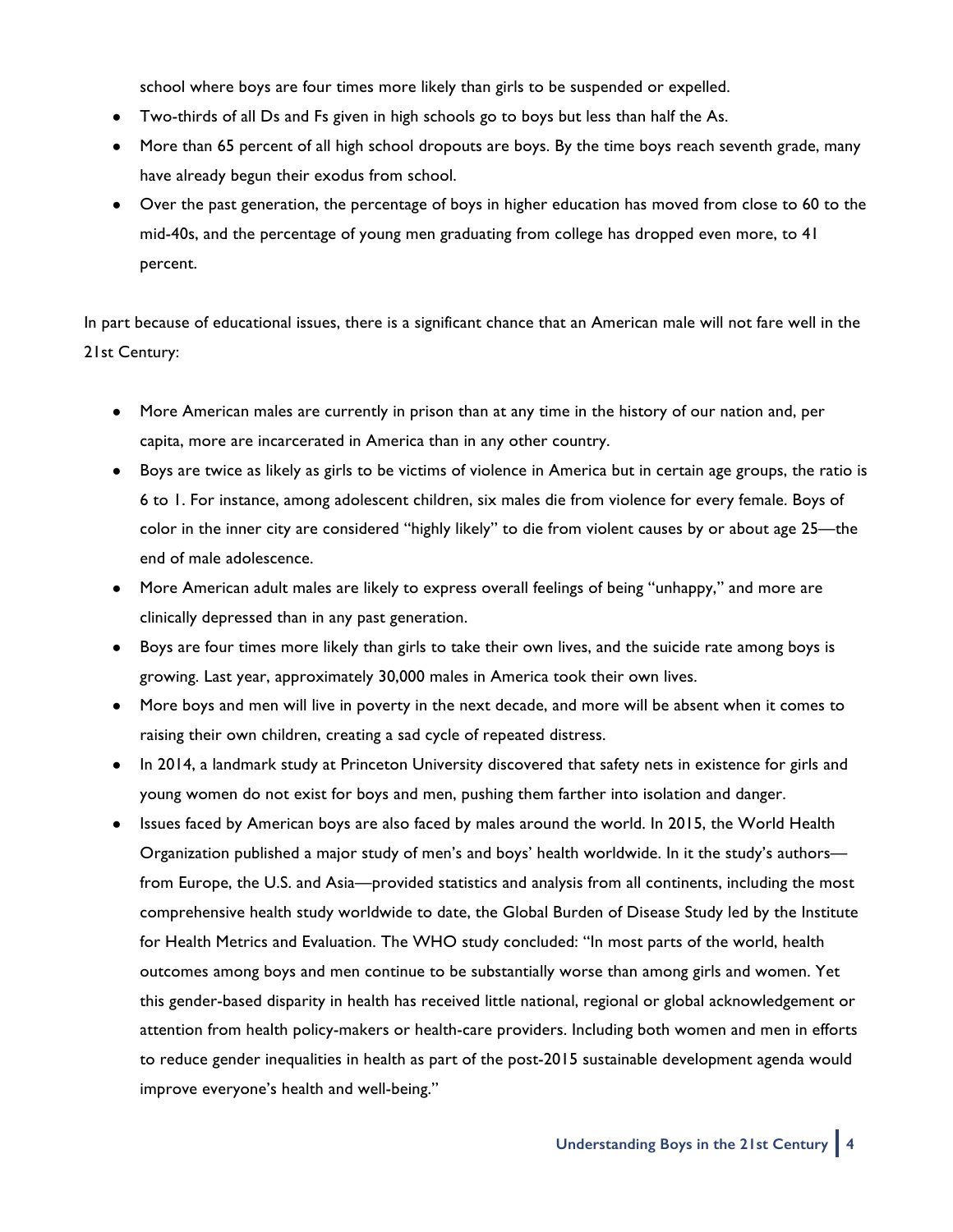The final statement of the study is crucial. While males are behind females in health outcomes, solutions involve all of us, together. Every issue facing boys and men also impacts women and children, making the consequences of the boy crisis a multi-gender and multi-generational one. Every week we have new headlines of violence and pain that has male distress as a root cause.

My colleague, Michael Gurian, co-author of this White Paper, has emerged as one of the most prominent and respected researchers into boys' issues; he did not mince any words when he opened his latest book, Saving Our Sons, with this observation:

In thirty years of working with children, I have never been more worried than I am right now for our sons. Some boys are doing very well, but millions are disappearing into violence, imprisonment, social withdrawal, listlessness, virtual worlds, and real life self-destruction. If we don't end this national pattern, our boys and young men will become increasingly destructive, both to others and themselves, because nearly every social problem we face in our civilization today – unemployment, income equality, incarceration rates, religious extremism, domestic abuse, mental illness, health care inequities, and violence – intersects in some way with the state of boyhood in America (2017, p. 9).

Fortunately, more and more educators, sociologists, community and national leaders, and others have begun to sound the alarm about how we raise, educate, and nurture our sons. That focus has given rise to theories and strategies regarding what we can do differently—as individuals and as parents—to improve the chances for males to move from boyhood into adulthood successfully, so that our young males can become positive forces of good in our society.

Many of us are aware of the broad spectrum of male distress, and we are asking: How do we as parents, teachers, and community leaders move our boys in the direction of their most lofty aspirations for service and purpose? Gurian addresses the issue directly in Saving Our Sons by arguing that it is now time for a social revolution on behalf of boys. This revolution, he says, will require us to see what is really happening in male development.

The National Center for the Development of Boys was formed in 2016 to be a catalyst of this social revolution. Most of our Board and team, like myself and Dr. Gurian, are parents of daughters and advocates for girls and women. This fact is important to our place in the social dialogue because all of us at the Center take very seriously the idea of gender equality. However, our research indicates that our culture has reached a turning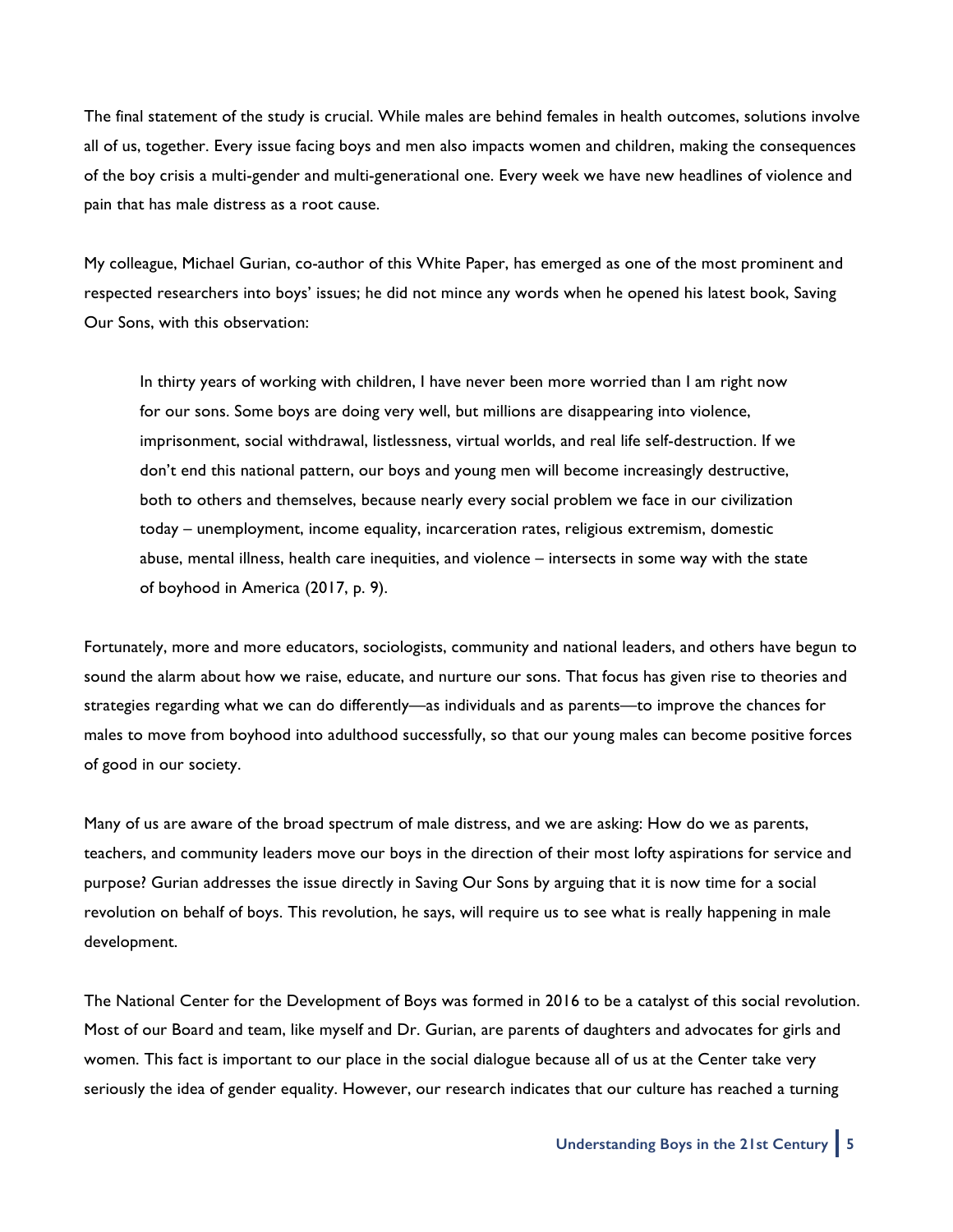point: the term "gender equal" can no longer mean "Girls are always behind boys and boys are always more privileged than girls." It must now mean: "There are areas where girls are doing well and areas where they are not; equally so, there are areas where boys are doing well and many areas, as statistics and real life clearly indicate, where boys are not."

The Center works to catalyze fresh approaches to the issues, as well as tactical and strategic programs that lead to immediate solutions. Our research, shared in this White Paper, indicates that regardless of where in the nation our boys are located—whether they are poor or rich, white or minorities, in successful or struggling schools—discernible areas of male need have clearly emerged in the new millennium.

While this paper is meant mainly for use by parents, community members and lay leaders, we have also written it with academic rigor. And while it is not meant to answer all the questions or bring each question to an absolute conclusion, it will provide immediately applicable research and tools. In total, we hope this document will help you to move forward your own part of our passionate national conversation on how to save our sons.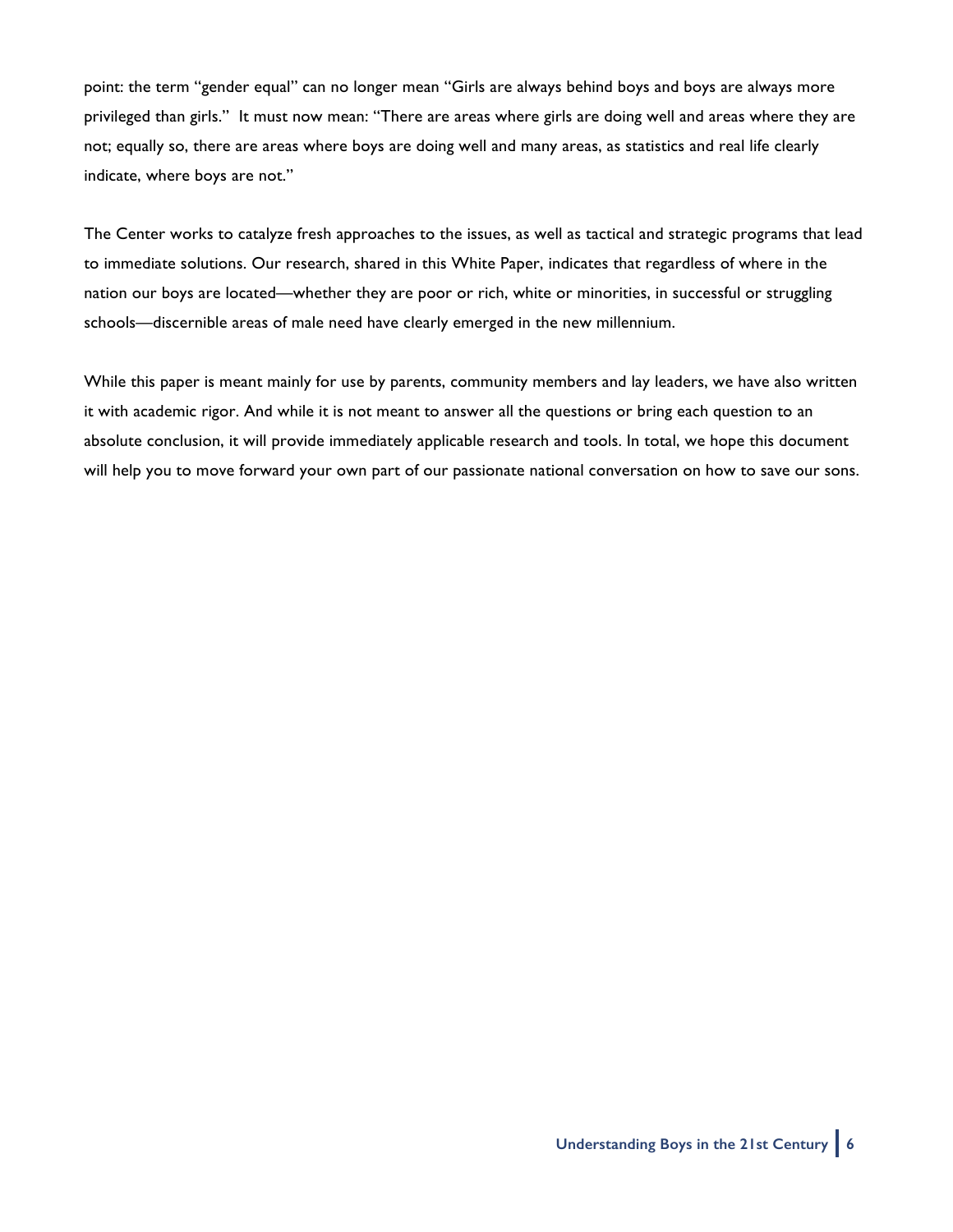### II. Understanding the Male Brain

The first step in what Dr. Gurian calls a "revolution" is an understanding of who boys really are. While I describe boys as "objects moving through space," another educator friend of mine more bluntly described how boys learn and grow: "by crashing into things, whether they are physical objects, ideas, or authority figures." That is motion, indeed! When you are constantly in motion, you will likely crash into rules, boundaries and sometimes each other. But you also crash into ideas.

Thanks to a lot of good research over the past three decades, we have a much better understanding of boys' brains, including how those brains differ from girls' brains. That understanding has become foundational, in the Center's view, to how we can shape a new discussion of how to best teach and reach both genders. Because our academic schools of education rarely teach this material in their teacher training, our nation's schools, especially in the communities with the worst data points for academic and behavioral achievement, potentially face systemic shortcomings in their education of both boys and girls. Generally, the boys fare worse in these schools, and all the data points sag because of that. Once teachers and staff are trained in how the male brain learns and grows, innovation almost always follows, and test scores and other data points rise.

### **Why Boys' Brains Are Different**

Training that succeeds in schools and elsewhere involves a look into the male brain. In the early stages of development, human embryos differentiate into male and female beginning around the fourth week of gestation. The male embryo (XY) begins to drop its testicles in utero and thus receives constant new surges of testosterone through body and brain, at far higher rates than the female brain. Testosterone in utero affects the physical anatomy of the child—what biologically makes it a boy or girl on a sonogram then after birth—as well as the differentiation of male and female brains both in utero and throughout the lifespan.

### **White and Gray Matter Activity**

One profound difference between the male and female brain is the "white matter" and "gray matter" activity difference. Boys' brains develop more emphasis on "gray matter activity" than female brains tend to do. The difference can include up to seven times more gray matter activity in the male brain than the female. Girls' brains develop with close to 10 times more white matter activity than boys' brains.

As Gurian has put it, "White matter activity tends to send signals throughout the brain instantaneously while gray matter activity tends to localize primary brain function into specific areas and territories in the brain." Both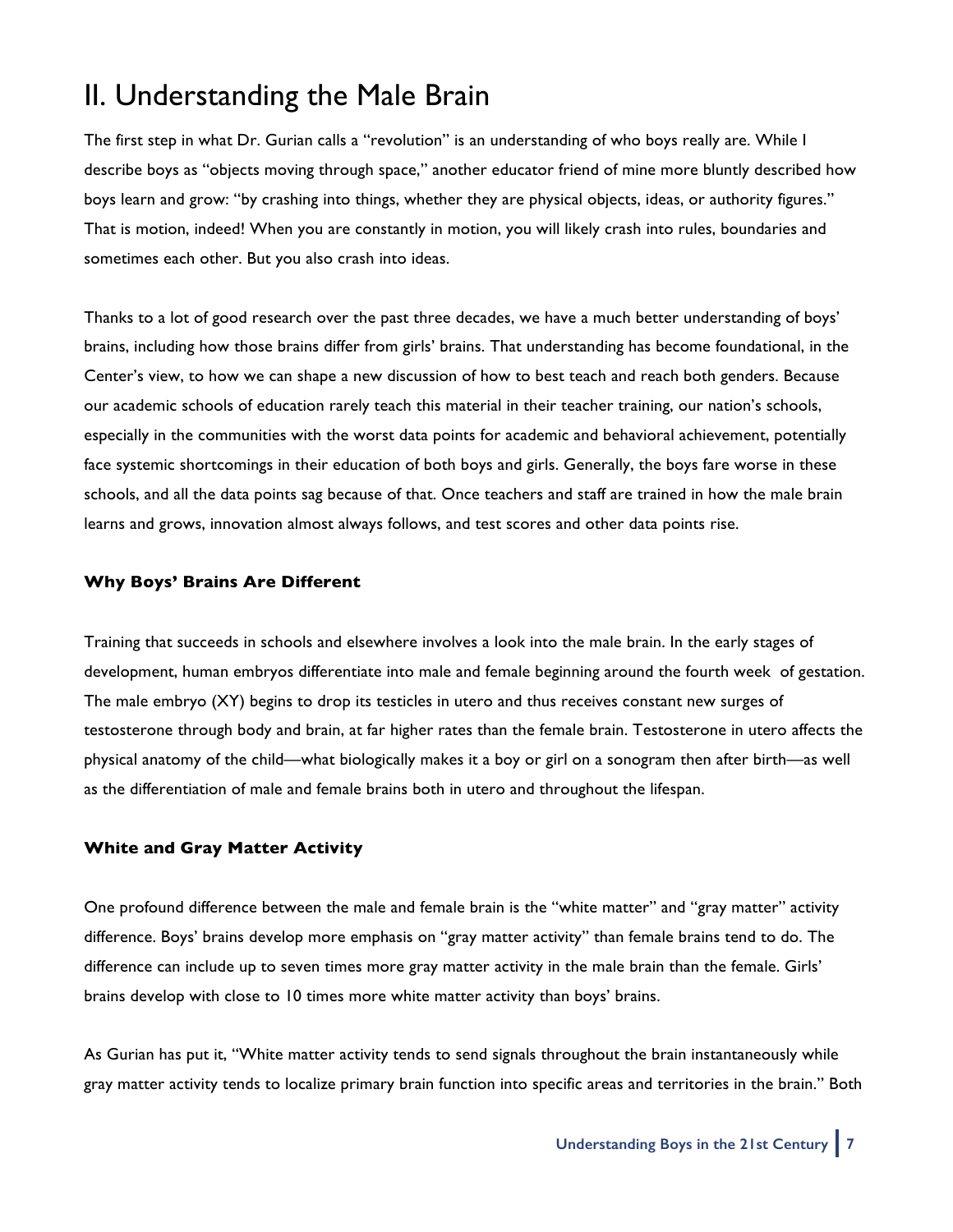males and females have white and gray matter, just as both males and females have estrogen and testosterone, but our brains are structured to process life-experience differently with each of these elements in tow. Because of increased testosterone, the male brain comes out of gestation localizing more of its brain activity in specific gray matter territories while the female brain tends to connect more dots between many various areas more quickly in its enhanced white matter communication.

This creates a different learning, living, and loving brain—boys and girls develop distinctively different ways of processing information and dealing with other people and other objects. While not every brain is exactly alike, and while the percentages of "white matter" and "gray matter" activity vary from individual to individual (with roughly 20 percent of boys and girls always considered by researchers as exceptions that prove the rule), gender differences in the brain are robust and must be integrated into all teacher, parent, and professional understanding of boys and girls.

#### **Right and Left Brain Functions**

A crucial reason is this: The female brain has structures for processing words (reading, writing, and speaking) on both sides of the brain while the male brain processes words only or mainly on the left side of the brain. Instead of word centers on the right side, the male brain emphasizes gray matter areas for spatial/mechanical and visual/graphic reasoning. Enhanced white matter activity in the female brain, especially in the frontal lobe, doubles down on the increased number of word centers by connecting those centers to feeling/sensing centers of the brain instantaneously. Thus, the female brain tends to use more language to express feelings, describe things, and regulate impulses at an earlier age than boys and throughout the lifespan.

Here's an example. If I say "sun" and ask a three-year-old girl to respond, she likely will say "moon," or "stars" or "sky," things that relate to the sun and are associated with the likeness of the sun. Her white matter and verbal-sensorial abilities kick into immediate gear to answer the question with these associations and connections.

A two-year-old boy, on the other hand, might reply "hot," or "big," providing me with the associations of "sun" inside the proximity of the gray matter territory in his brain. He may give me, thus, the physical or mechanical appearances of the sun, but not the likeness of the sun reflected in various other parts of his brain.

This "proximal association" of the word to the gray matter territory is not a flaw (neither female nor male brain is inferior or superior); rather, it is a part of who he is. The male brain, even in early childhood, is often more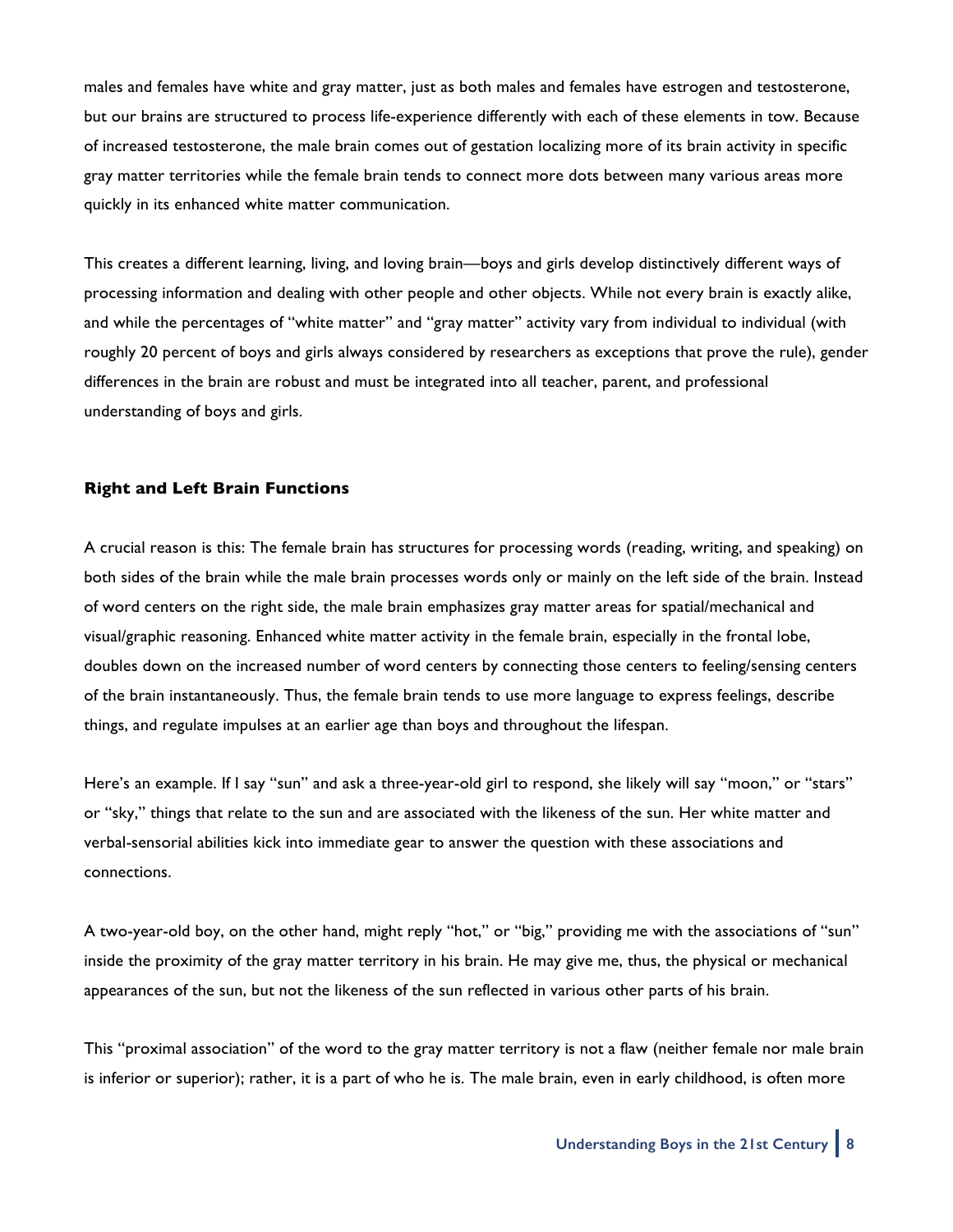focused on processing mechanical matters rather than cross-brain verbal or emotional matters in words. As boys' development continues and their cerebellum (the "doing" center of the brain) grows larger and more active, on average, than a girl's, they translate their mechanical perspective into movement, action, and exploration—objects moving through space.

"Because teachers, parents, and professionals do not get significant training in this kind of male/female brain research," says Gurian, "we inadvertently create systems that harm boys' development. We favor female cognitive and social-emotional styles over males—even more, we punish males for their own brain type without realizing that we are doing it. Males are just as loving and smart as females, but their social-emotional and cognitive assets often manifest in different ways and need different training and structure in our social systems."

#### **The Male Brain is Not Defective**

These inadvertent systems contribute to the trouble that boys tend to find themselves in—a normal male brain appears defective when it doesn't conform to an ill-informed expectation of general human behavior. For instance, without understanding the assets of the male brain, many schools, social programs, early childhood centers, and family-supportive agencies create zero tolerance policies for physical touch that start boys onto the school-to-prison pipeline very early. They avoid dealing with the fact that, by nature, boys move, touch, bump, aggress, and often do not use words the way some people think they should. As the psychologist Michael Thompson, author of Raising Cain, has noted: millions of males are sent to the assistant principal's office then moved to suspension and expulsion because we do not understand them. Some boys, of course, are misbehaving and need discipline, but after 30 years of research in schools worldwide, Thompson concluded: "Girl behavior is the gold standard in schools. Boys are treated like defective girls."

Those of us working in educational and other child-nurturing systems are not malicious or neglectful people, but we do lack training in the male brain, as do most child advocates and most academics and legislators who help support or create educational policy. Thus, we have inadvertently developed national practices and procedures to reflect what Gurian calls "hyper-emphasis on the 'use-your-words' strategy for nearly every social interaction." We've done this without realizing that, while "use your words" is a good strategy:

- 1) It is only one of eight strategies that the human brain, especially the male brain, needs for successful social-emotional and cognitive development; and
- 2) It creates a great deal of male failure in comparison to female success not just in school but throughout the lifespan.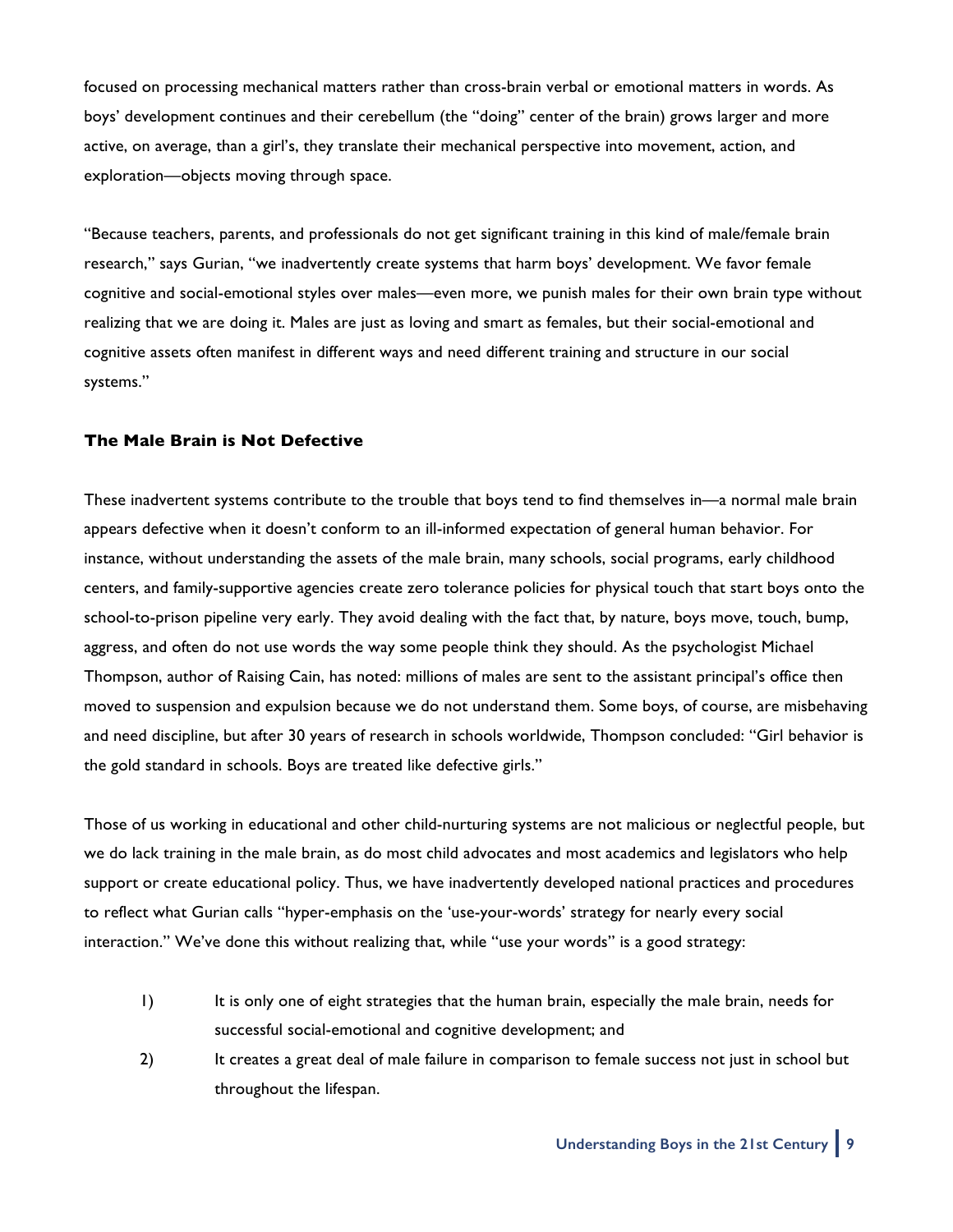Words matter, of course—but objects moving through space matter just as much to the brain. Throwing a ball to a child can be just as good for developing the thinking and feeling functions of the brain as talking is. The Center team has examined more than 3,000 neural studies and concluded that talking with boys is and always will be a good strategy for their social-emotional and cognitive success, but it is simply not enough. We must rethink our systemic and ideological emphasis on words above all else, especially among young children, if we are to help boys and girls succeed.

#### **What Do Boys Hear?**

Another crucial male/female brain difference involves the way all five senses work in the brain. Male hearing, especially in the very early years, is up to seven times less sensitive than female hearing, not just with volume, but also with tones. And the female brain generally processes more subtly of stimulation in all the senses than the male. Add this to the mix of white/gray matter differences and verbal/spatial differences, you can see further reason to look carefully at education and parenting techniques for boys.

If, for instance, you are a teacher using a soft voice, the girls in your classroom might miss some of what you are saying but at least catch the important ones; many boys, however, will not hear enough of your words, tones, and emphasis on topics to pay full attention and to fully succeed in note-taking, test or grades achievement, project development, or homework completion.

In the early grades, an often-used admonition is, "Joey, you're not paying attention." He may well not be, but he is also not hearing us the way girls hear us, and we just did not realize it. If we move Joey to the front of the room or talk louder or constantly move around the classroom ourselves while we talk, we use Joey's male brain as a window into success, rather than failure.

#### **Brain Chemistry and Bonding**

To learn, grow, and succeed in life, brain chemistry must work with us, not against us. Testosterone, oxytocin, vasopressin, serotonin, and dopamine are all chemicals that help us bond with one another—they help a child attach to a teacher, parent, mentor, sibling, friend, or teammate. Through this kind of neuro-chemical bonding and attachment, we learn and grow. If we do not bond or if our attachment is incomplete or ineffective, we may fail in learning, love, and life.

Not surprisingly, the male brain processes all these chemicals somewhat differently than the female brain. Try this experiment wherever you are: Give a three-year-old girl three dolls you bought at the store that morning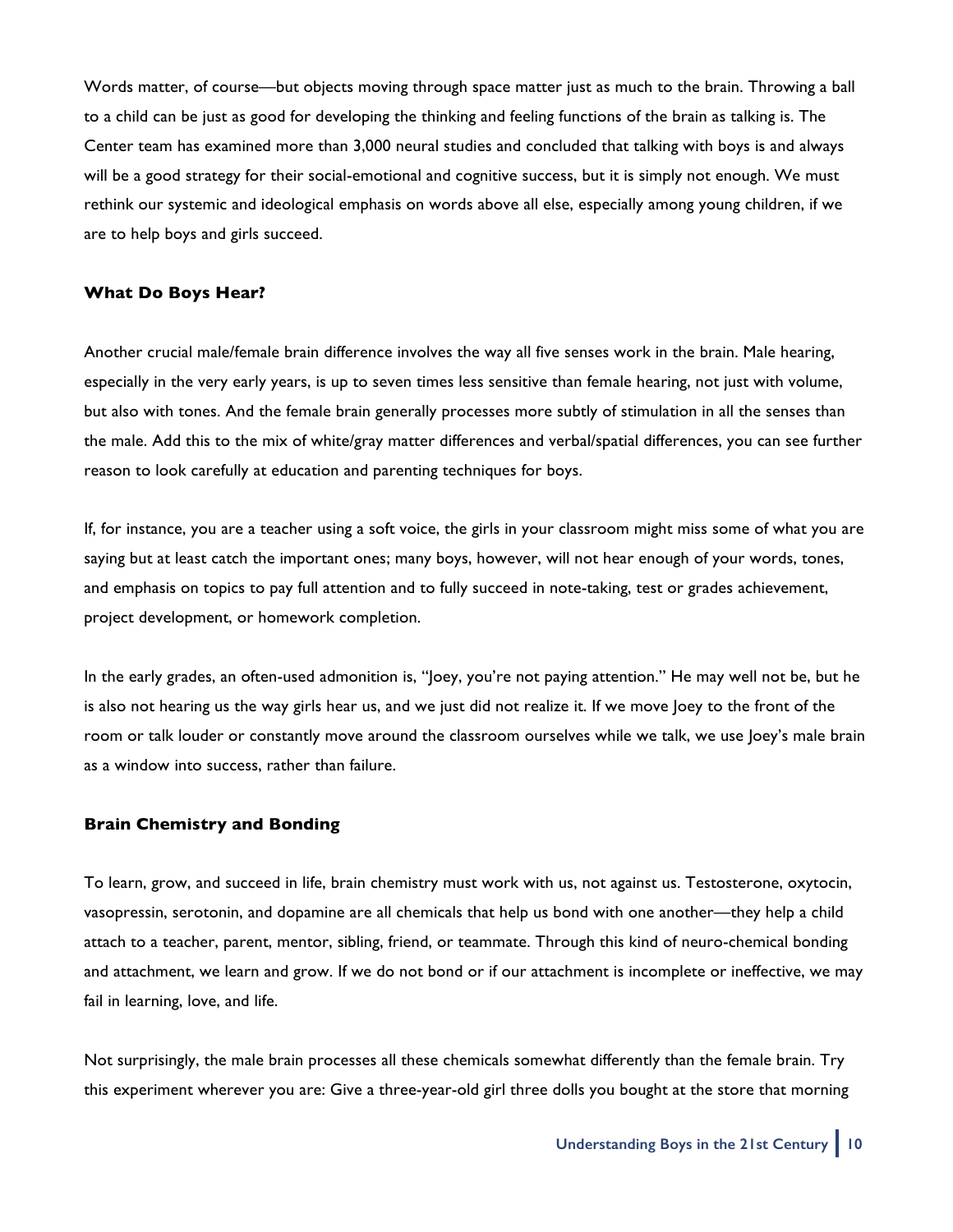and notice what happens. By evening, those dolls will likely have names. She will tend to find a friend, get some clothes, and make the doll a part of the family, veterinary hospital, or school or other game she is playing with all of her dolls.

Do the same with a boy: Give him three dolls. Boys may do some of what the girls do, of course, but generally boys will also be more likely to bang the dolls together, throw them into a small plastic basketball hoop attached to the door, take the arm off to find out how it is able to move, or put the doll into an active (and often competitive/aggressive) fantasy play game (Lord of the Rings, Chronicles of Narnia, or some other war/battle scenario).

The female brain, upon seeing and touching the dolls, increased its flow of oxytocin (a bonding chemical) while the male brain, upon seeing and touching the dolls is less likely to process all that oxytocin. Meanwhile, the female brain more generally connects its serotonin and dopamine (feel-good chemicals) with the verbal-emotive contact with the dolls—naming them and creating bonding systems with them (family, hospital, school) on both sides of the brain. The male brain connects serotonin and dopamine with some verbal-emotive bonding on the left side of the brain but also explodes with spatial-mechanical play on the right side of the brain, using the dolls, more of the time, as objects moving through space.

Vasopressin, a male bonding and territoriality chemical, also gets involved, driving males towards more fantasy/aggression and "war" play. Moms often tell me, "My son will even make a twig or tree branch into a sword." These moms are seeing the brain at work: Through this kind of play, the male brain is building neural pathways for cognitive, social-emotional, and personal development, but not in quite the same way as the female brain is doing. For the male brain, the doll is a plastic, spatial object about which he wonders: "What can it do and not do in the world of action?" He is not wondering, as frequently as his sister, how the plastic object fits into the verbal-emotive field of relationship.

#### **Practicing Citizen Science in Your Communities**

The research that we at the National Center have done with boys and young men can be replicated and even altered by your own research at home, in your school, in your community or organization. You can become what Gurian and other brain researchers call "citizen scientists" by checking data and applicability of the science in your own experiments and observations with boys and girls.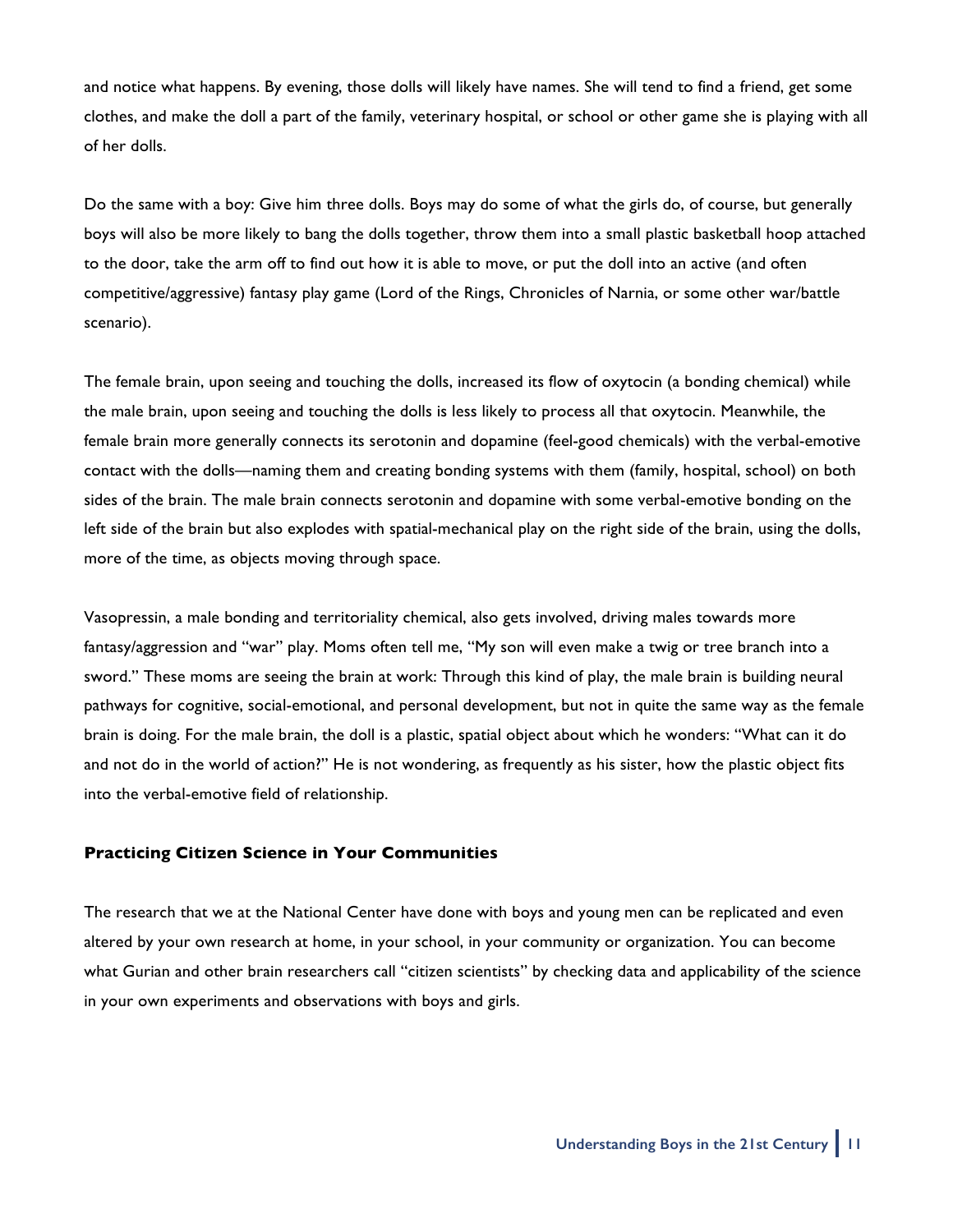To start, you can give five or ten young boys and five or ten young girls the same object—perhaps a toy truck or a doll, then observe what they do with the object in various settings and relationships; you can record how boys and girls describe the object, define it, express feelings about it, give it meaning, and use it in learning and life.

At the National Center, we've often discussed these sorts of observations. We've seen teachers ask boys to draw a car and noticed that boys often draw a car in motion, dirt flying out the back tires, wind blowing across the top. Often there's no person in it, but if there is a person, it is likely the boy himself in motion or someone else focused on the motion of the car.

On the other hand, we've observed girls more often drawing a picture of a car parked in front of a house, with the family inside—less action and more relationship for her, more action and less relationship for him. This observation in citizen science has been verified by researchers such as neuroscientist Shelley Taylor, author of The Tending Instinct. For neural reasons that we noted earlier (white matter/gray matter, testosterone/oxytocin), males and females often differentiate their emphasis on relationship and action.

Personal examples can become a powerful part of your citizen science. Here is one from my own learning-bycrashing-into-walls model. When I was young, I saw a cartoon of a character falling over a cliff. In the cartoon, he calmly and confidently opened his umbrella to float softly to the ground. While, thankfully, I didn't jump off a cliff, I did jump off a garage roof. The umbrella didn't help me at all as I lay on the ground crying! There wasn't a girl around me who was driven do something so physically and dangerously experimental; the girls I knew asked themselves internally, "What if the umbrella doesn't work like it does in the cartoon?"

But a young boy is not processing that kind of executive decision-making question as frequently when he wants to test himself in action, even dangerous action. Eventually, he will learn to think before he leaps, but the way he will learn that is, often, by leaping, by falling, and by running into walls or other people, both figuratively and literally.

Both from laboratory and brain scan directed research and your own citizen science, you can track many ways in which boys and girls see things differently, process things differently, and nurture and grow differently. The National Center has provided a research list for you at the end of this White Paper so you can look at brain scan and clinical research yourself. Through this effort, we can all work together to create a social revolution on behalf of boys that is grounded in the latest neuroscience of gender.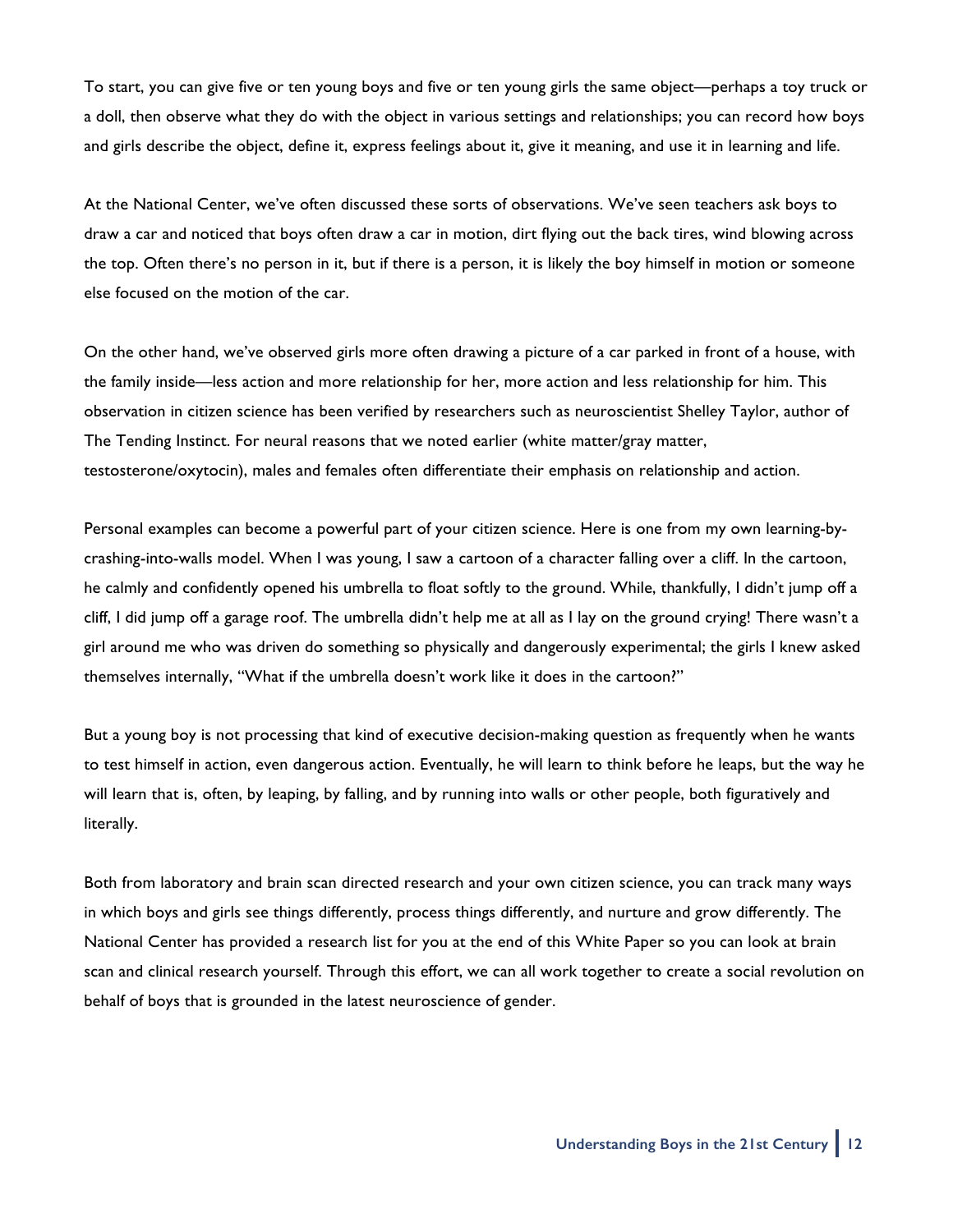### III. Reshaping the Education of Our Sons

Once we realize that boys learn differently than girls not just in America but in all cultures, should we then alter how we reach and teach boys? The answer is, obviously, "Yes," but unfortunately, we do not tend to realize how profoundly we may need to change our systems and organizations, including our families and neighborhoods, to fully accomplish this goal.

We are limited by the fact that the vast majority of schools in the United States are schools in which teachers have not received substantial training in the male and female brain. Thus, they lead complex, large classrooms of boys and girls without having tools to find teaching methods that succeed with both genders. Most teachers fall back on emphasizing "sit still," "use your words," and "busy work." They de-emphasize the kind of spatialmechanical-kinesthetic learning that is helpful for female learners and essential for male learners.

#### **Gender Bias in the Classroom**

"[The boy's world] is a world of action, exploration, and things. But school tells him to sit quiet, listen, not fidget, and pay attention to ideas, everything in fact that his brain and body are telling him not to do," said Richard Hawley, an educator who has done extensive research on how boys learn. "The bias in education favors the bias in the female mind—the passive acceptance of verbally communicated information, qualified by question and answer, suits the female well. Even manual tasks, such as handwriting, suit the fine motor skills of the female opposed to the grosser mechanics of the boy. ... Education is almost a conspiracy against the aptitudes and inclinations of the schoolboy."

William Pollack, author of Real Boys: Rescuing Our Sons from the Myths of Boyhood, and several other books on boys, echoed Hawley's observation of gender bias in American classrooms:

Our schools in general are not sufficiently hospitable environments for boys and are not doing what they could to address boys' unique social, academic, and emotional needs. Today's typical coeducational schools have teachers and administrators who, though they don't intend it, are often not particularly emphatic to boys' needs; they use curricula, classroom materials, and teaching methods that do not respond to how boys learn; and many of these schools are hardly places most of our boys long to spend time. Put simply, I believe most of our schools are failing our boys.

The term "gender bias" began as a way of seeing how our culture left girls and women behind. While gender bias against females still exists in many areas of culture, in pre-schools, schools, and learning environments, the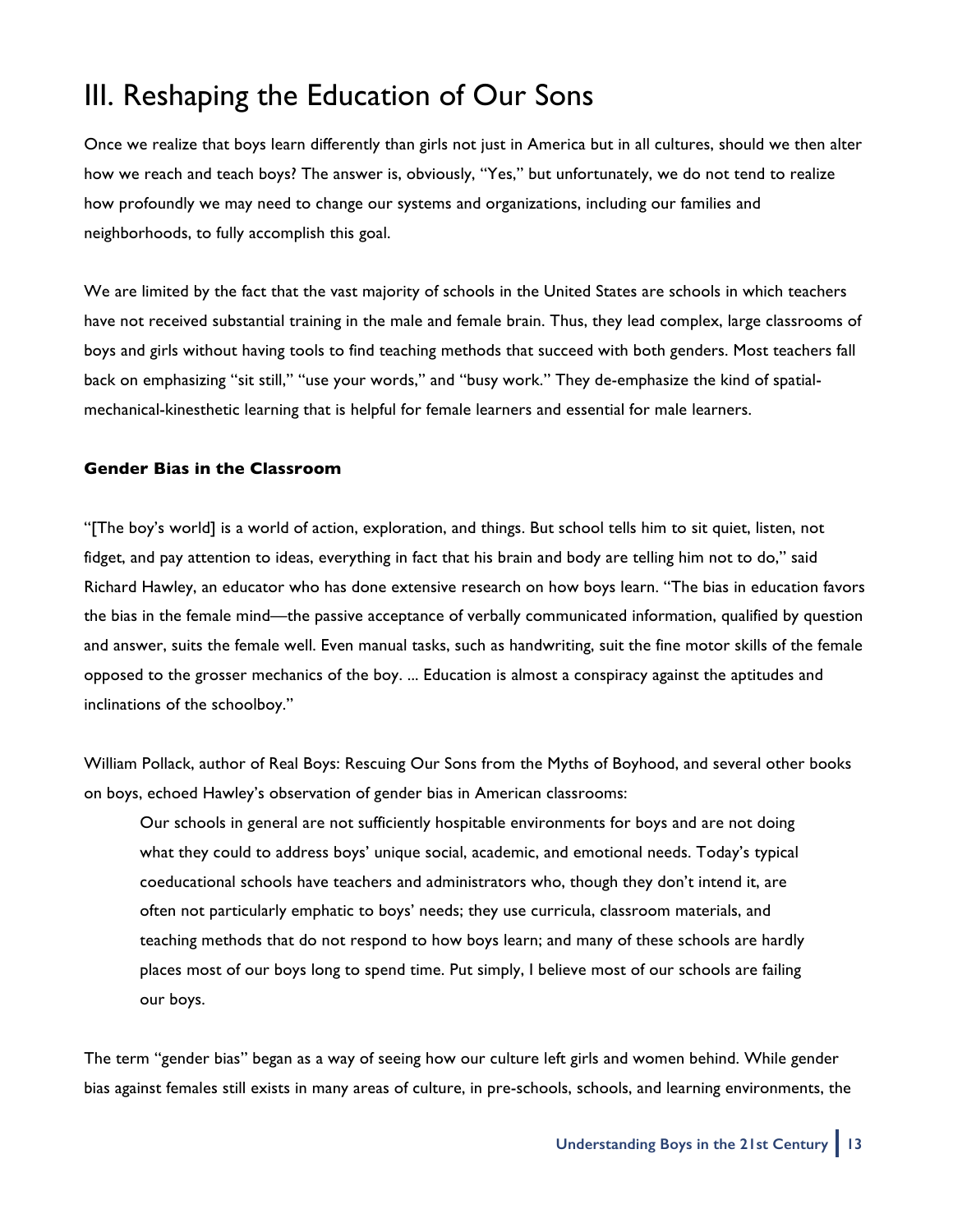cognitive and behavioral gender bias most persistent and damaging to our children is now a bias against males. Creating a revolution for boys in our school culture can happen if we see the success that social revolution had for helping girls.

For much of human history, girls were left behind. In the 1960s, various academic, legislative and educational leaders began to realize that girls were being shortchanged in school and initiated programs and organizations to rectify that situation. Now, girls have made great strides—leading state level test scores, outperforming boys in grades across the curriculum (including, in many schools, in math/science), dominating extra-curricular clubs, activities, and student governments, and dominating college and post-graduate matriculation, including medical school. Part of the effort to help girls centered on ways that girls could be better taught in the classrooms. Central to that effort was the female brain-friendly strategy of changing testing and class work to move more toward the measurement of verbal-emotive skill in increased use of essay tests.

Parallel to these positive changes in girls' learning was a more myopic focus on just a few boys—mainly the ones we considered trouble-makers, too privileged, or criminal—so that when the media and our culture commentators in the 1990s began to see issues with boys, the classroom was virtually ignored. Instead, Gurian points out, "we in public debate are focusing on the frightening/pathological males—less than 10 percent—and neglecting the majority of boys." Focused on a small number of bad or privileged boys, we miss the tens of millions of boys who are drifting away from success.

Neglecting to look systematically at classroom teaching methods came even in the face of conclusions of some early studies into why males were faltering in homes, schools, society and the workplace. Throughout those studies, there is a recurring theme: "He hates school," "he has no interest in learning," "he is disengaged." But even with the realization of those universal symptoms, there was very little effort by academics and legislators to look for better teaching methods for boys. Political pressures continued to help girls but did not come to bear in the academic and legislative worlds to help boys; thus, educational systems themselves have not significantly changed.

#### **Student Engagement Often Means 'Boy' Engagement**

Fortunately, now, some educators have begun to talk, share, and experiment with varying teaching methods for both girls and boys, in coed and single-sex classroom environments. The National Center for the Development of Boys is helping advance those discussions, to share information of what does work, and what does not work. One of our most important tasks is helping teachers receive training in how boys and girls learn.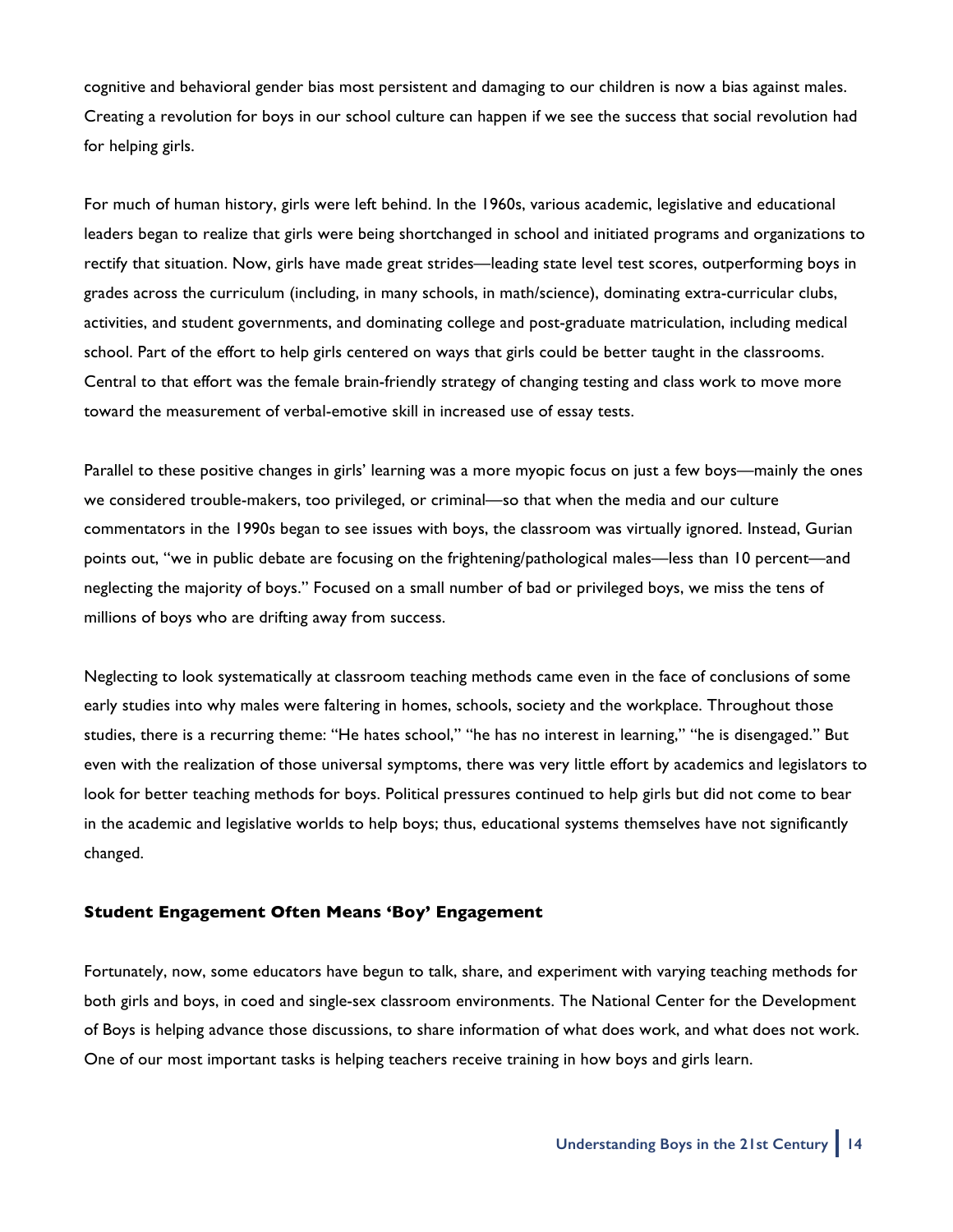When we and our partners provide training, we show educators, academics, and community leaders the PET, fMRI, and SPECT scans of boys' and girls' brains. We note that researchers have even done tests of boys' and girls' brains during inactive "I'm bored" times. Teachers and parents are amazed to see scans in which both girls' and boys' brains are bored, but it is the male brain that goes almost completely blank. The female brain is still deeply involved in the lesson. Even something like boredom becomes a learning advantage for the female brain and a potential disaster for the male brain.

Seeing these scans, teachers realize that, quite often, when they ask a question or give an assignment to learners who are seated and have been seated for more than a few minutes, girls are more likely to start processing that task immediately. While a particular boy might raise his hand more quickly than a girl, that is often just the "motion" in the boy, and as most teachers know, he does not necessarily have the answer to the question. He is trying to stimulate his brain. Many of the girls, on the other hand, are already brain-activated to do the assignment.

An analogy I like to use is this one: Girls' brains are like cars on cruise control; boys' brains are like cars that constantly stop, start, rev up, and then stop again. When boys' brains are stopped, they need to push the pedal to get the fuel flowing. Sometimes that means pushing their hand up, but often it means boys just sit there with un-revved brains. Because one of our primary jobs as teachers is to engage students, we must engage boys' brains with as much effectiveness as we already engage girls' brains.

#### **A Literacy Experiment You Can Try in Your School or Other Environment**

To test out some of what we've said here ask a boy to sit down and talk to you about a fairly complicated concept in something he just read. Take notes on what he says, especially in three categories—how many words he uses, how many sensorial details he uses (colors, sounds, smells, etc.), and how many emotive details he uses (how things felt to the characters or himself).

Then have him read a different story and when he is finished, ask him if he wants to take a walk with you, shoot some basketball hoops, play a game of ping-pong or do another other activity that requires physical movement and objects moving in space. During or after this movement, ask him again about what he just read. Measure the same three categories.

You can do these experiments with males of all ages, beginning from the youngest age at which they are able to read. You can also do this experiment with writing paper or a computer in front of them. Ask them to write a report about the book without the spatial exercise and then with it (throwing a ball up in the air, for instance).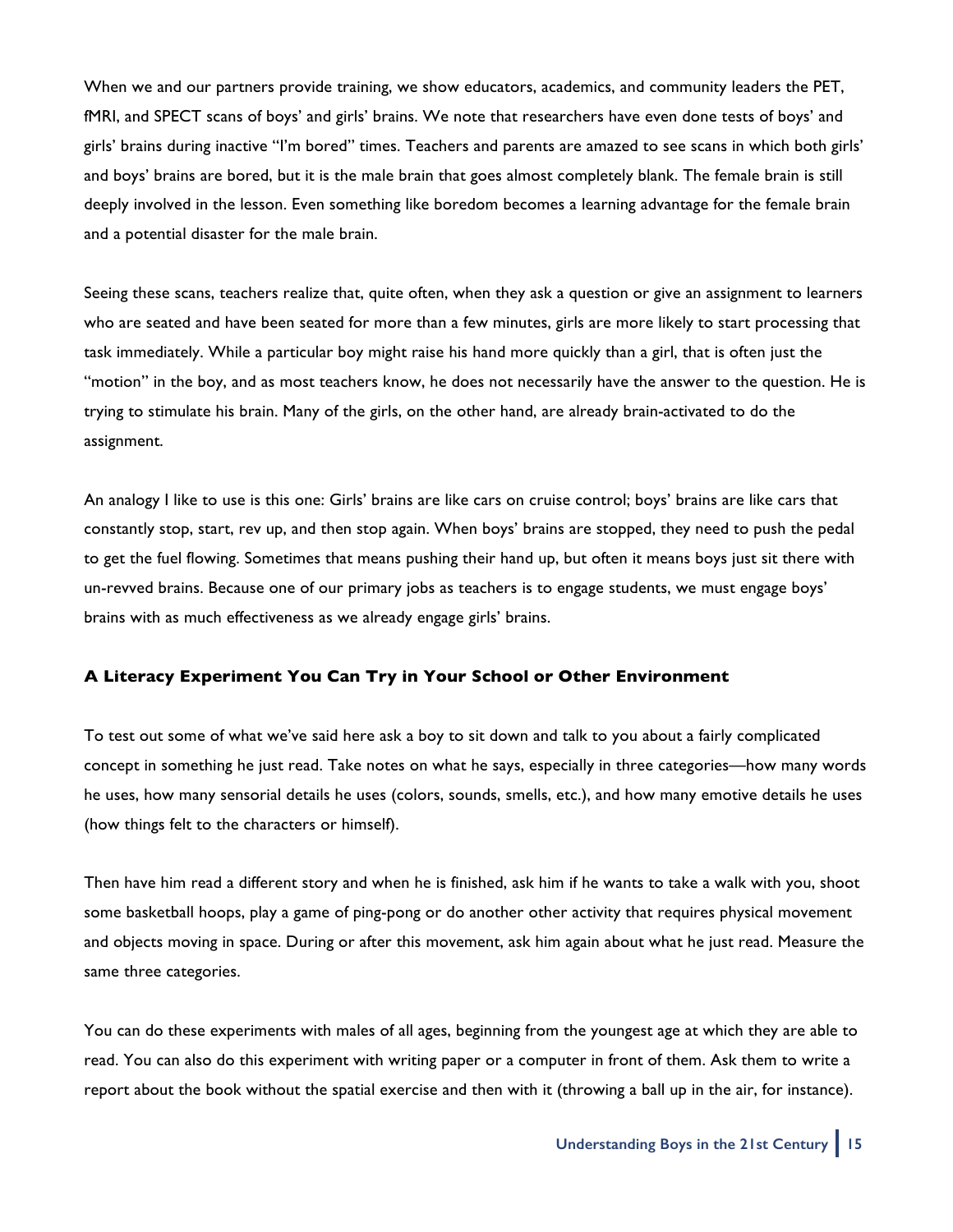In a majority of cases, you should find that boys' talking and writing will, on average, test better, include more words, and report more detail, when some form of spatial object and/or movement is involved.

This happens because the spatial-motion activity stimulates the right side of his brain as well as the left side. On the other hand, when he just sits still in a chair to write, only his left side is stimulated, so his brain does not have as much opportunity to produce words, sensorial details, and emotive details. Once movement and objects are involved, he is more likely to perform better in verbal literacy platforms such as writing.

This applies even to the littlest boys listening to a parent or pre-school teacher reading a story at "circle time." Gurian's studies have shown that many boys will retain less of the story when they are forced to sit still in the circle; when, however, they are allowed to roll around on the floor, or doodle, or touch an object in space, they retain more of the story, and they are able to discuss it much more completely.

Of course, teachers can't disrupt class periods to go shoot hoops and rolling around on the floor isn't always functional for older kids, but even high school classroom can do smaller, less disruptive things from using standing desks to allowing some student movement in the back of the room, to making sure teachers move around as they talk so that the brains of the students are stimulated by the teacher as 'object moving in space', to allowing doodling and other similar focus techniques.

In my twenty-five years as a teacher of boys, I often used the squeeze-ball approach. Whether the boys are trying to think of words to put on paper, wrestling with a paragraph from a book, or even looking at a challenging math or chemistry formula, their brains are often more able, perceptive, and effective when squeezing a sponge ball in their hands. The activation of more of their brain than just words causes many boys to become more able to tackle their assignment with depth, verbal acuity, and cognitive growth.

#### **Visual Strategies for Boys**

While spatial tools often help our boys to love rather than hate school, visual tools can be equally powerful as motivators. In the initial Gurian Institute pilots in the 1990s, and continuing through thousands of schools since then, including McCallie School in Chattanooga, Tennessee, Gurian discovered that once teachers receive training in the male brain they notice differences in the way the female and male brain crave visual stimulation to fulfill writing assignments. It is easier for many boys to express thoughts in words if they have first done so visually.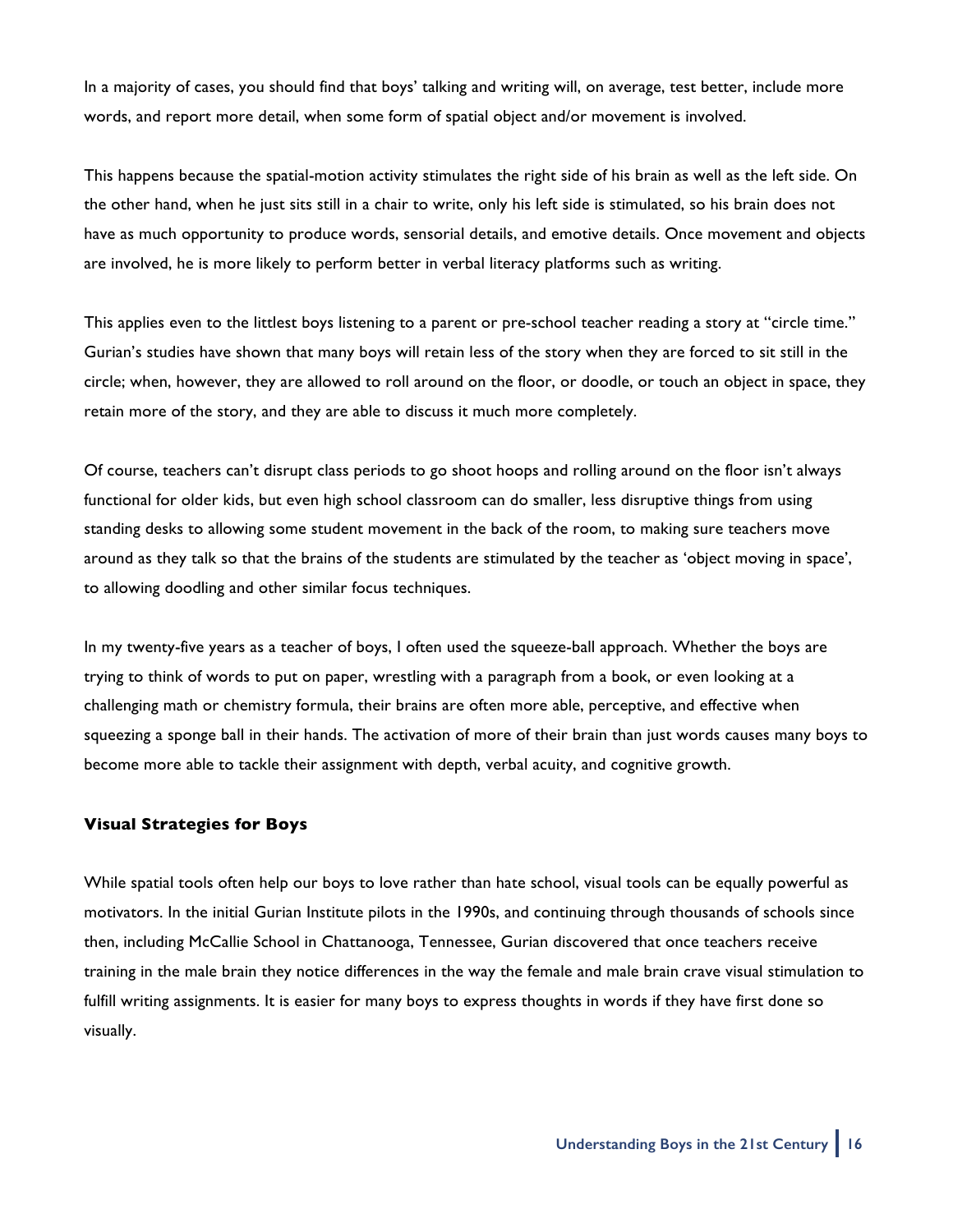For example, if a teacher asks his or her students to write a two-page essay on how they spent their Thanksgiving break, the female brain activates word centers on both sides of the brain and is more likely to quickly connect the assignment to feelings of bonding, color, and texture. She might have trouble keeping her essay to two pages. Not all, but many of the boys, however, will struggle to put words on paper. They'll think, "I ate some turkey, watched some TV, visited with my grandparents." Very little depth, color, texture, thought in the words. And they may use less than a dozen words, which will all result in a low grade on his essay.

But when the teacher says to the class: "If you want or need to, go ahead and draw pictures of what you did from arriving at grandma and grandpa's house to helping cook the food to having dinner to watching football to anything else. After you've drawn the pictures, go ahead and write your essay." Some students won't need this visual stimulant in order to activate word and memory centers but some will—especially boys. As the boy draws pictures of what he remembers, he activates his memory and word centers. After fifteen minutes to a half hour of this exercise, he then writes his essay relatively quickly, improving its word count, sensorial detail, and emotive detail. This leads to a much better grade and perhaps just as important, he will enjoy the learning activity more.

It is important to remember that the female brain is most likely stimulated for verbal output on both sides of the brain by a verbal prompt such as "What did you do over Thanksgiving break," while, without spatial or visual stimulation, the male brain is only stimulated on the left, which is not enough, especially when compared with the female brain's word use and word count.

In both the squeeze ball/movement strategy and the visual/graphic strategy, teachers, parents, and other mentors help boys activate words by stimulating cortices and neural areas that a non-boy-friendly classroom leaves unstimulated. A major reason boys hate school and don't do homework lies right here, in their generally underutilized and under-stimulated brains. While most males don't know how to say, "Hey folks, you are not teaching the way I learn" in words, they do say it by withdrawing from school and, at times, acting out against school.

#### **Other Strategies for Boys**

Some teachers we have worked with have adopted a loose, but effective, rule called the Energy Shift. Basically, it encourages teachers to change the classroom dynamics every 10 minutes so that various brain-friendly strategies get used constantly. Perhaps the subject matter gets changed at 10-minute intervals, or just simple things like having the students stand up and change seats (these are generally known as "brain breaks"). Sometimes, too, the teacher moves from the front to the back of the class for a few minutes.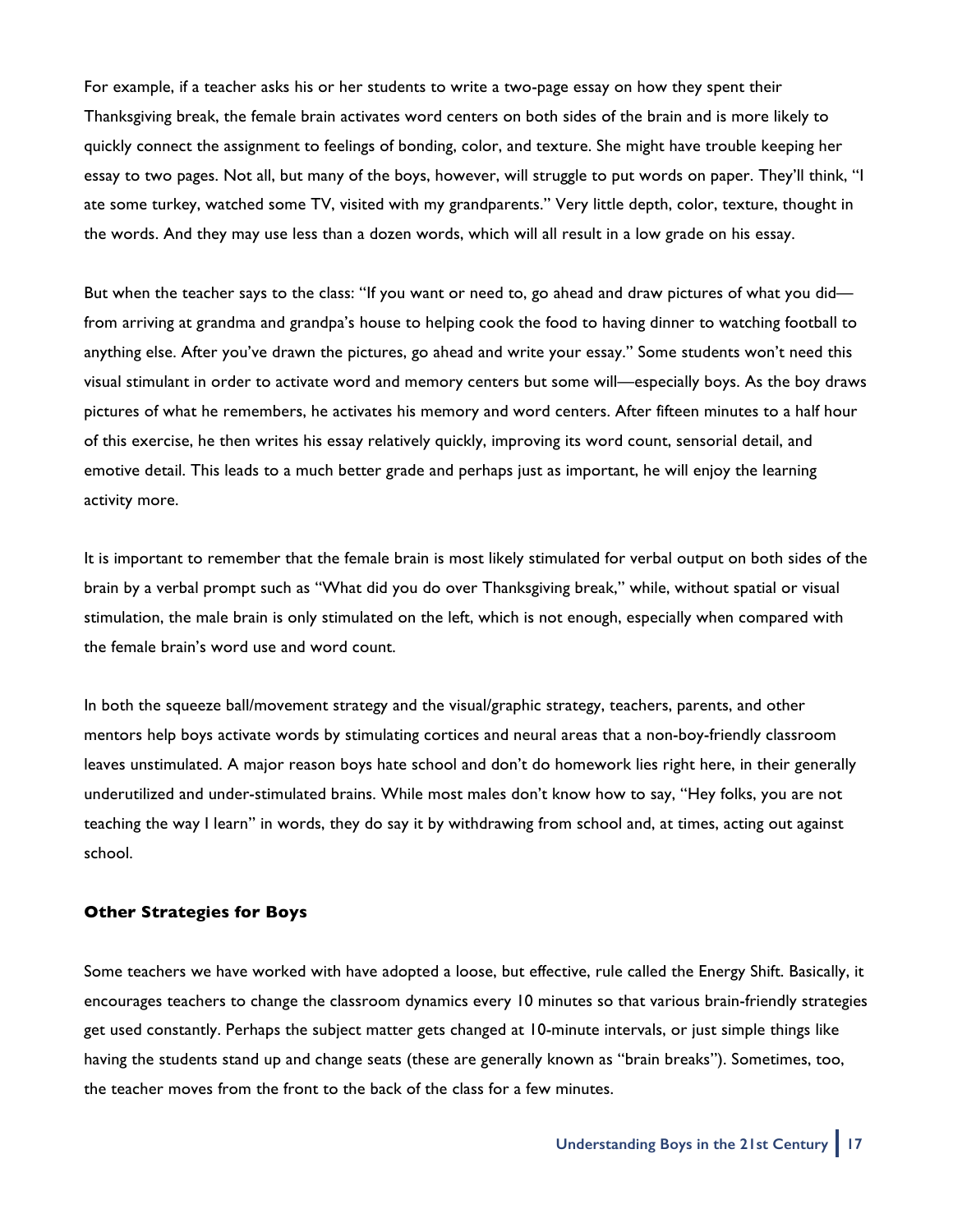All these actions stimulate the motion sensors in the brain and allow boys to be more engaged in the classroom activity, and none of them harm the learning of the girls.

Parents can do these same sorts of things with boys who are doing their homework assignments. By doing citizen science at home, each parent can learn when a boy needs:

- a squeeze ball
- physical movement
- visual/graphic exercises
- brain breaks
- energy shifts.

Parents can increase their bonding with their son by shooting a few hoops or playing a game while talking about the assignment. The bonding itself is good for parent and child, and it also cognitively stimulates the brain, and, thus, the learning and achievement process.

With all methods, harnessing the "team" aspect of boys' learning can be crucial. Most boys have a desire to be members of teams, and to contribute to those teams and be recognized for their contributions. One of the best things I ever did as a teacher in an all-boys school was to have each boy, at different times, take responsibility for class-notes. I assigned a different boy every day the responsibility of taking notes for boys who were absent. We then put all the notes in a book so any boy could go back and review past classes. The book became the "team's book." Boys who otherwise would not take notes for themselves suddenly started taking detailed, thoughtful notes for the "team." For those who were sluggish at first, I read their poor notes out loud and they learned quickly that they had to support the team better than they were doing.

The parallel to athletics here is important. The boys didn't want to let their teammates down. They wanted to be contributing members of the team. By taking notes, moving the notes into the box, and intrinsically cooperating with one another by, at times, actually competing with one another to "do the notes better," this "team" effort stimulated brain centers needed for learning and for social-emotional development through purposeful, team-driven, and competitive activity—all of which are absolutely crucial for teaching our testosterone-driven and male-socialized boys effectively.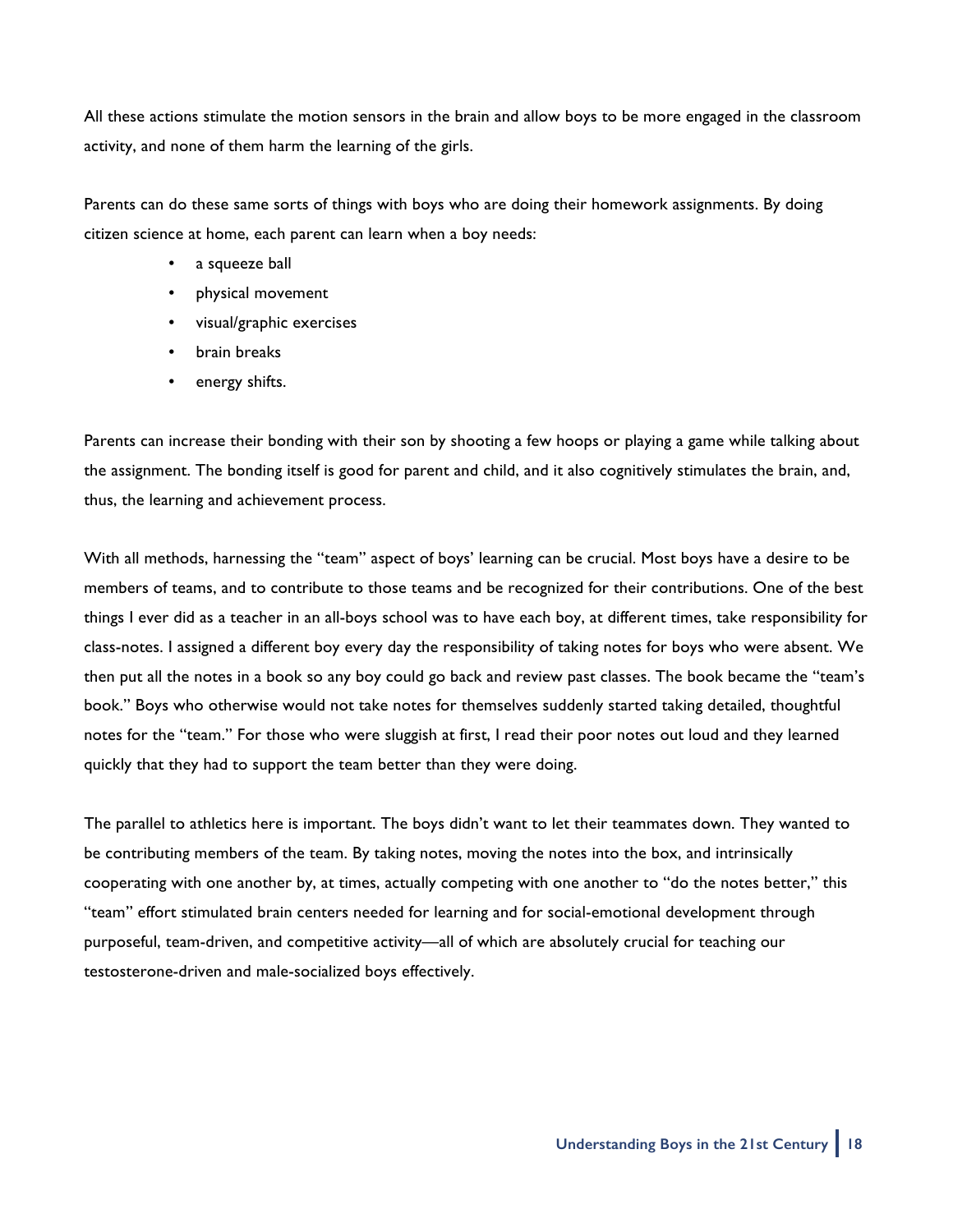#### **Re-Visioning "Good" Behavior and School Discipline**

A school superintendent told me a story. On a visit to a school in a nearby district, she noticed a large group three or four classes—of boys and girls walking from the dining hall back to the academic building. What most caught her attention: the boys were running, playing tag, kicking rocks, and acting out of order; the girls, on the other hand, were walking together "better behaved," most of them deep in conversation with one another.

This superintendent told me her first impression was that the school did not do a very good job of discipline of keeping its students "in line." But later she realized that this was intentional. The school was intentionally letting the boys achieve and bond through "motion," while at the same time allowing the girls to enjoy bonding through verbal communication. As she thought about it, she realized she had indeed seen teachers and administrators watching and monitoring the students, ready to step in if a student became disruptive. She had also seen some girls in motion and some boys just talking without all the motion, so there was no unfairness to either gender. Everyone was allowed to bond and talk in the ways that worked best for them.

Once she talked with the administrators and teachers at the school, she came to understand the wisdom of the "non-intervention" approach implicit in allowing children—especially the boys who need it—more "motion in space." The school's data proved the wisdom: At this school, boys were better engaged than in others—their grades, test scores, behavior in class, and social-emotional wellness indicators showed positive results.

She went back to her district and is now working to implement similar theory and practice in her other schools. As she does so, she is suggesting strategies to her teachers such as squeezing that sponge ball, thumping that pencil on the desk, or air playing a guitar, noting that these are not necessarily "disruptive behaviors." Rather, they, like bumping up against one another in the hallways during transition or recess time, are male attempts to get and keep the brain activity flowing so the boy can address assignments and succeed in learning and life.

#### **Changing School Culture to Help Boys**

As you can see, many of the National Center's efforts in positive school reform involve gender specific training for educators. Because of success data from schools that have used this approach, like the superintendent's, we know the efficacy of this tack for educational reform.

Unfortunately, however, when someone mentions gender-specific training in some communities there are social and political concerns. A member of a school board will say, "Wait a minute, if you help boys, you show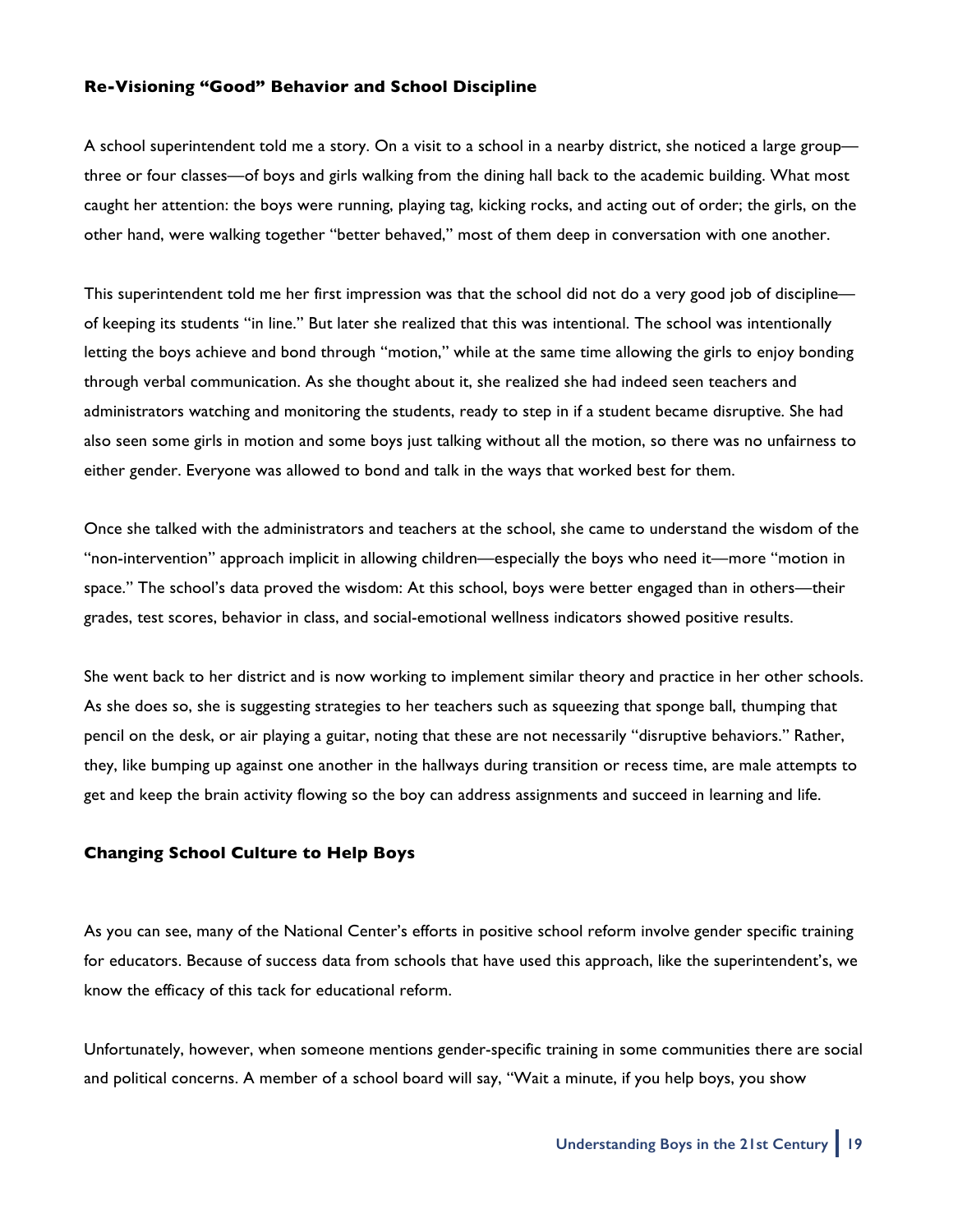favoritism to the gender, males, that already has privilege. This will harm girls. If we are going to do anything gender specific, it has to be about helping females."

Male privilege is real in society, and it must be constantly addressed where it appears. However, three parts of that statement are incorrect.

- Male privilege is not rampant in America's schools. Our schools have become an intensely female-centric and female-successful environment. As we noted at the beginning of this White Paper, there are very few areas where schoolboys outperform schoolgirls.
- The assumption that only girls can suffer gender bias is incorrect. "Gender equality" is needed by males and females, as proven by demographic statistics in all racial groups. Among children of color, for instance, educational markers are far better for girls of color than boys of color. A primary need surfaces among males. Even among white children, white boys are farther behind white girls in aggregate test scores, grades, and behavioral markers.
- The belief that if you help boys you will harm girls is unfortunate, especially because the opposite is generally true. Research from the Gurian Institute's initial two-year pilot program in six school districts, led by the Gurian team at the University of Missouri-Kansas City (reported in Boys and Girls Learn Differently, 2010), then the continuing research in more than one thousand schools nationwide (reported in Saving Our Sons, 2017) show improvement in grades, test scores, and student behavior for both boys and girls when teachers are trained in male/female brain science. Because the training is science-based, it leads teachers to also discover innovative techniques that help girls to learn better, especially in STEM subjects, and it cuts back on classroom management issues surrounding males acting out that stall out everyone's learning—boys' and girls'.

The will to help girls is strong and important but the broad strokes about privilege and harm are incorrect. To have a social revolution on behalf of boys, and to create the kind of gender-based educational reform that will bring American schools back to the top tier or educational success worldwide, we simply must deal with boys' issues. Until we transcend simplistic politics, educational reform will not occur. The traditional "sit-still-andlearn," "always use your words," and "stop moving and touching each other," will rule education and millions of boys will fall behind.

The call of the National Center is this one: While paying attention to culture-based models that favor males at the top end of the success spectrum, we must also, simultaneously, reform education by attending to sciencebased models of the learning brains of boys and girls that can help every student at every level of ability. The use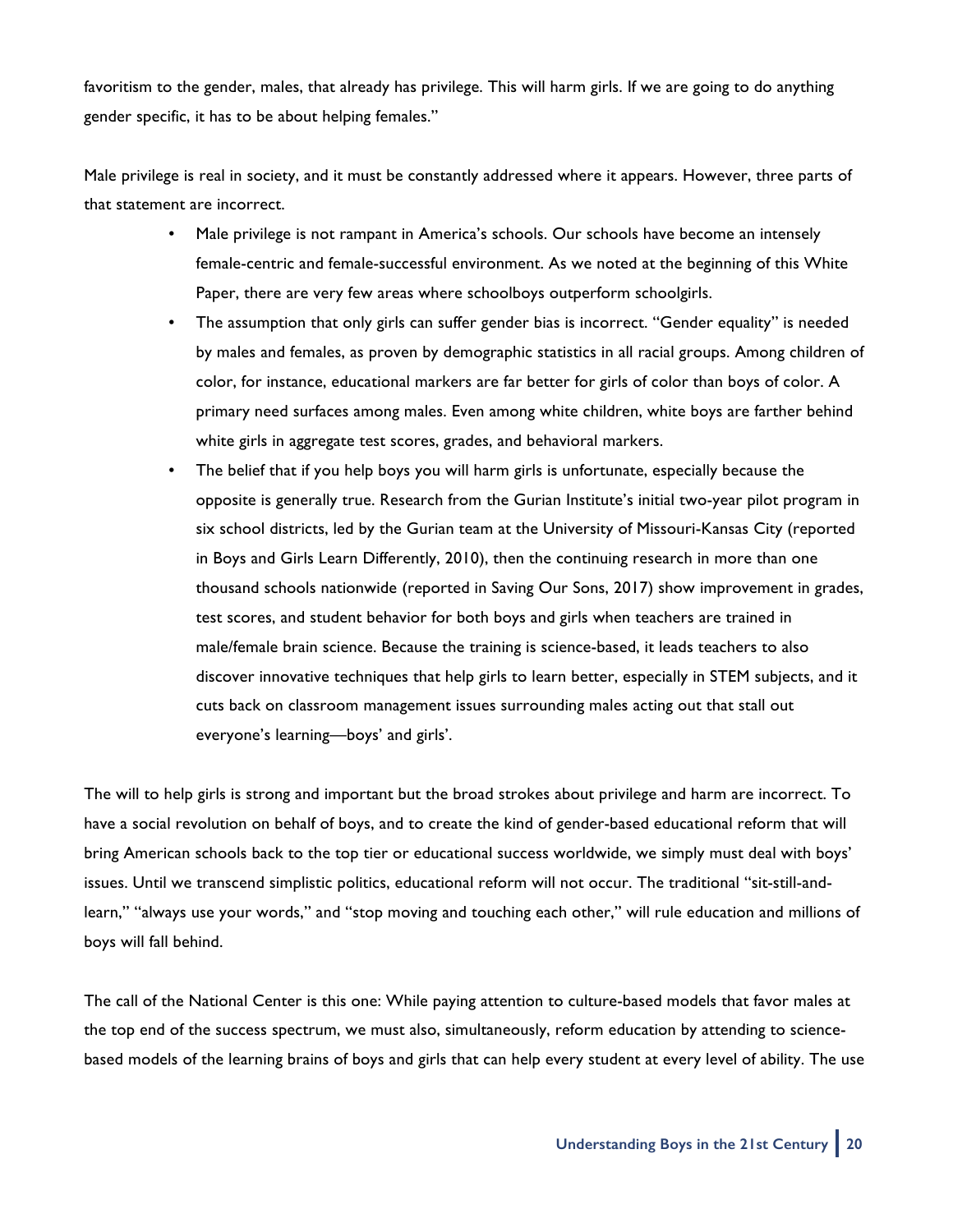of ideological or sociological tenets should not impede the use of hard science. Both can help educators teach both boys and girls how to learn and grow into intelligent, responsible adults.

Thus, we advocate for every teacher training college or organization to ask: "How do boys learn best? How do girls learn best? What teaching ideas and discipline techniques work best with boys, with girls?" As we work together to answer these questions in every future university and school, we will best ensure gender equality.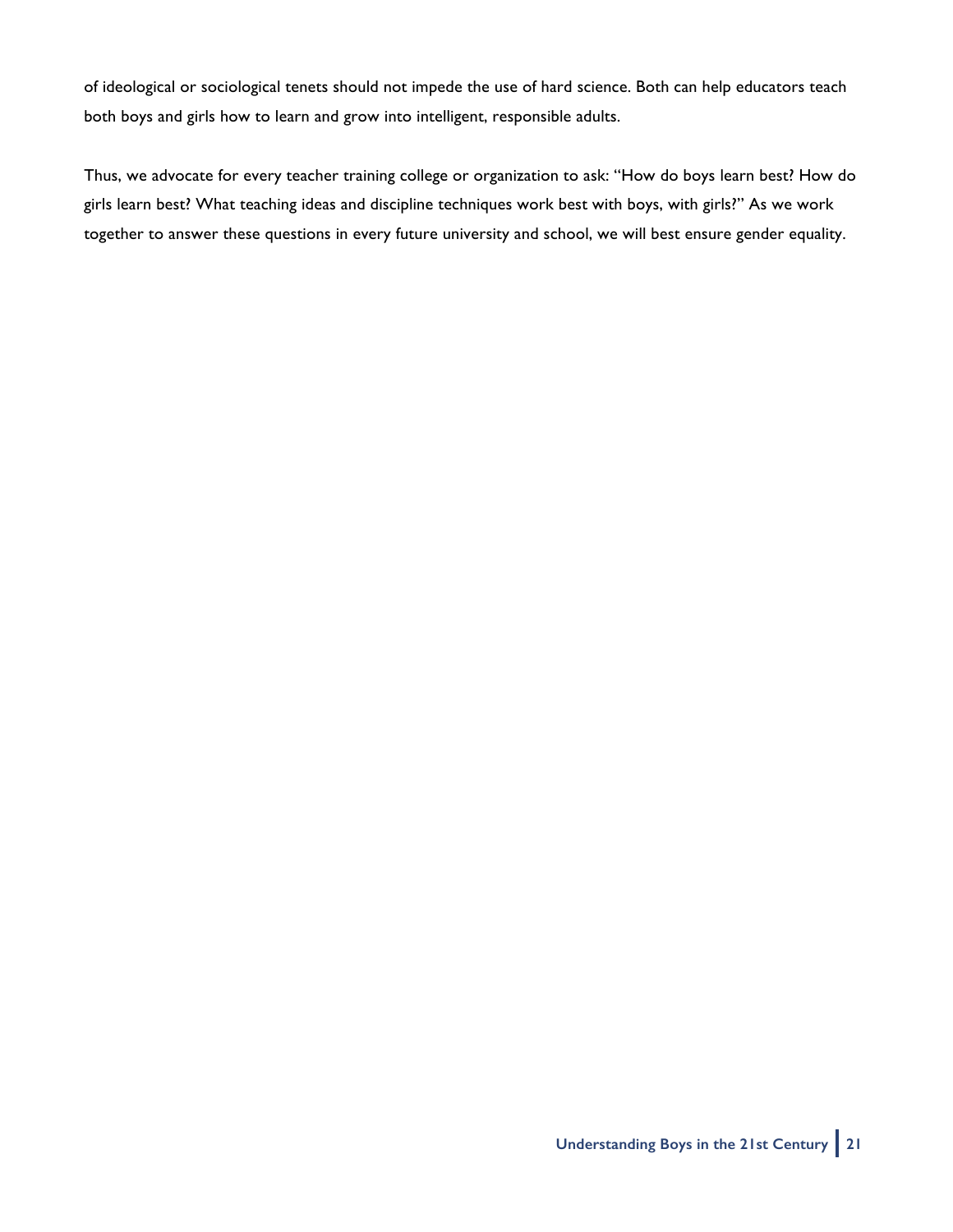## IV. Re-thinking Male Privilege

Helping our sons in school, and providing training in the male brain to every teacher, will require us to rethink the way we look at gender in our public discourse. We hinted, in the last section, at how entrenched certain paralyzing views have become in educational circles. The Center hopes to respectfully counter this paralysis and catalyze deep change in a new, fresh way—a way that almost took hold in the late 1990s in the school safety movement, but then drifted out of national prominence.

During public discussion that accompanied a rash of school shootings in the 1990s—all done by boys—including the tragedy at Columbine High School in Colorado whose perpetrators were upper-middle-class, seemingly well-adjusted white teenage males—the public got a major glimpse into males in distress not connected to Black, Latino, or inner-city boys. Until the white male school shootings, brief public looks at male distress were reserved for non-white boys in the inner cities and in gangs; now, the public awakened to the possibility of a national boy problem that included but also transcended race, ethnicity, and socio-economic disadvantage.

Quickly, however, the nascent 'boys' movement' was quelled by political alliances. Bill Steverson, educator, researcher, and author who focuses on boys' issues, notes: "As the public started asking, 'What's wrong with our boys?' it was a discussion clouded because of the upper-hand that males have traditionally had in American society. It became difficult politically to make an argument for boys when the general perception was that white males have it made in society and don't need special attention. Furthermore, to many, the argument for special attention to the need of boys in general smacked of anti-feminism, thus creating negative connotations among politicians and other public decision makers."

In the wake of these difficulties, the public discussion of the needs of boys dissipated into a relative niche and not a mainstream area of focus. The discussion was not helped by the undisputable fact that, historically, girls have experienced discrimination. The discussion became an "us vs. them" discussion in which male privilege, which is clearly bestowed on some males at the top of governments and corporations, ruled the conversation. "Only a few boys needed help," the public decided, "not many, and certainly not white boys." Those who advocated for boys were often seen as "out of touch" or "anti-female."

Christina Hoff Sommers, author of The War on Boys, has written: "The rise of women, however long overdue, does not require the fall of men." The paradigm in which the deconstruction of male privilege is the paramount need of an enlightened society sits at the heart of the polarization. Until we can see all the invisible, suffering boys around us—millions of them white, too—we will have difficulty creating educational reform, and all of society, women and men, boys and girls will share in the tragic results.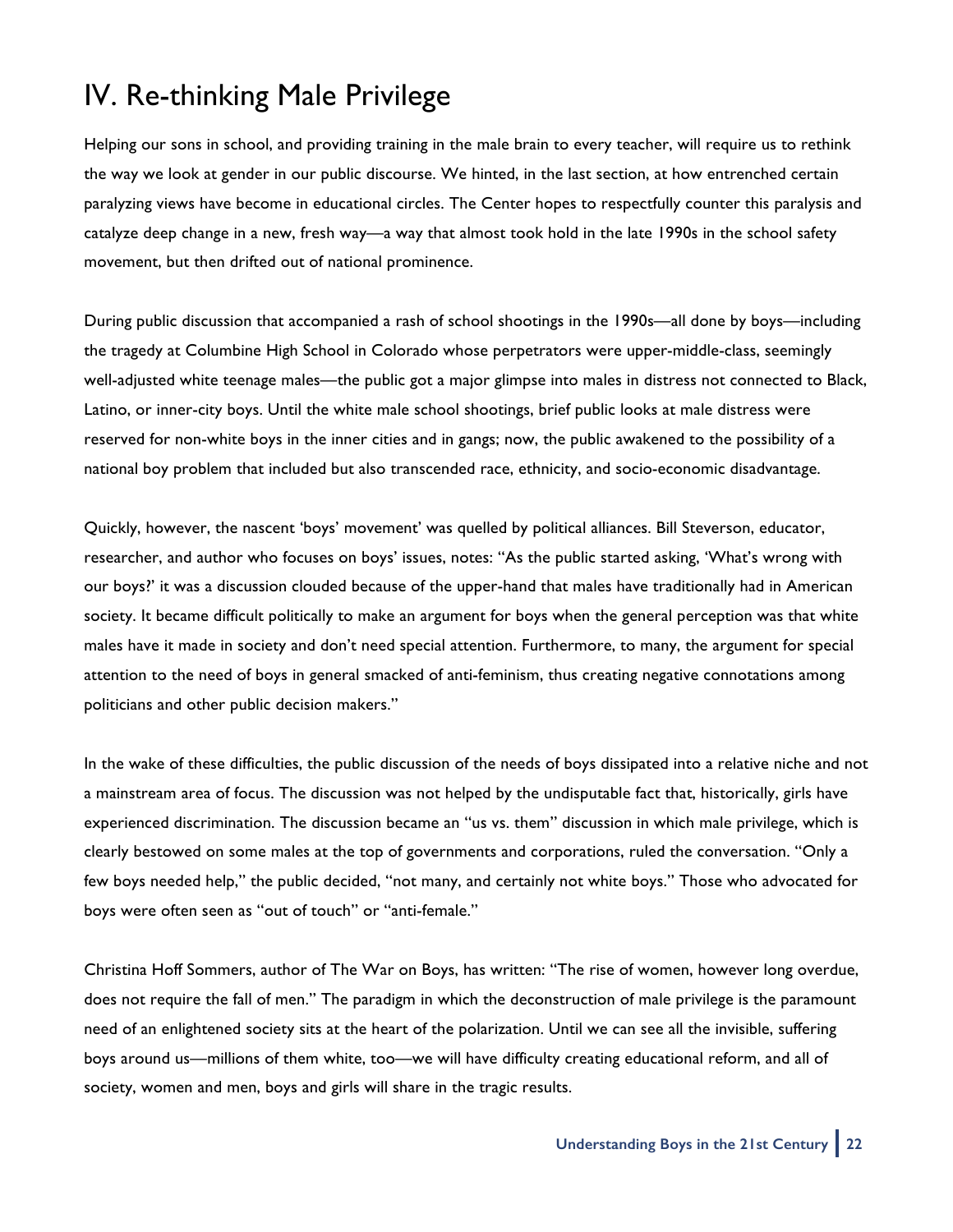The National Center is committed to expanding the conversation on males, boys, men, and male privilege in these ways.

- We agree with Gurian's research, encapsulated this way: "We must alter our thinking to include all three parts of gender—nature, nurture, and culture, ... and we must combat a non-malicious but also not-benign Dominant Gender Paradigm that has emerged in the last fifty years in the 'big three' (our academic institutions, governmental/legislative agencies, and media) that deploys superficial ideas about males. These ideas keep male life underserved, underfunded, and undernurtured."
- In discussing the role of boys in society, we at the Center have analyzed the available research on males and are moved by new research showing that, in many ways, boys can be just as much, and at times even more fragile than girls, especially when the boy comes from a disadvantaged life setting of less food, less education, and less parental attention. The male brain is, as Gurian has noted, "a more fragile brain in many ways, as is the Y chromosome at a genetic level. The either/or idea that boys are tough or privileged or doing great, while girls are languishing, fragile, and need all or most of our public funding is incorrect. It cannot be backed up by science."
- We support cultural trends that invest in science-based understandings of boys and minimize the overuse of superficial paradigms. To a small degree, fortunately, this is beginning to happen in media and movies. Recent films such as Manchester by the Sea (2016) and Boyhood (2014) are deep explorations of the male psyche that include all three elements—nature, nurture, and culture—in male life.

The National Center is committed to positively supporting all forms of public conversation, whether in academics, neighborhoods, or art, that open up conversations on what is really happening inside our sons' hearts.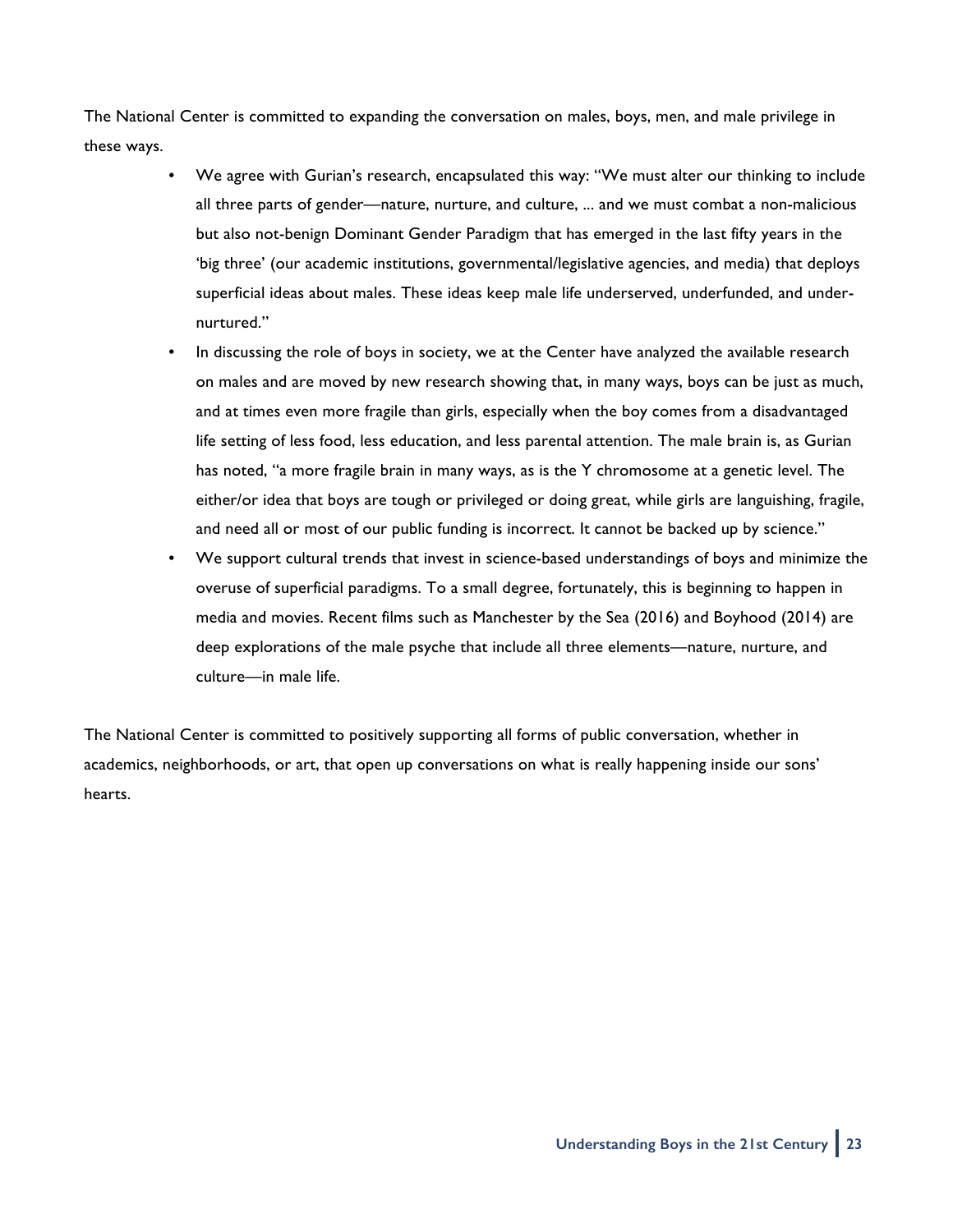# V. Does "Be a Man" Protect or Harm Boys' Emotional Lives?

"Manhood, which was once an opportunity for achievement, is now seen as a problem to be overcome," said Garrison Keillor, founder and host of the Prairie Home Companion radio program. Part of deepening our paradigm for boys must include looking at how the role of boys and men in society has changed. As a black man in his late forties, I have lived that change. Because men are living the change, so are women; because boys are living it, so are girls.

While the changes in social roles have been helpful for our society, they have come at a price. Today's boys are being sent confusing signals about what it means to be a boy—and a man—as Rosalind Wiseman points out in her book, Masterminds and Wingmen. The conflicting messages emerge throughout our culture, especially in its advertising, movies, video games, and television programs that portray boys and men, on the one hand, as stupid, self-centered, inconsiderate, and socially inept; on the other, as worthless unless they are heroic, soldierwarriors, suave, and sophisticated. Throughout these portrayals, boys receive a plethora of thin, stereotypical signals about manhood that are difficult to use for full social-emotional development.

In my "Understanding Boys" lectures, I like to give two examples from television shows of boys in culture. In the first, "The Simpsons," Bart and Homer Simpson, a son-father team, leaves viewers with an unflattering picture of maleness: crude, simple, self-centered, arrogant, and uneducated. Sometimes these "heroes" are also misogynistic; other times, they need constant "rescuing" by the females in their family.

The second show, the comedy, "The Middle," features a teenage boy, Axl, who disdains school, learns nothing, and is narcissistic and self-centered. That said, Axl also has a sense of vulnerability, of failure, and of intellectuality that he tries to keep hidden, even from his own family.

Axl, I believe, is more closely aligned with reality of most boys today. They are complicated in the way Axl is; they are not stereotypes. Yet, most boys are not actually as self-centered as Axl. Boys are complex creatures who long to be fully reflected and understood in their media and their world.

Ashanti Branch, a teacher in Oakland, California, created afternoon programs for boys to rescue them from the vortex of gangs and street life. In creating this program, he conducted an interesting experiment with those boys. He handed each of them a mask and asked them to write on the front of the mask what they are like in public. The boys wrote words like "kind," "friendly," "mean," "bad," "super." He then asked them to write words on the inside of the mask – words that only they would see that described their inner, non-public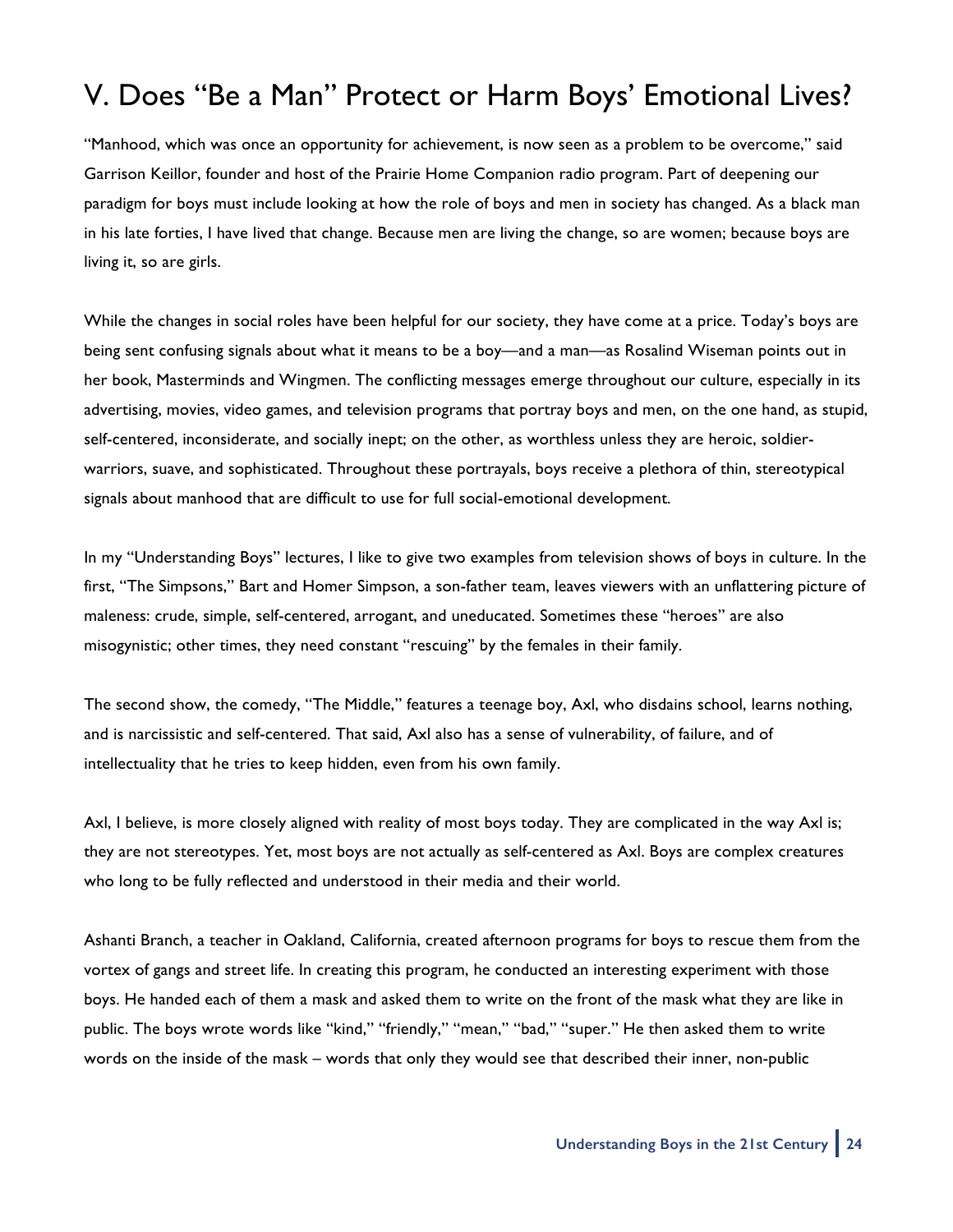personas. They wrote words like "lonely," "angry," sad," misunderstood." Not surprisingly, most of the boys who felt these extreme feelings lacked significant and healthy male models in their lives.

William Pollock, author of Real Boys, has used the term "the Boy Code" to represent the cultural code of masculine toughness that many boys fall back on to survive. When that code is not monitored well enough, it can lead to attitudes of sexism, misogyny, and homophobia.

Cleve Latham, a McCallie School teacher who has taught boys and studied the issues facing them for close to 40 years, uses a different term than Pollock's "Boy Code." Latham calls it the "Locker Room Mentality." He said that his students look upon the locker room as a kind of fraternity that "selected its members and marshaled them through the initiation into brotherhood." This environment, Latham says, can lead to negative socialemotional responses, including hazing, homophobic, and violent behavior. Still, he says, at its base, the locker room, if properly policed by adult coaches, adds positively to the cultural "brotherhood" that boys need.

The locker room analogy that Latham uses was timely when the term that then candidate Donald Trump used to describe (and excuse) his behavior toward women prior to his election. Commentators wonder if the conflicting signals boys receive when celebrities, professional athletes, and sometimes even politicians seem to be rewarded for their misogynic behavior result in boys being less secure, more frightened and generally more confused about what is acceptable personal behavior.

One way to test out the level of confusion in a boy's life regarding all of this is to ask him how he sees the term "Be A Man," and its related term, "Man-Up." You may get diverse responses. Also ask him, "What does he like, but pretend not to like?" You might be amazed by his answer.

- The hip-hop artist Kyle Myer says that "Man-Up is the most destructive phase in the English language," and undermines boys, forcing them into a box of insecurity, which in turns brings out anger and violence. "We teach boys how to wear the skin of a man, but we also teach them how to raise that skin like a flag and draw blood for it," he said.
- Gurian advises against trying to delete "Be a Man" and "Man-Up" from our vocabulary because boys do want to "be men." He argues that those terms are "generally good," if they are stressed in connection with the attributes of: honor, integrity, responsibility, and compassion.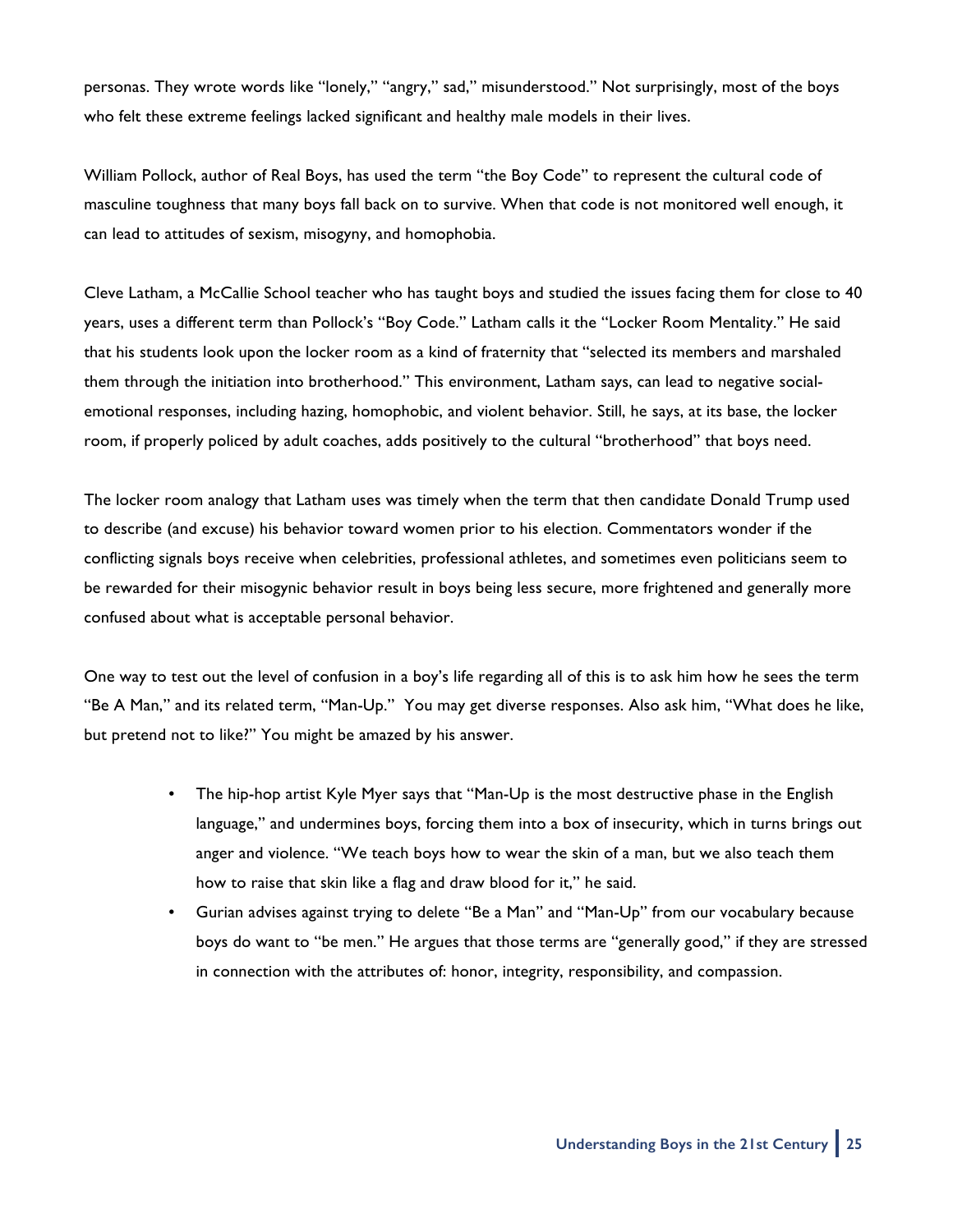• Gurian and all of us at the National Center agree, however, that "Be a Man" can be misused, and often is in our culture, to encourage males to show no feelings and to be violent. It can also be linked to bullying, whether in person or in cyberspace. Bullying itself affects millions of children every year. The deepest causes of bullying, including childhood trauma and depression, must be studied and prevention programs developed and applied. On our website [www.understandingboys.org](http://www.understandingboys.org) you will find references to a number of bullying programs.

As we adults talk with and mentor boys, we can use these two "Be a Man" and "Man up" in conversation to engage the boys in deciding for themselves what a man is, and how not to be a bully or victim. Meanwhile, our research at the National Center shows me that we must be continually mindful of our boys' culture-confusion when we teach and mentor them. If the males and females in a boy's life mainly push a restrictive boy code for "Be a Man," then that limitation must be targeted for positive change; when they bully, they must change. But we do not want to raise a generation of boys who avoid manhood. That, just like bullying or restrictive social codes, is a dangerous state of social regression.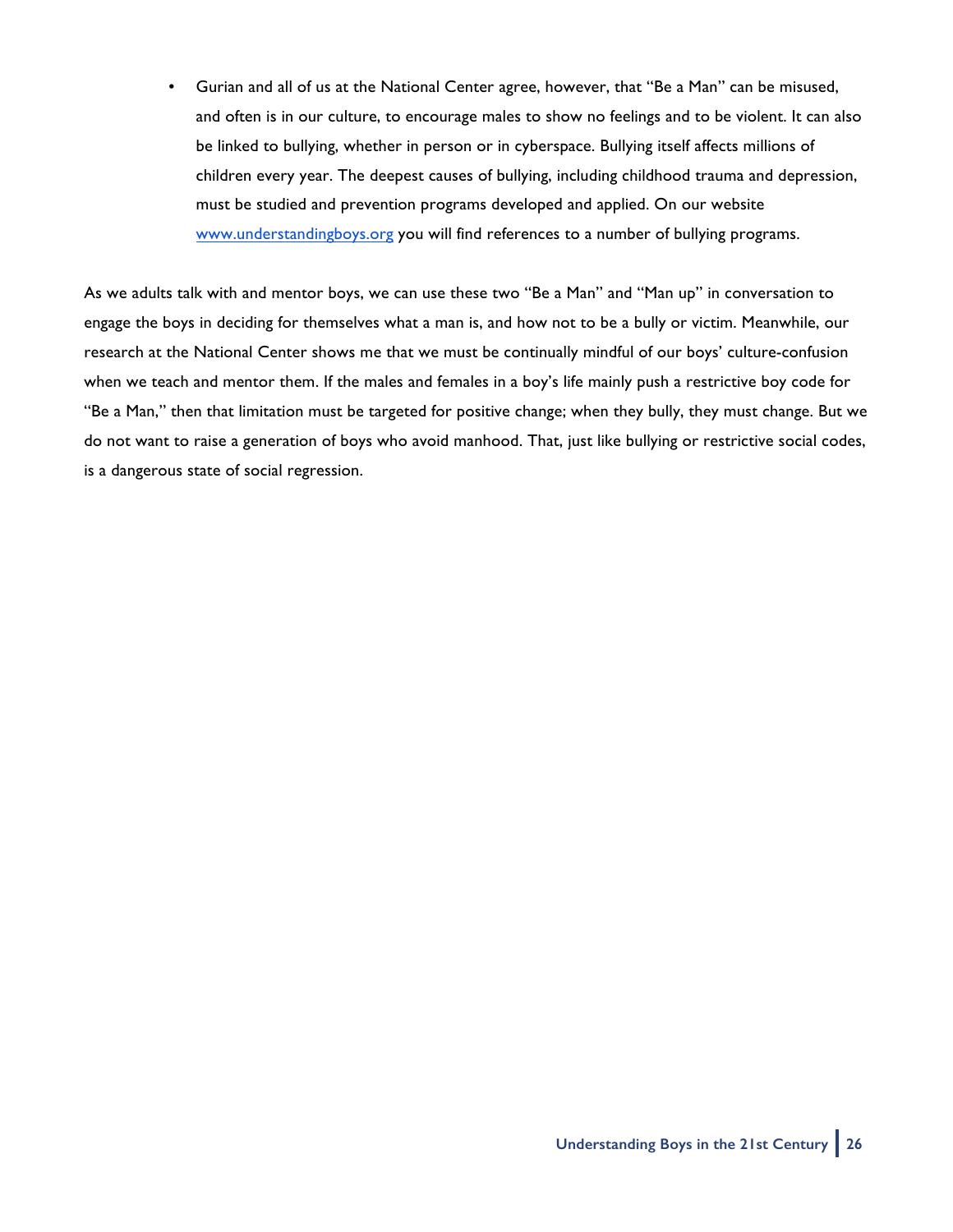### VI. Fathers and Male Role Models

While boys are often confused about the norms for proper male behavior, they often lack significant and healthy fathers and male models to help them make decisions and become good men.

"Boys are confused about what it means to be a man," said Warren Farrell, author of The Myth of Male Power. (NPR, 2017). His statement has been corroborated in hundreds of academic studies across the industrial world. Gurian Institute research over the last 20 years reveals the 25 most serious issues facing boys in the  $21^{st}$ Century; at or near the top of the list are

- "Lack of available and active male and masculine role models," and
- "Lack of character and social-emotional development for boys in society."

For more than forty years, key research from across the academic and governmental spectrum has shown that these two needs go hand in hand. If active fathers and healthy role models were available to boys, the road from boyhood to responsible, productive manhood would be a much easier one. Despite the clarity of this research, and in part because of misconceptions about male privilege in the family, the father role has been diminished in our society. Millions of boys have few or no healthy men in the household interacting with them in needed ways. In America, one of three children—over 24 million—live in father-absent homes. For African-American families, the rate even higher: Almost 64 percent. As Princeton University researcher Joy Moses and Jacquelyn Boggess discovered in 2014, anti-poverty programs marginalize fathers, adding yet another obstacle to good adult and child development, especially in disadvantaged communities that may desperately need father-involvement.

In 2011, at the request of a White House staffer in the Obama Administration, Dr. Warren Farrell created the Commission to Create a White Council on Boys and Men to include the lead American researchers in the field of male development. The Commission now includes more than four dozen scholars and advocates and has produced the most current scholarly meta-study of male development in America. Among some of the more compelling findings in the meta-analysis were these:

- A Swedish study in 2010 showed that boys and girls raised in households where there was no male presence were 54% more likely to be on ADHD medications;
- Another study found that the amount of time a father spends with a child is one of the strongest predictors of empathy in adulthood;
- A study of African-American infant boys revealed that if these boys had interaction with their father, their mental competence and psycho-motor skills (which are associated with higher IQ) increased;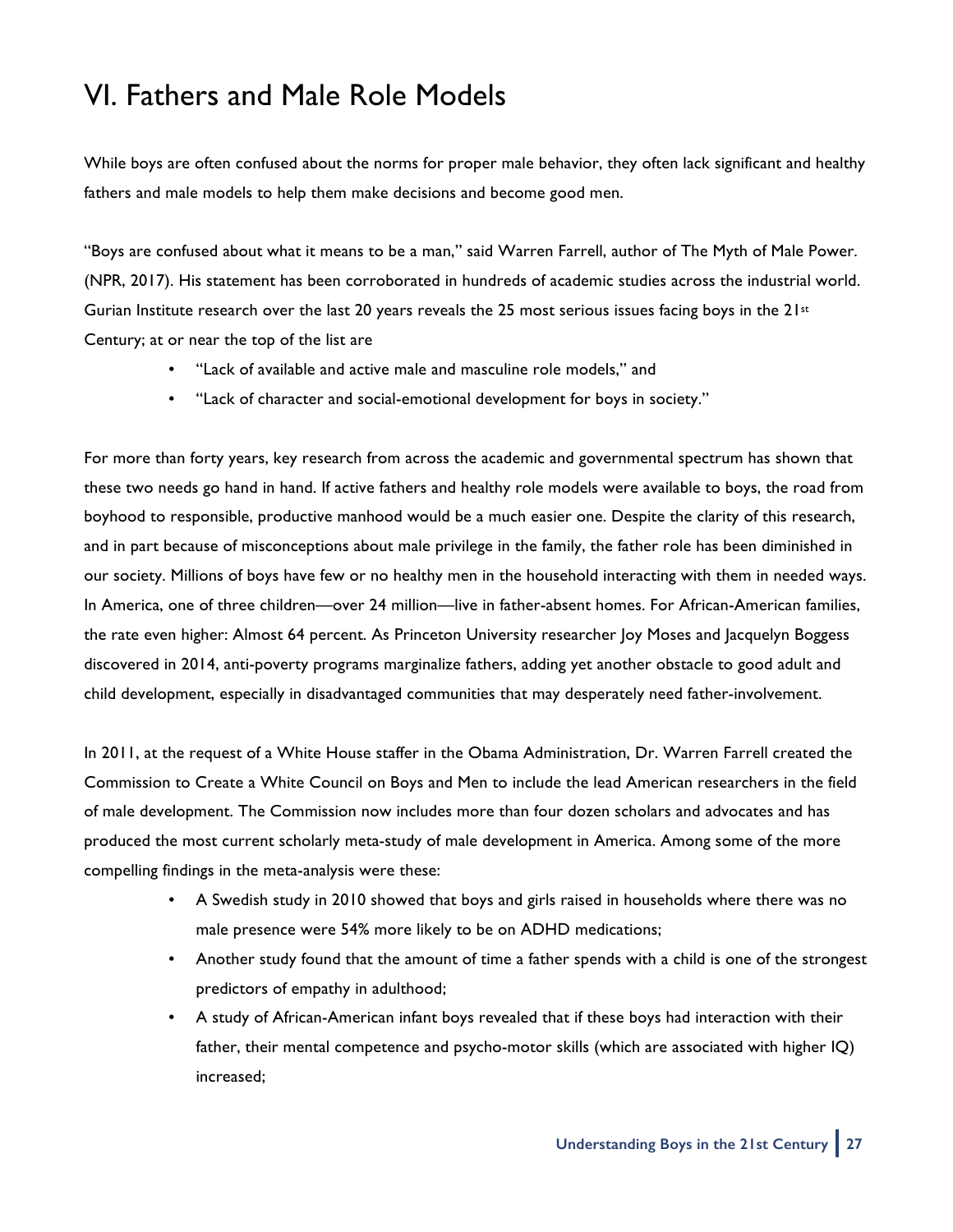- A U.S. Department of Education study revealed that a father's active involvement with boys "is associated with an emphasis that children in the  $1st$  through  $5th$  grades get mostly A's" and that positive impact on grades remains significant through the 12<sup>th</sup> grade;
- Studies from across the world confirm that the absence of fathers in a boy's life will often result in higher rates of crime, especially violent crime, substance abuse, behavioral disorders, socialemotional distress, and dangerous social isolation.

There is no dispute among researchers that the male identity is confirmed by other males. While this does not diminish the role of women, research shows that no matter how much women do to build boys self-esteem and self-identity, the male presence in their lives is also an indispensable key to success. New brain research confirms that fathers and male role models positively affect the brain functions of maturation, including:

- Neural pathway development between the mid-brain (the reactive emotional part of the brain) and the pre-frontal and frontal cortices at the top of the brain (the executive decision-making part of the brain);
- Resilience gained from impulse control and problem-solving males provide via challenge nurturance, values and virtues mentoring, and character development;
- Healthy emotive expression, both in male-specific bonding and emotion reflection and in wordsfor-feelings that are important for long-term relationship with others;
- Mentoring in healthy relationship, marriage, and fathering, both by modeling these functions and by direct teaching and problem-solving as man and father;
- Socialization toward a sense of service and purpose, both intra-communal and extra-communal (i.e. both inside a family/community and within the boundaries of a country or world).

The males who provide this essential nurturing can be a dad, step-dad, coach, teacher, mentor, and other adults who confirm to the boy what he is worth in the world. A boy who does not feel that he is worthy as a man will often withdraw from the world or attack it.

Communities are seeing the need for male role models and are responding to it as they increasingly organize volunteers to help grow boys into men. These fathers and male role models come from homes, neighborhoods, nonprofit agencies, faith communities, and elder facilities. These male models give boys the feeling that they belong to the world of love, family, work, and honor; the older males teach the boys that they have a purpose; that they are needed.

Shawn Hardnett, a teacher and specialist in male development in Washington, D.C., recently summarized his key to male health: "Boys need a crew and a cause." Within this crew-and-cause framework are fathers and other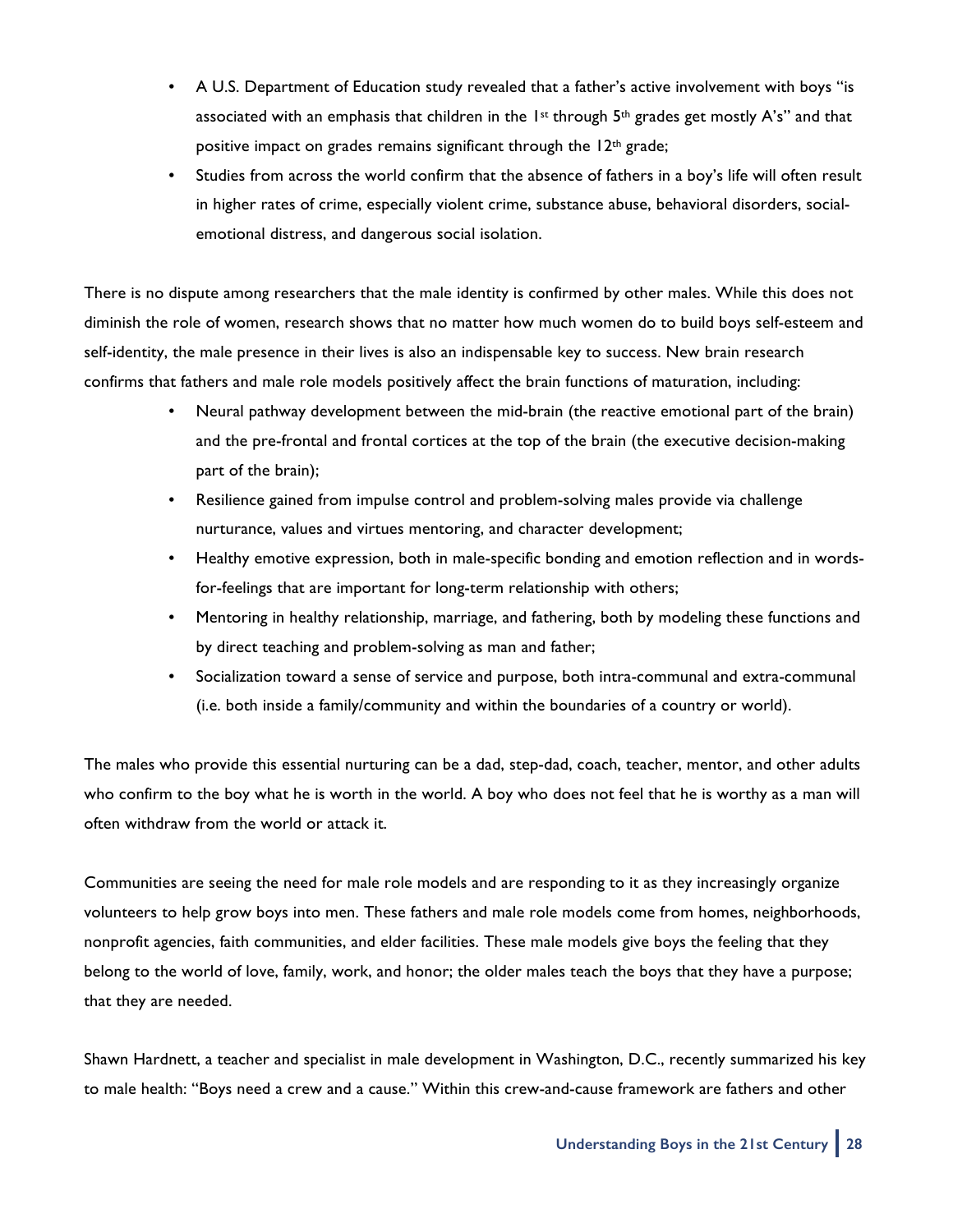males who provide a mirror for the boy's development into healthy manhood. All this said, we often hear stakeholders agreeing with the need for fathers and male role models then asking, "But this is a huge ask: where do we begin finding these healthy, involved men?"

Sometimes, great creativity is needed. A program in Missouri buses elders in elder communities to schools to have the older men read to the boys. Reading to a child can be a first major bonding step for new fathers as well. Often that assignment is relegated to mothers or grandmothers but if fathers, grandfathers, and mentors took over much of that responsibility, it would not only help secure male bonding with the boy but also enhance the sense boys have of the importance of reading.

Boys pick up "vibes" from fathers and male role models; if those vibes are negative or empty/absent about life and their roles in life, the boys reflect that negativity through anger, depression or some other destructive means. Fathers and male role models are essential arbiters of the mental and physical health of our nation's boys and men—essential to saving our sons.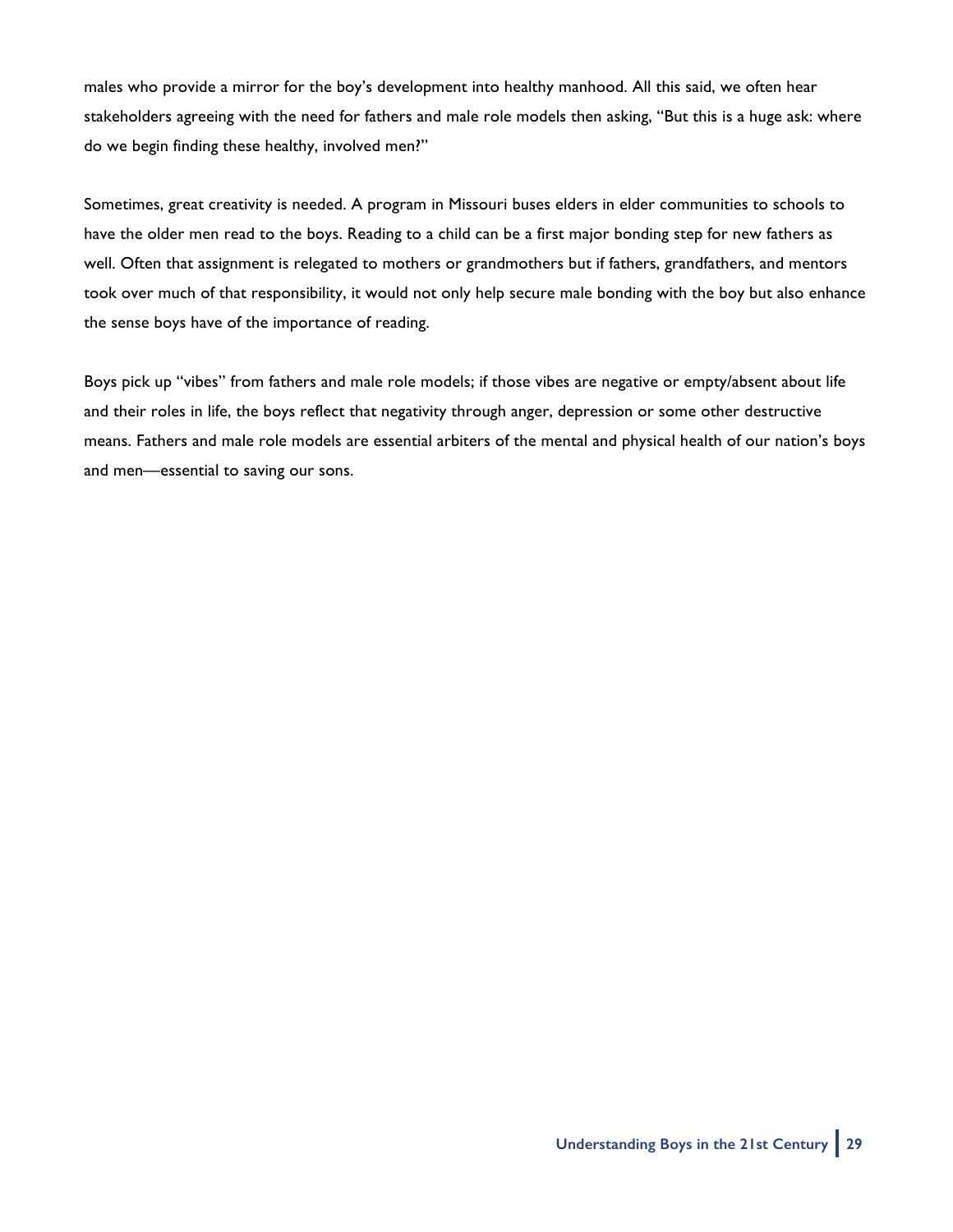# VII. Helping Boys of Color

One of my own mentors told me: "If you want a boy to be a great man, make sure he has a good man to raise him and a community of men to support him." Boys of color, especially in African-American communities, face a crisis in male development in large part because fathers and role models are removed from the family, whether from unwed births, paternal death, divorce, or imprisonment. In relation to the latter, several researchers have concluded that one in three African-American males will be incarcerated during their lifetimes.

I am an African-American male who was raised in what researchers call "a disadvantaged family." My social setting was one of poverty and lack of a father, thus my own story has always been foundational in my work with boys. I have seen myself—and often been seen professionally—as a microcosm of issues facing boys of color. My own story, I believe, is shared by many people, and paints a picture of the challenges facing boys of color in working-class America.

The Schott 50 State Report on Public Education and Black Males (2014) somewhat captures my early life: "Black male students are at the bottom of four-year high school graduation rates in 35 of the 48 states and the District of Columbia where estimates could be projected for the 2012-13 school year (Latino males are at the bottom in the other 13 states)." This was my trajectory, but I was fortunate enough to "make it through the keyhole," as I like to say, a small keyhole that too few boys of color get through.

My father was out of the picture when I was born, and my mother was still a teenager. Even now, I'm not sure who my father was. Because my mother did migrant farm work in New York, I was raised by my aunt, the woman I still call "mother." Along with her and her children, my siblings and I moved around a lot and had various "step-fathers" over the years. While we did not live in the "projects," at times we lived on government assistance, and I learned at an early age that I must develop the "street cred" that is associated with life in the projects.

"Street cred" is a subtle art. Your value comes in what you can do and what you can't do. You learn to get into fights as a way to resolve conflicts, and the way you are judged by your peers depends on how good a fighter you are, how much money you accumulate, how athletic you are, and how much you have sex (or at least brag about having sex). For me, as for most boys in these situations, less emphasis is put among the boys on schoollearning and becoming responsible men who live out the higher calling to serve others and work toward higher purpose. I was lucky to receive from my family and faith community some of this very needed character development, but many of my peers did not.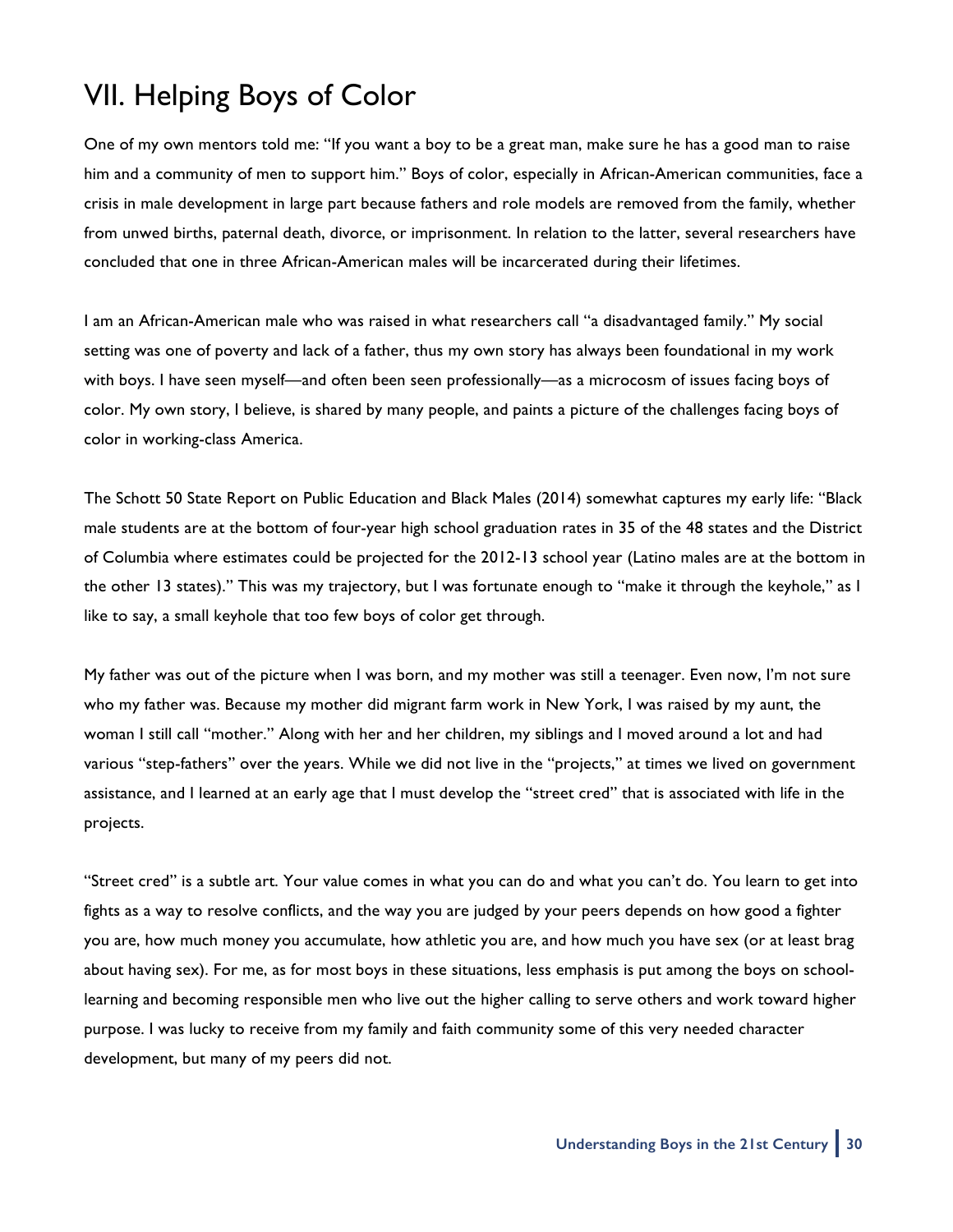Love, attachment, and bonding often is lost in situations like mine. In my case, while I knew some of the adults in my life did love me, the expression of that love was almost nonexistent, in many cases. Because of the stresses the adults around me faced, they often had to live by the creed: "As long as I feed you, I'm doing my job." When these adults provided discipline, it was always the stick and never the carrot. From my beatings, I grew up with bottled up rage that I saw not only in myself but in my brother and sister, in my cousins and friends, and in others in the neighborhood.

In retrospect, I now realize how emotionally abandoned my siblings, cousins, and I felt. Because of this constant abandonment, we learned to trust very few people. The value systems we learned often went sideways because there were not enough support systems to solidify them. It is one thing to talk about a level playing field, but when you're on a steep slope, the field really can't look level. The main way of looking for the level field is to get onto a new field—to get out of the projects or the economic hardship area and find somewhere else to raise your own children.

As we all know, educational reform for boys of color is now at the center of every debate about how to heal our society. While I had some teachers who truly changed my life, in the case of many of my friends, school was just a place where they were neglected and overlooked, just like they were at home. Some of my school friends are in prison or went to prison, making the school-to-prison pipeline a reality I saw every day.

Fortunately, however, I had a principal and a counselor who basically said, "We're not going to give up on you, Troy." I gave them plenty of opportunity to give up, but they refused to do so, and in the end, I was able get both an athletic and academic scholarship to a top-tiered university. In that university, I faced a next phase of complication faced by many boys of color who get through the keyhole: I was thrown into an environment that I had never experienced, in which expectations and responsibilities were redefined, for which I had no preparation. Today, in my work at the National Center, I see others in my situation, boys of color in good schools or universities struggling like deer in the headlights with how to conform in their new social setting.

My story is just one story illustrating how monolithic the needs of our boys of color really are. Those needs are so complicated, we can often become paralyzed in efforts to address them. Things are happening, though, nationwide. The My Brother's Keeper Initiative, with which the National Center is partnering in various cities, has helped communities and schools to innovate.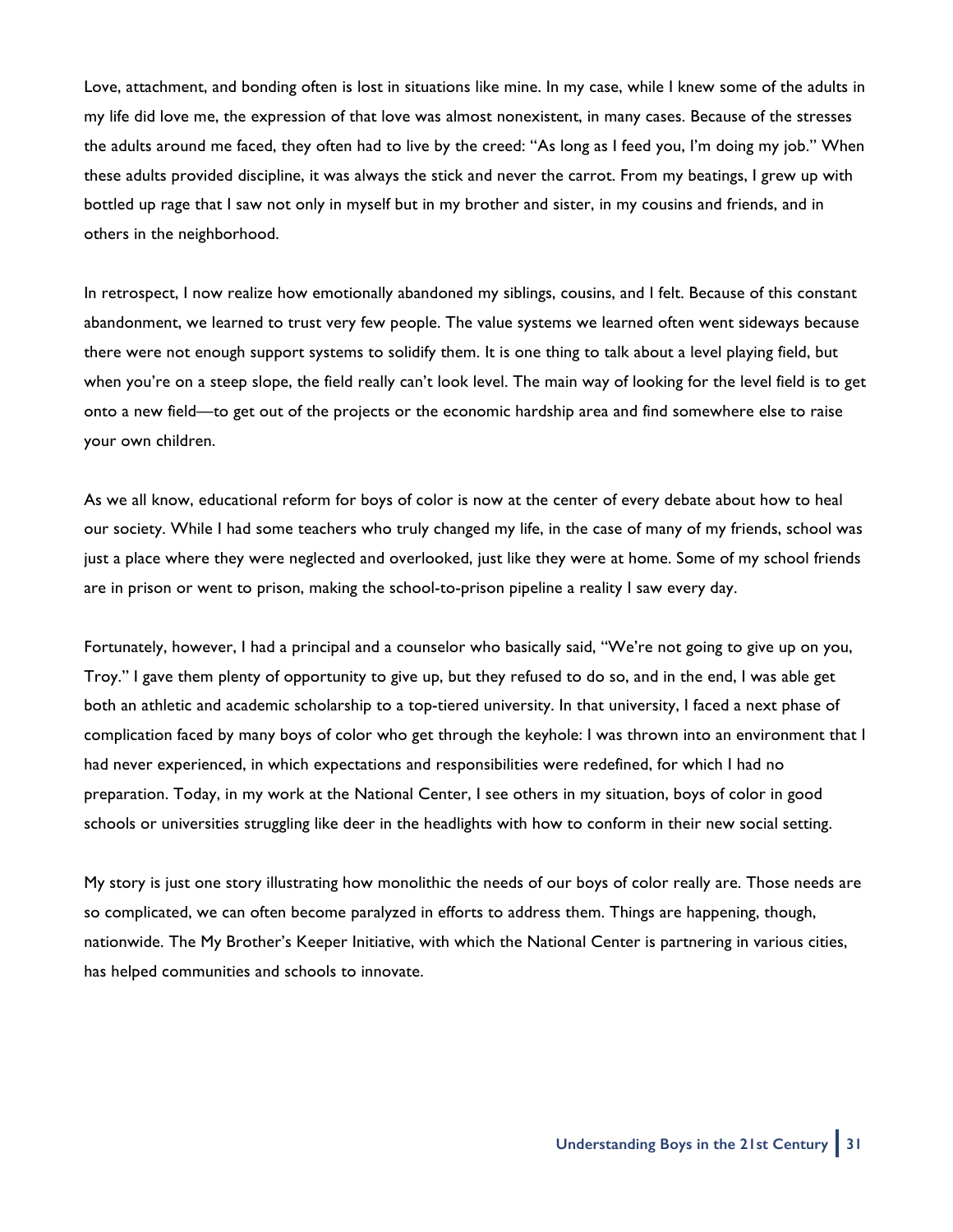The National Center supports all positive efforts to change the trajectories of boys of color, and suggest these among the many potential innovations:

- Pilot programs in disadvantaged communities that include training for all educators, parents, agency leaders, mental health professionals, and faith communities in how the male brain learns and grows, including specific emphasis on discipline and social-emotional behavior expectations that work for boys of color.
- Alignment of academic study in a particular city or zip code with science-based research in that community, including epidemiological study of the primary causes of black and Latino male distress in the particular community, and assets in schools and faith communities targeted to that zip code.
- Mentor training programs in which not only adult males but also older sibling and peer-familial males are assigned to younger males for mentoring in character development, literacy, and social-emotional success. In this model, there would be no boy of color without a male mentor, even if finding mentors means going to elder communities outside the zip code.
- Collegiate programs to mentor newly arriving boys of color (and other boys raised in disadvantaged schools and communities) in survival and thriving skills in college for at least the full first year of their university experience.
- In communities where boys of color are falling behind on English language issues, the development of tutoring and English language instruction during the early childhood school years and, if necessary, well beyond matriculation.
- Provisions of grants to schools that allow for physical and mental health services for children of disadvantage, including a special emphasis on helping depressed boys of color to find other outlets for self-medication besides social withdrawal and violence.

I am now a man of color who made it through the keyhole because of powerful mentors and opportunities that motivated me to stay strong. Though I was somewhat depressed as I grew up—as I believe most boys of color in disadvantaged homes are—I was not chronically or dangerously depressed. As I got out of the 'hood,' I found new ways to thrive and serve. The National Center is committed to both raising awareness about the exact nature of the crisis facing boys of color in our country, and helping navigate that crisis toward clear and achievable solutions.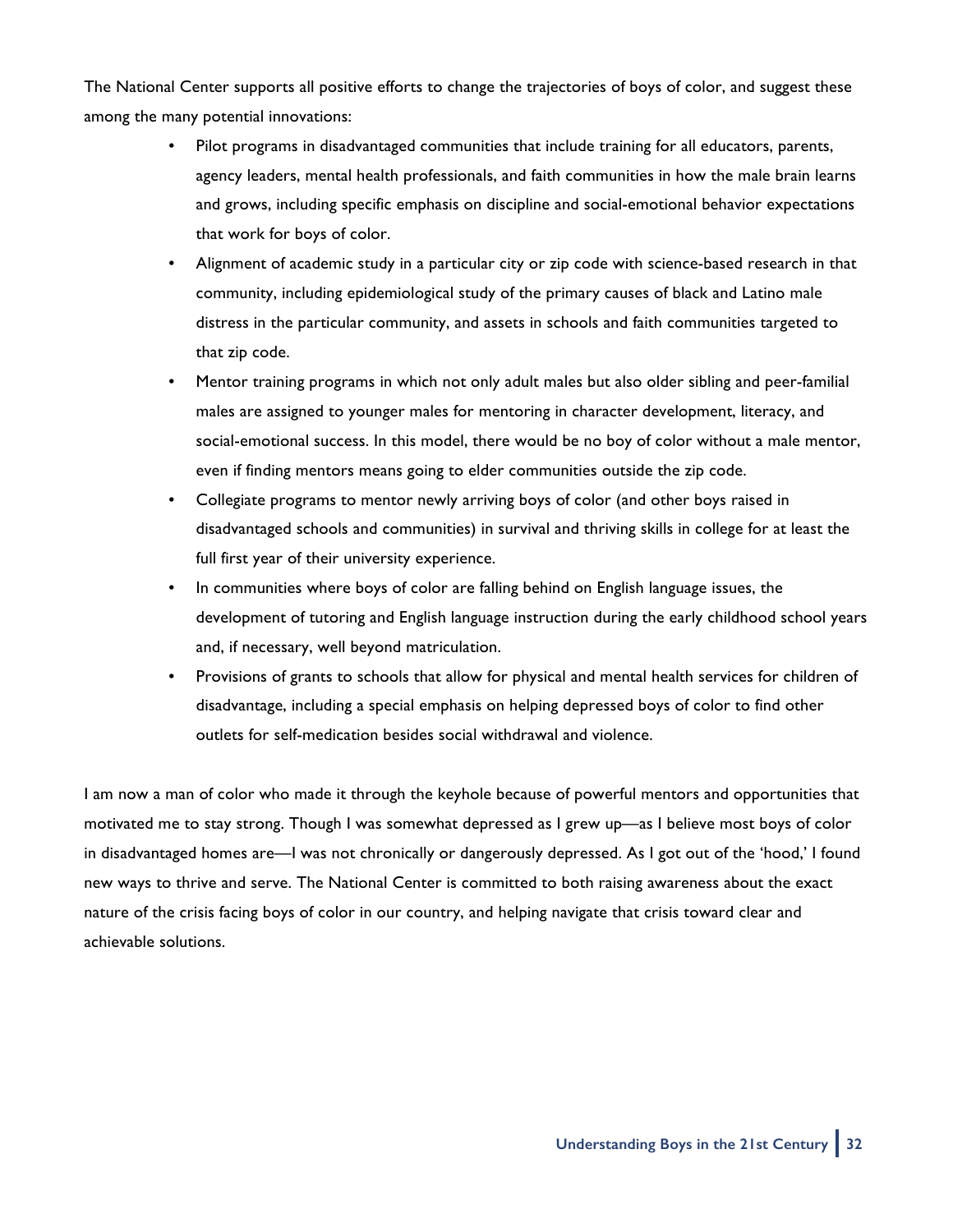### VIII. Boys and Faith Development

In Chattanooga, Tennessee, we and our community partners assembled a forum to try to understand how to help provide the male role models that boys need in our area of the state. The group we gathered included teachers, coaches, police officers, community volunteers, representatives of nonprofit organizations, and many others. Unfortunately, very few representatives from churches and faith communities came. We learned later that outreach to them had not succeeded as we hoped it would.

We reached out to them because we and our partners have seen around the country that faith communities can help boys immensely. As Pastor Tim Wright, author of Searching for Tom Sawyer, recently noted: "Faith communities provide boys with much more than faith in a deity—they provide character development and, ultimately, help boys have faith in themselves." The Christian psychologist Gregory Jantz, co-author of Raising Boys by Design, echoed this statement with his personal story: "Not just for my clients but also for my own sons, having mentors in their faith communities has helped them become true to values and virtues they want and need to learn as men."

In my interaction with community groups around the country, I've noticed that faith organizations want to be at the center of trying to help boys, but may feel restricted. There is cultural fear about including faith communities for fear of treading on legal separations of church and state. While this separation clearly requires careful management, faith organizations—regardless of their specific religious tenets—are a gold mine for finding mentors. Communities and schools can utilize faith-based assets without treading into religious territory by including mentors and others from faith communities who pledge not to proselytize. In Arizona, this has successfully happened via the Governor's Office of Faith and Family. This secular/faith partnership allows state agencies, including educational institutions, to work with faith communities within legal limits.

To exclude faith communities is, often, to exclude a major vehicle of hope. In many instances, especially in the inner city, schools are so unfriendly to the learning brains of boys, the only hope that boys can see is the hope that comes from the church and from faith.

The National Center, like Switzerland, is neutral. We respect all viewpoints when working with others in tackling issues with boys, and therefore we do not favor one faith or faith-culture over another. We recognize that most faith-based organizations have one important thing in common: their emphasis on raising healthy children. In reviewing research from both faith-based organizations and academic studies on the usefulness of faith-communities in child development, we hope faith-based communities will provide the following and be welcomed to do so: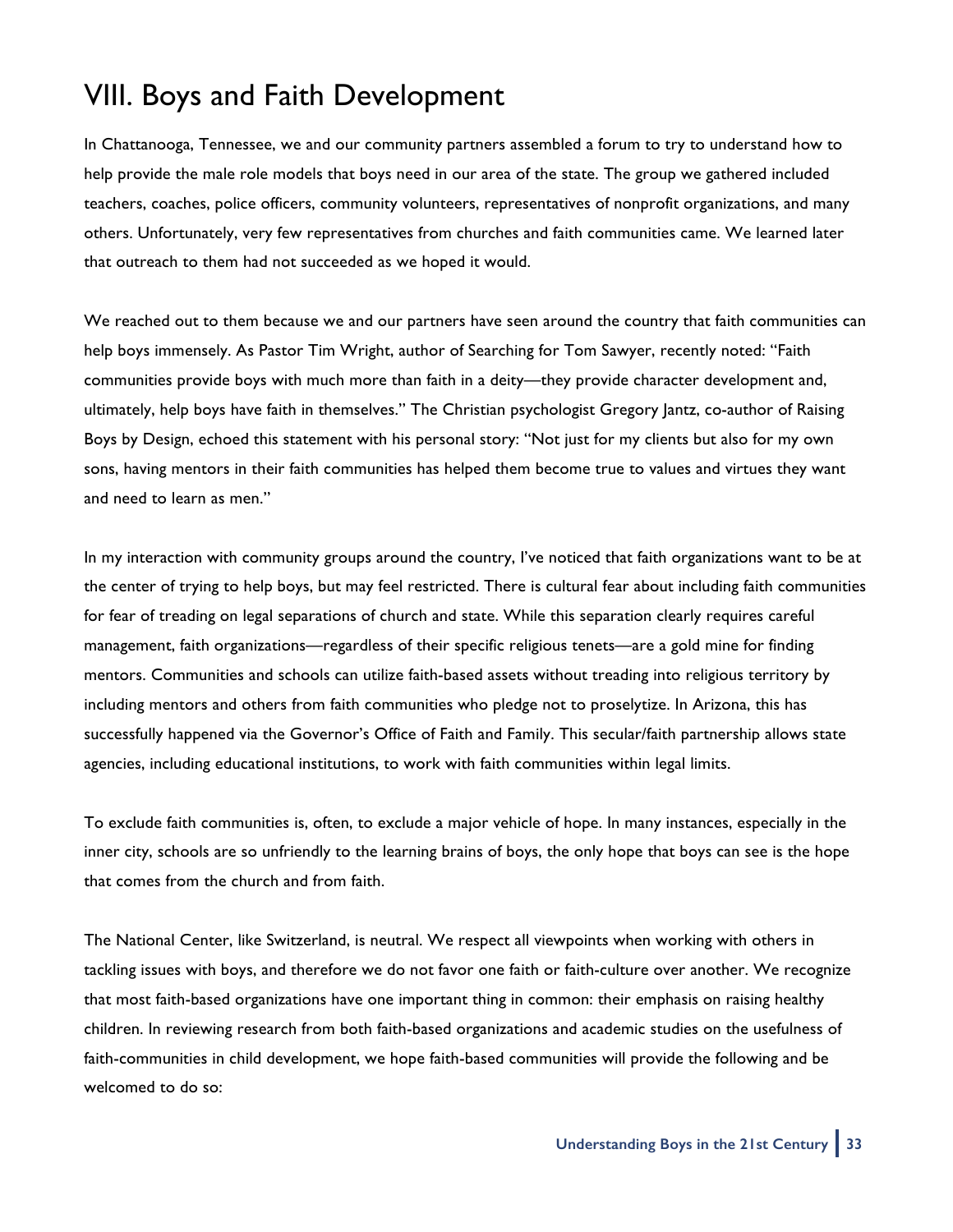- Provide rites of passage to boys. The Jewish b'nei mitzvah is well known, as is Christian confirmation. A new program, highly contemporary, is Following Jesus: A Heroic Quest for Boys developed by Pastor Tim Wright (www.timwrightministries.org), and used with boys age 12 to 14. Rites of passage can become powerful and life-changing development epochs for boys and families.
- Provide mentors to boys who emphasize the values of love and forgiveness. Boys need to experience those values and hear and feel that they are loved and forgiven by adult men as they make the mistakes of boyhood and face the adversities of adolescence.
- Provide forums in which to explore the theme of respect with boys. Respect of authority and self-respect are a balancing act that every boy must navigate on his journey to manhood; these are a high point of emphasis in most faith communities in which, even the most hardened gang member takes off his hat and bows his head in church, and generally respects the clergy.
- Provide free tutoring for any boy (or girl) in a disadvantaged community that needs help with reading, math, science, athletics, or any subject or function related to schooling and extracurricular activity. The mentoring can occur at the church or other faith-based building so that the environment is inherently safe.

As faith-communities provide mentors, rites-of-passage, love, forgiveness, respect, and help with socialemotional and cognitive growth, more of our sons will be saved. Given the sense of service built into every congregation, as well as the number of retired or part-time retired men and women in faith-communities, these communities are untapped goldmines of help for boys.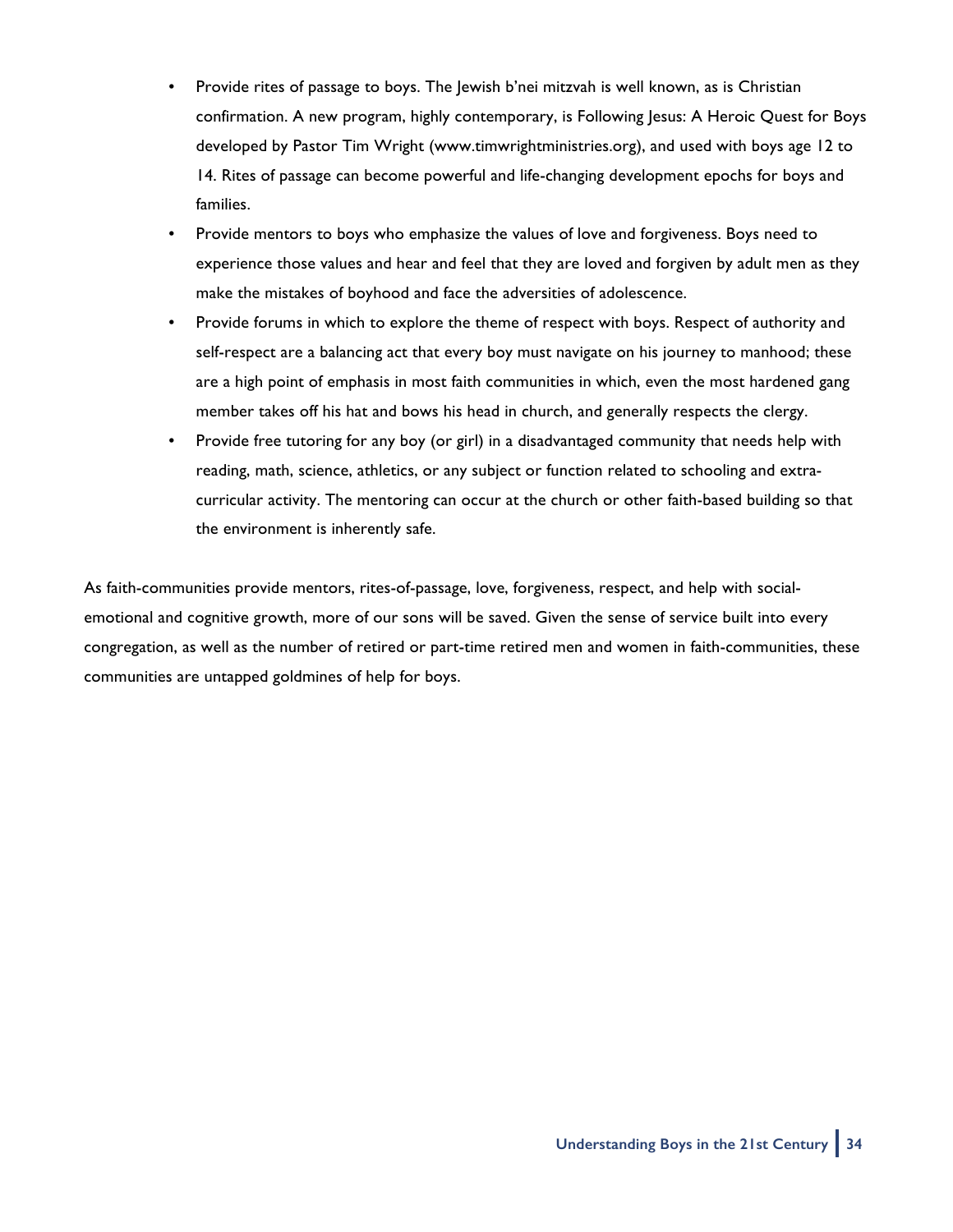# IX. The Impact of Sports and Athletics

Sports and athletics work well for many of our young "objects moving through space." Because of their neurobiology, most boys are often drawn to the athletic field, to the court, or the rink, or even playing football in the back yard. Research completed over the last three decades continues to confirm that boys who stay involved in sports and athletics are more likely to succeed in school and less likely to engage in abuse of substances. While athletics is not for every boy, it can, literally, save boys' lives.

I am a lacrosse coach who has taken teams to several state tournaments. In my own personal journey as a boy, athletics were crucial to my success. In my experience, athletics fulfill the deep need in boys to do these five things at once:

- Compete
- Belong
- Grow
- Perform
- **Improve**

Athletics does all five of these in one activity. Research shows that roughly 65 percent of all boys in high schools participate in organized athletics because sports "give them a crew to belong to, a mission greater than themselves, and a male bonding experience that stimulates their social-emotional development." The minute a boy puts on a uniform, he says, "I am part of something that absolutely matters."

As I coach boys, I notice this scenario constantly: A boy will run sprints with shoulder pads on in 95-degree heat in the middle of the summer until he is totally exhausted but won't sit in an air-conditioned room and read something that a teacher has forced on him. Why? There's a value that he places upon himself to the team, to the coach. He seems to say, "I'm on the team, so I matter, and I'm going to train and work hard because I want to matter more." While we adults know his assignment in class is equally (and sometimes more) important, his body and brain want the belonging, the competing, the important mission, and the challenge.

Recently, I spoke with a teacher who was utilizing this concept. She heads up a very successful theater program. While we were talking, a boy came up, interrupted and said, "Hey coach, are we having practice tomorrow?" After the teacher answered the boy's question, I turned to her and expressed my surprise that he called her, a theater instructor, "coach." "Well, that's what I am," she said. "I organize a team, teach them the proper techniques, assign their specific roles, and then push them to their limits so they can be successful on the stage." What a powerful hybrid of sports and the arts.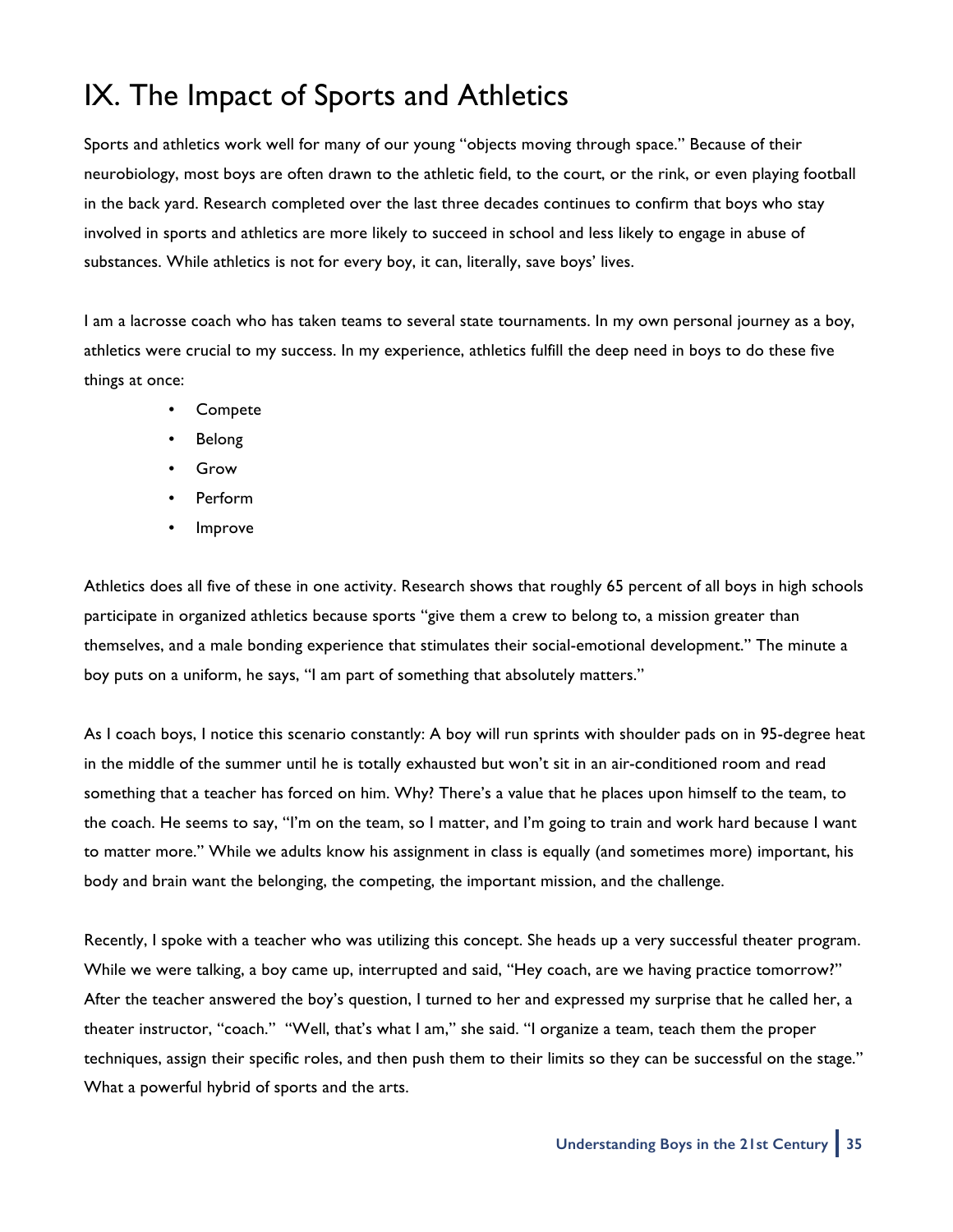While athletics and sports are not for everyone, they are so beneficial for many boys we at the National Center hope to inspire every family and community to seek out and provide athletic experiences that fit the individual boy. For some boys, team sports are not fun; for them, other kinds of sports, like tennis, might be a better fit. And for boys who will never compete in any sport, the cross-training, mentoring, and "cooperative competition" in sports are still good values to instill.

A further hidden reason to make sure boys play some sports, do some sort of athletics, or at least get a great deal of "sports-like" exercise, is neuro-chemical: in the Gen X/Y, Millennial, and new Gen Z generations, male testosterone level baselines have decreased precipitously, mainly because of neurotoxins such as endocrine disruptors in food and fertilizer, as well as plastics and other chemicals in their diets. This baseline decrease is linked to depression, under-motivation, obesity, brain disorders, and many other mental and physical health concerns for males. Sports and athletics raise testosterone baseline levels, which is, overall, very important for male development, especially among boys and men whose testosterone level has become too low for safe development.

The National Center hopes you will consider involving boys and communities in these innovations around sports and athletics:

- Focus as much on character and leadership development through sports as winning at a particular game. Help boys realize they do not have to succeed by themselves, alone—sports and athletics help a boy become vulnerable and thus help boys create supportive community.
- Utilize sports as mentor/coach providers in vertical mentoring frameworks that include connecting younger boys with peer mentors (boys just a bit older). Every younger boy on a team will need mentoring from older boys.
- Simultaneously, instill the idea in athletes that they are mission-driven role models, first and foremost. As much as possible, connect one of these role models with a younger or peer boy.
- Teach all the boys the difference between harmless bonding rituals and hazing and bullying. Insist on the former and punish the latter. To do this, you will have to teach boys the difference between aggression and violence. Sports are, by nature, aggressive but violence is dangerous and ultimately destroys a school or community culture. Rites of passage and bonding rituals are supposed to build members up in a healthy way, not try to destroy an individual, whether physically or emotionally.
- Connect athletic performance with academic achievement. Avoid giving boys with athletic talent a free pass on grades and test scores; as needed, connect them with more academically inclined boys for mentoring and tutoring.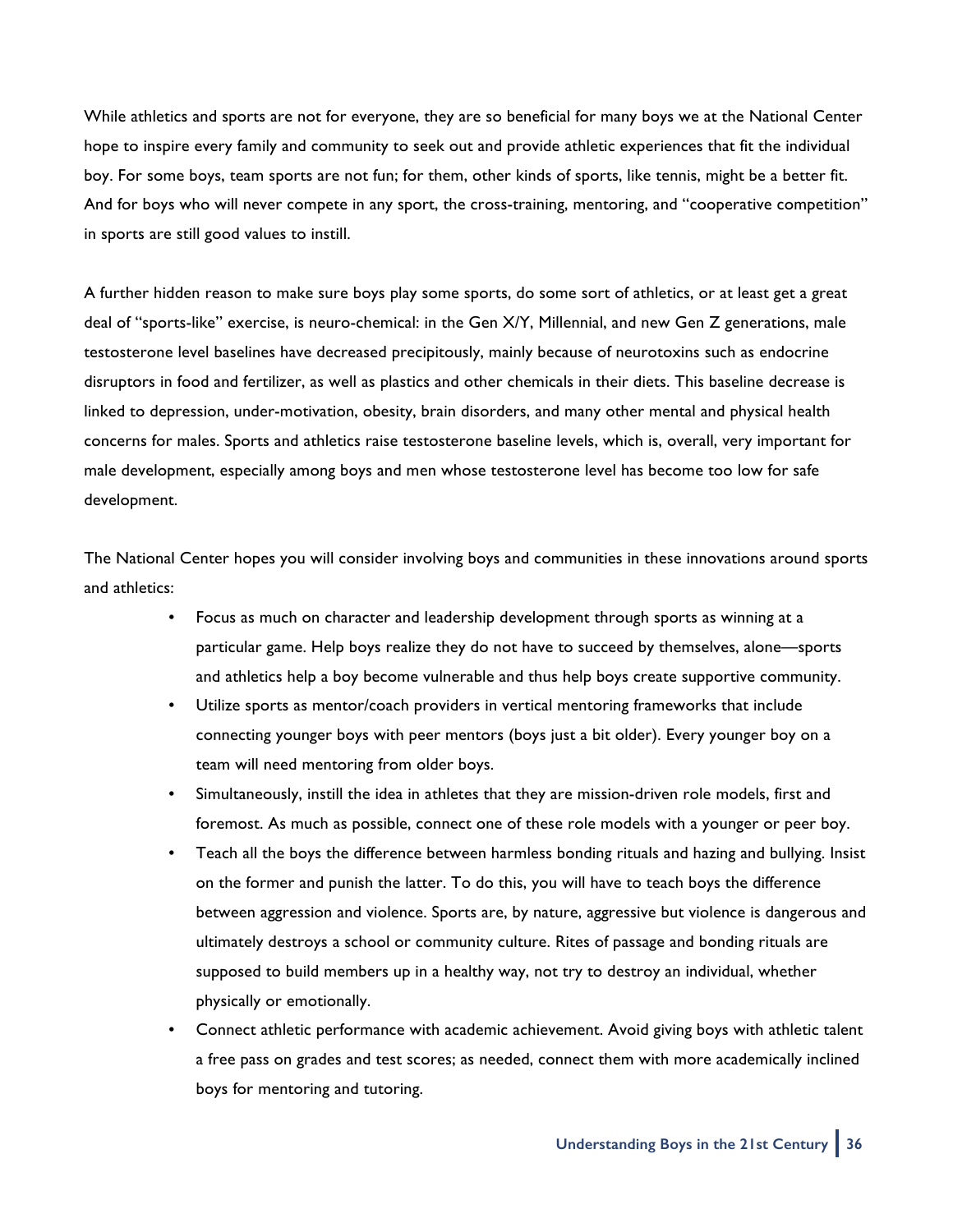• Utilize coaches to help teachers in classrooms to bring healthy competition, game theory, and physical movement strategies into classroom engagement. Just as our athletic departments have a lot to learn from our classroom teachers, our teachers can learn a lot about motivating boys from coaches.

At the National Center, we have made it a pillar of our strategic plan to partner with sports teams and schools to train coaches on how to fully support the boy's journey into manhood. When we do this, coaches decide how to help boys grow into adults, not just athletes. These coach-mentors let the boy know that he has an important purpose. This kind of coach will teach beyond the season, remaining available to the boy even when the season is over, still "coaching" throughout the year.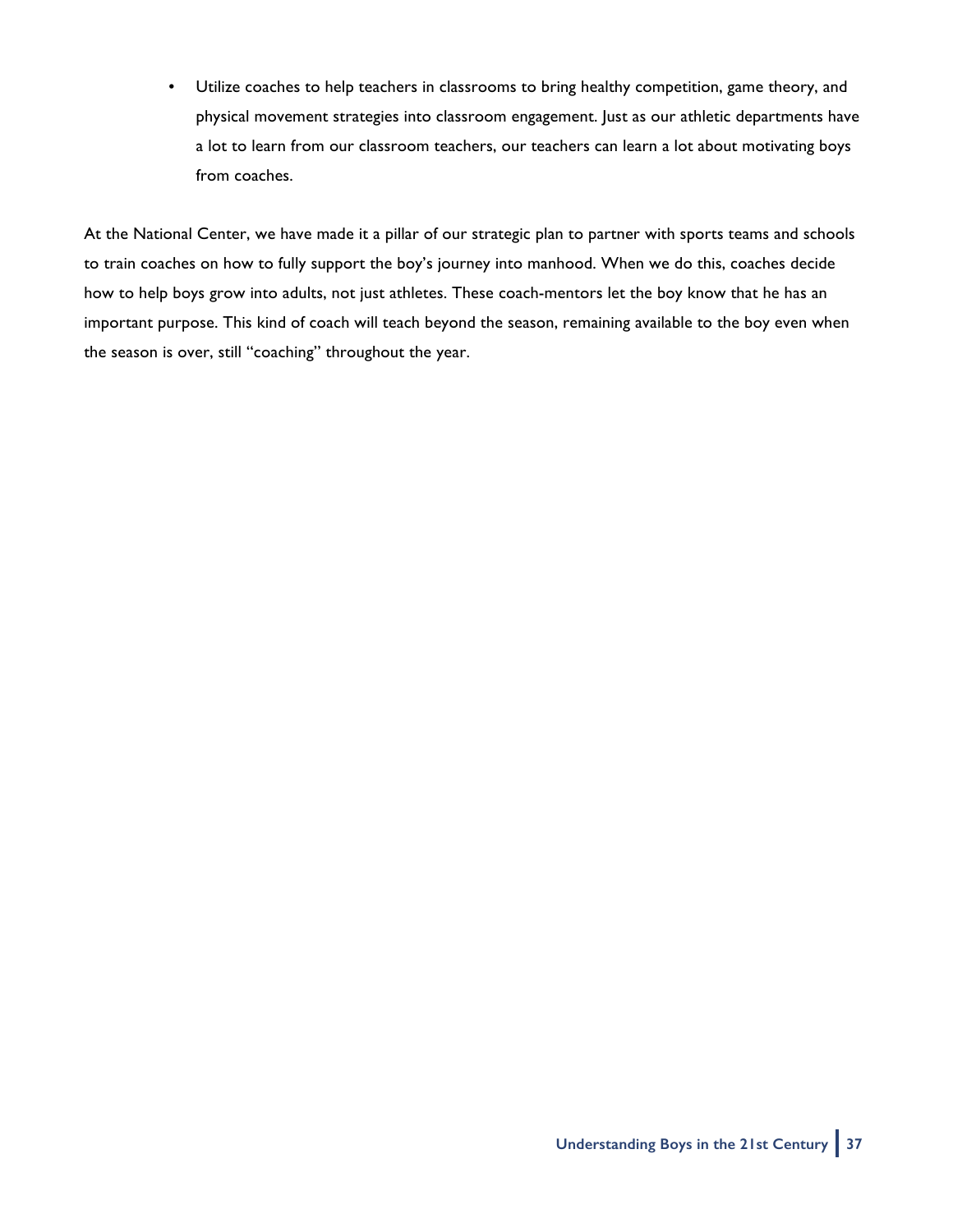# X. Boys and Technology

Many of the most frequently asked questions we receive at the National Center involve electronics and technology. Some of these are:

- What are good limits for parents and schools to institute for boys' and electronics, video games, and other devices and technologies?
- At what age is it best for a boy to get a Smartphone? How young is too young?
- My son spends all his free time playing video games, what should I do?
- Should I allow my son to play violent video games? Do they glorify violence and killing too much for a boy's development?
- Why do boys gravitate so quickly and easily toward screens and video games?
- How much screen time per day is too much for my son?

Concealed in nearly every question are questions about healthy development of a boy's brain. The technologies a boy uses at home or on his person quickly and easily "light up" parts of his brain, including parts that were dormant but hungry for attention in his school or other setting he might consider "boring." Video games, for instance, stimulate spatial-mechanical and visual-graphic centers on the right side of the male brain, making the brain release more dopamine (the brain's "feel-good" chemical) as it manipulates objects in various colors and shapes that move through virtual space at nearly lightening-speed.

Video games also give the boy's psyche an important heroic role. Like athletics and sports, video games allow boys to be aggressive and competitive without being destructive. Even in environments in which boys feel they are losing in life, they can turn on a video game and find an avenue to success.

At the same time, video games—like too much screen time in general--have a dangerous downside. Excessive use of video games can impede healthy dopamine release in boys' brains, which can trigger impulsive behavior and even addiction. Boys who spend most of their time in front of a video screen generally become less social, less personable, and less adept at interacting with others.

Computer, TV, I device, and cell phone use are all, also, part of this equation. Giving a ten-year-old boy a cell phone with Internet access, for instance, can derail his life in many ways, just like putting two-year-old boys in front of screens for two hours a day can negatively alter their brain development. Bill Gates recently stated publicly that he not only protects his children from excessive screen time in general, but also, he and his wife, Melinda, did not give their children smartphones until they were 14. This was a crucial public statement from leaders in the tech industry who are aware of the potential dangers of excessive technology use.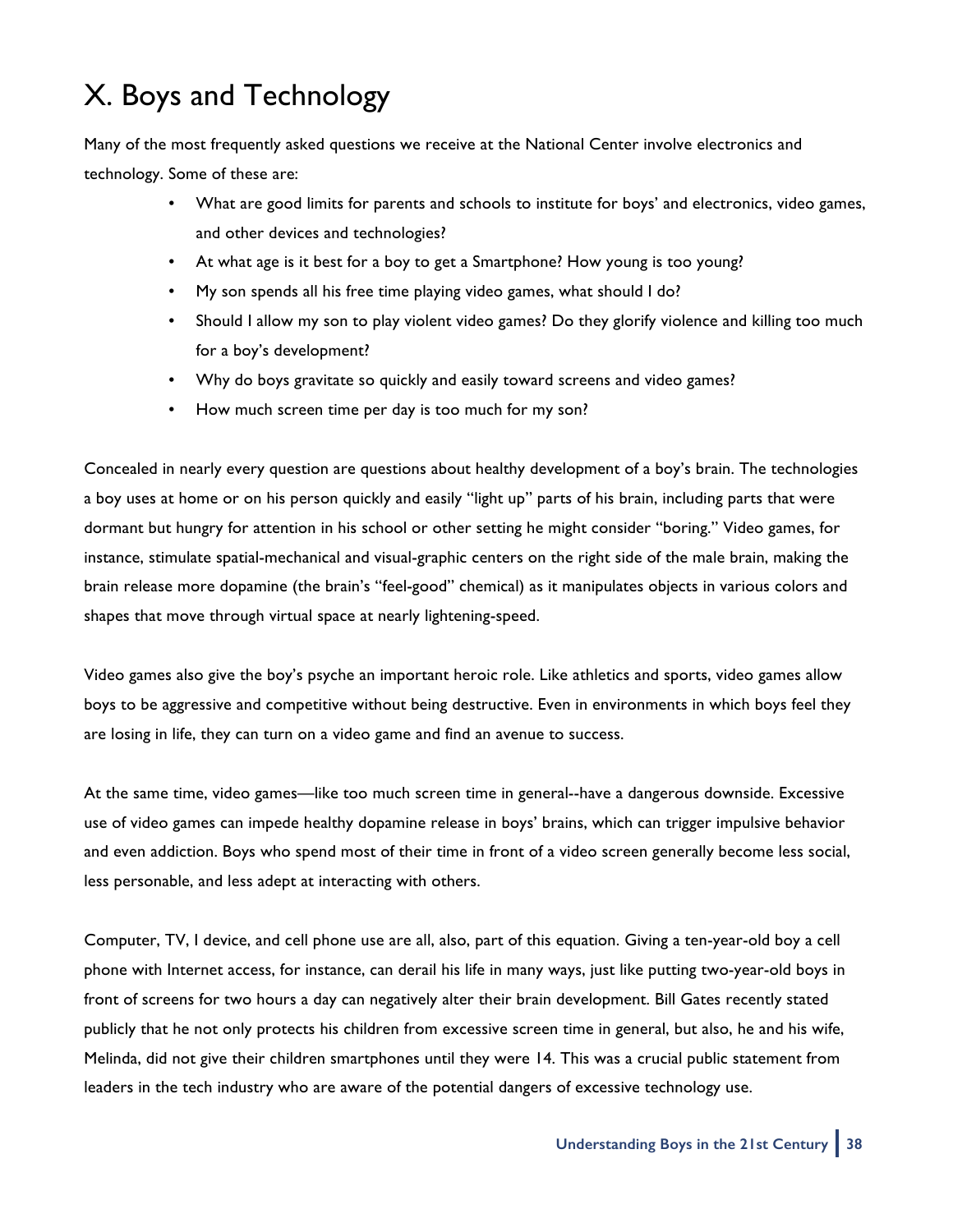Despite potential dangers, many schools are moving children's education and homework toward screens. While some tablet and computer use is good for the brain—and some of it, especially its educational programming, can help boys learn well--the American Psychological Association and nearly every other similar agency has noted that a hyper-emphasis on screens can retard brain growth. The reason: The brain is meant to learn through whole body/whole brain experience. If we move much or most of that experience away from the real world into screens, a child's cognitive, physical, and social-emotional growth can be negatively affected.

A boy of 12, for instance, who spends six hours a day in front of a screen, even if four of those hours took place in school, will likely be harmed by that screen time. As family physician, Leonard Sax has pointed out in his book, Boys Adrift, too much passive screen time can prune away cells and brain activity that we would not want the brain to prune away, cells that are needed for personal development and self-motivation.

In Saving Our Sons, Gurian suggests that parents limit screen time in developmentally appropriate ways, including limiting most screen time use on school nights to educational purposes and keeping electronics out of bedrooms and away from family meal times. The American Academy of Pediatrics has recently released new developmental guidelines for digital media use that can be accessed via their [website](https://www.aap.org/en-us/about-the-aap/aap-press-room/pages/american-academy-of-pediatrics-announces-new-recommendations-for-childrens-media-use.aspx). Gurian takes these guidelines further by suggesting no video game use for boys on school nights.

Gurian also suggests that parents measure the need for intervention on screen time and videogame use based on three indicators they can study as citizen scientists:

- Is my son performing well in academic and personal achievement (cognitive development, including grades, test scores, etc.)?
- Is my son getting at least two hours of exercise per day, and eating right for his daily growth (neuro-physical development)?
- Does my son have friends and activities (faith community, service work, athletics, Boy Scouts) outside of gaming relationships, and does he relate well to various adults (social emotional development)?

If the boy is having difficulty in one or more of these developmental indicators, screen time may be a culprit, and the family may need to be extra vigilant with screen and technology use for this boy.

In this vigilance, teachers can also play a crucial role.

• As citizen scientists, educators can study boys' use of electronics in their institutions and teach boys and girls to become these same scientists in their own lives.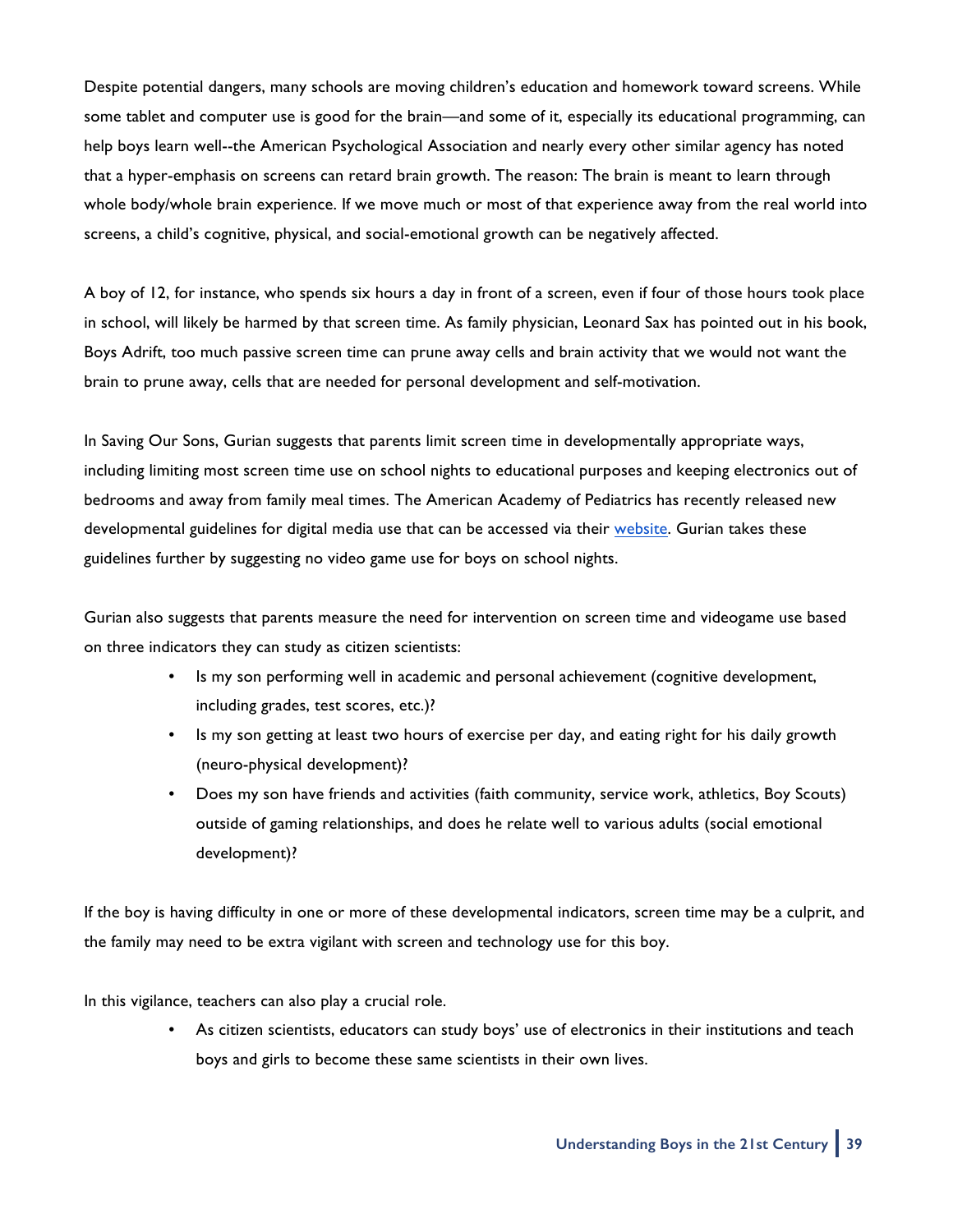- Educators can "work with" what boys love by having students write about their videogame experiences as part of a social studies assignment.
- Because videogames address issues of character development and good overcoming evil, many video games, even violent ones, can have a positive impact on conversations in class about character development.

As a parent of a videogame enthusiast and a teacher myself, I advise this question: "What would my son be doing if he were not playing the video game?" If the question is asked on a school night and the answer is "nothing," then the family, including the boy, may need to get the boy into another activity like music, drama, sports, service work, or more reading.

Video games, smart phones, laptops, tablets, TV … all of them are privileges not a right, and thus, time on the device can be used as leverage. "For every hour that you spend playing video games or watching TV," a parent might say, "you must read for at least 30 minutes." "For every hour in front of a screen, you must get a half hour of physical exercise." Parents and sons can monitor the execution of these trade-offs to make sure boys follows those rules.

A powerful exercise in a family is to ask a son to propose how much time per day he thinks he should spend in front of screens, including video games, cell phone, computer, TV, movies, iPad, etc. Usually, when put that way, the boy will respond with a realistic number, and when it is the boy's number, not the parents', boys are often more motivated to adhere to the time limit and make changes in their lives regarding screen time if needed.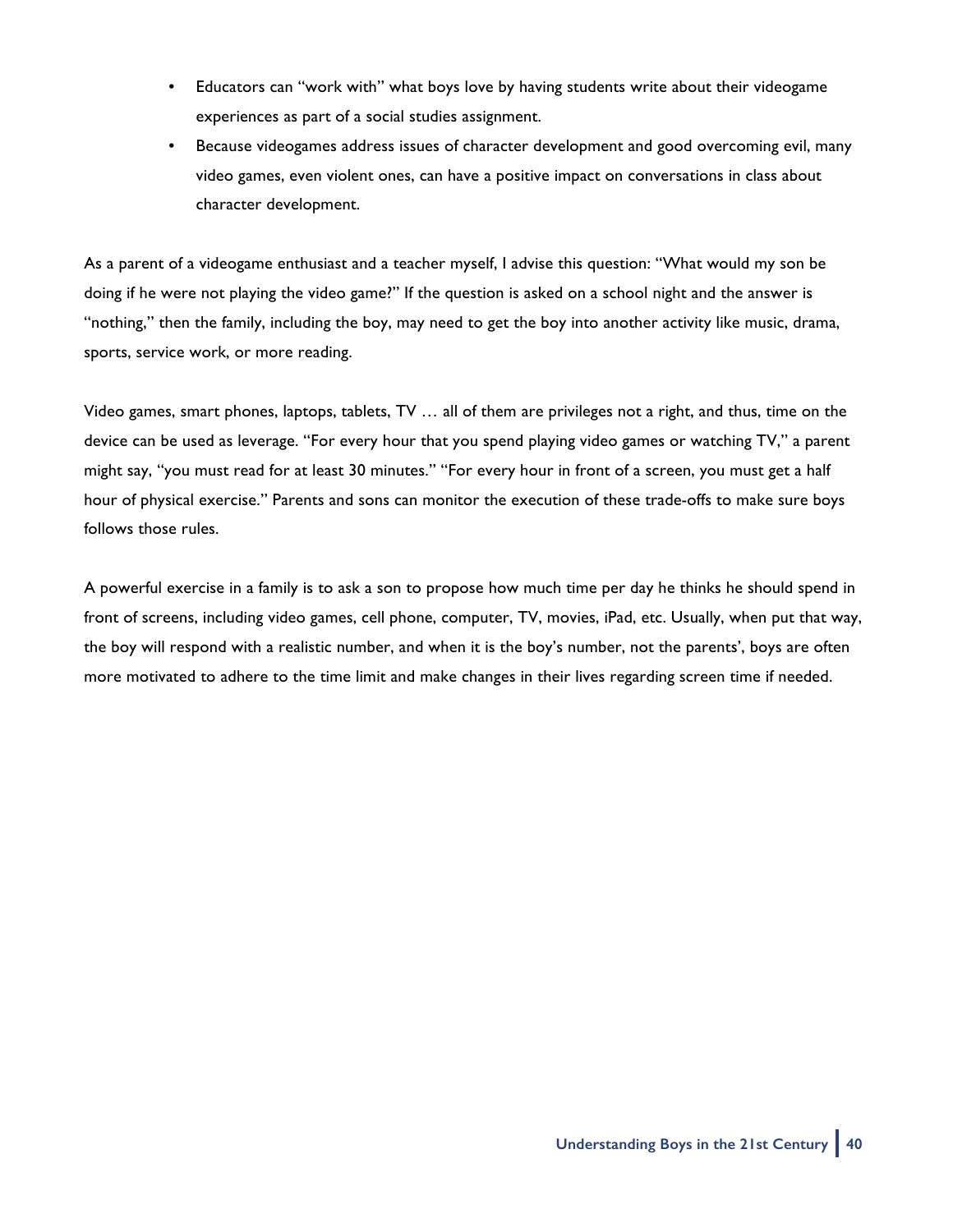# XI. Boys and ADD/ADHD

When the topic of boys, and especially boys and behavior, comes up, immediately the conversation turns to ADHD, Attention-Deficit/Hyperactivity Disorder, and its related condition, ADD, Attention Deficit Disorder. The U.S. Centers for Disease Control has revealed that 15 percent of all elementary-school aged boys and 7 percent of girls will be diagnosed with ADD/ADHD, and by high school, a staggering 20 percent of all boys roughly 6.5 million—will be diagnosed, with two-thirds of them placed on medications.

While boys in other nations have ADD/ADHD, as a percentage, its diagnosis is much more prevalent in the United States. Reasons range from our diet and neurotoxins to the high number of hours that American boys spend in front of screens. ADD/ADHD is carried in parents' genetics and gets triggered in the child.

Most researchers believe the condition has existed for generations, but it is also over-diagnosed, especially in the United States, where nearly 80 percent of the world's Ritalin is used. According to Michael Roizen, M.D., with ShareCare, Inc., ADD/ADHD are more common in boys than girls because of its association with the Y chromosome and male brain development. Females have two X chromosomes and thus a backup system that might be able to handle the malfunction of one X chromosome, whereas males have one X and one Y chromosome and thus no backup system.

The general checklist for potential ADD/ADHD is this one: My son often experiences all or most of these:

- Fails to pay close attention to details or makes careless mistakes in schoolwork
- Has difficulty maintaining attention to tasks or play activities
- Does not seem to listen when spoken to directly
- Does not follow through on instructions and fails to finish schoolwork, chores, or other duties
- Loses things for tasks or activities
- Is easily distracted from his tasks by extraneous stimuli

Parents should get professional help to determine if their child has ADD/ADHD and needs medication. Gurian recommends tests conducted by a psychologist or psychiatrist. "If your pediatrician, after talking with the family briefly, advises that the boy has ADD/ADHD and should take medication, we must remember: this pediatrician is very smart but hasn't done neuro-psych battery testing on the boy. That's what needed. Generally, pediatricians are not qualified for those tests or do not have the time to complete them. Another professional will likely be needed."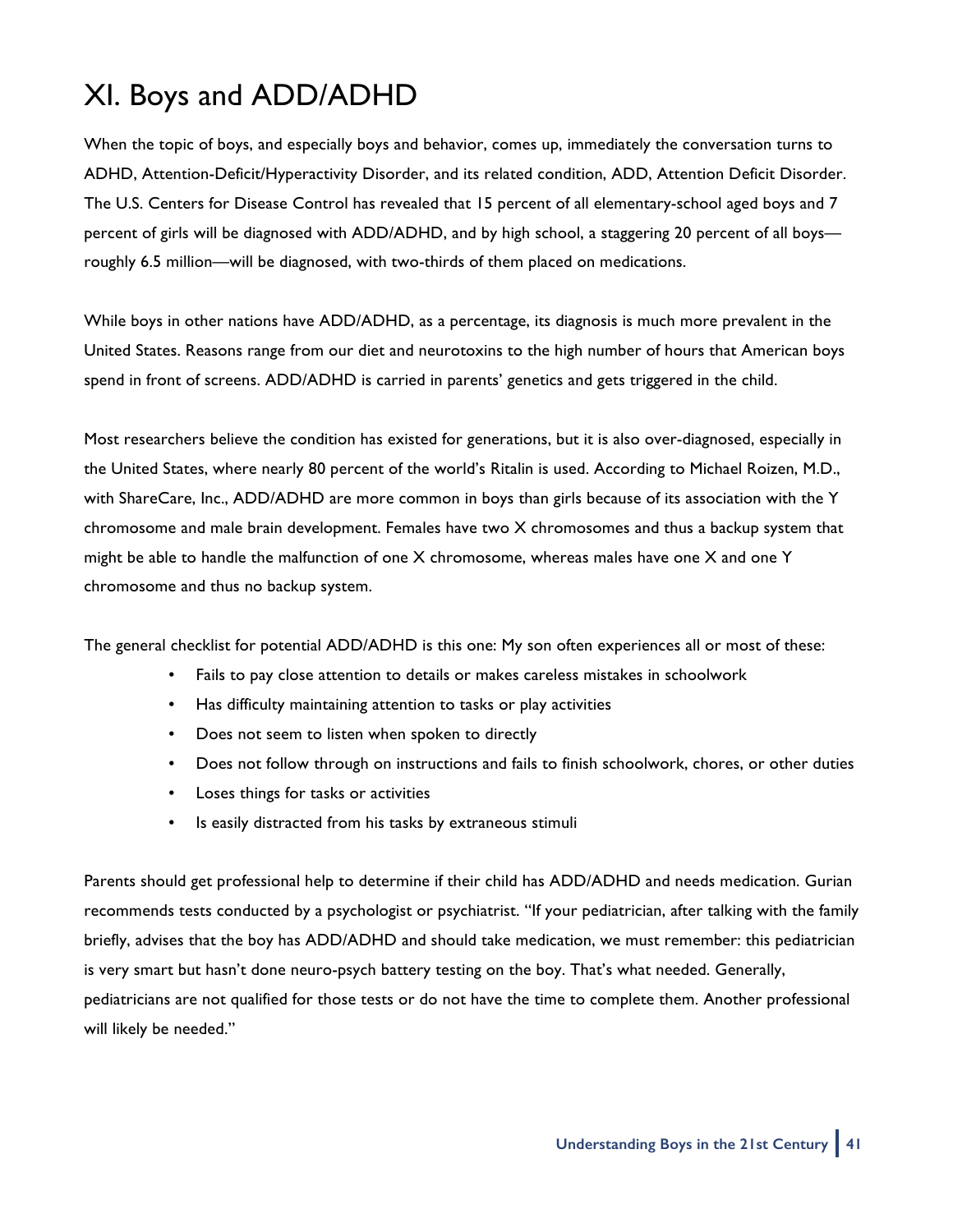The most frequently used medications--Ritalin, Adderall, Vyvanse, and Concerta--all may help when prescribed professionally and taken as prescribed, but they are Schedule II drugs, so they have a "high potential for abuse," and can result in "severe psychological or physical dependence." It is crucial that a normal boy is not put on these drugs just because the school or other environment does not know how to handle and teach normal boys. That kind of "diagnosis" becomes a slippery slope that can lead to complications in the boy's development later.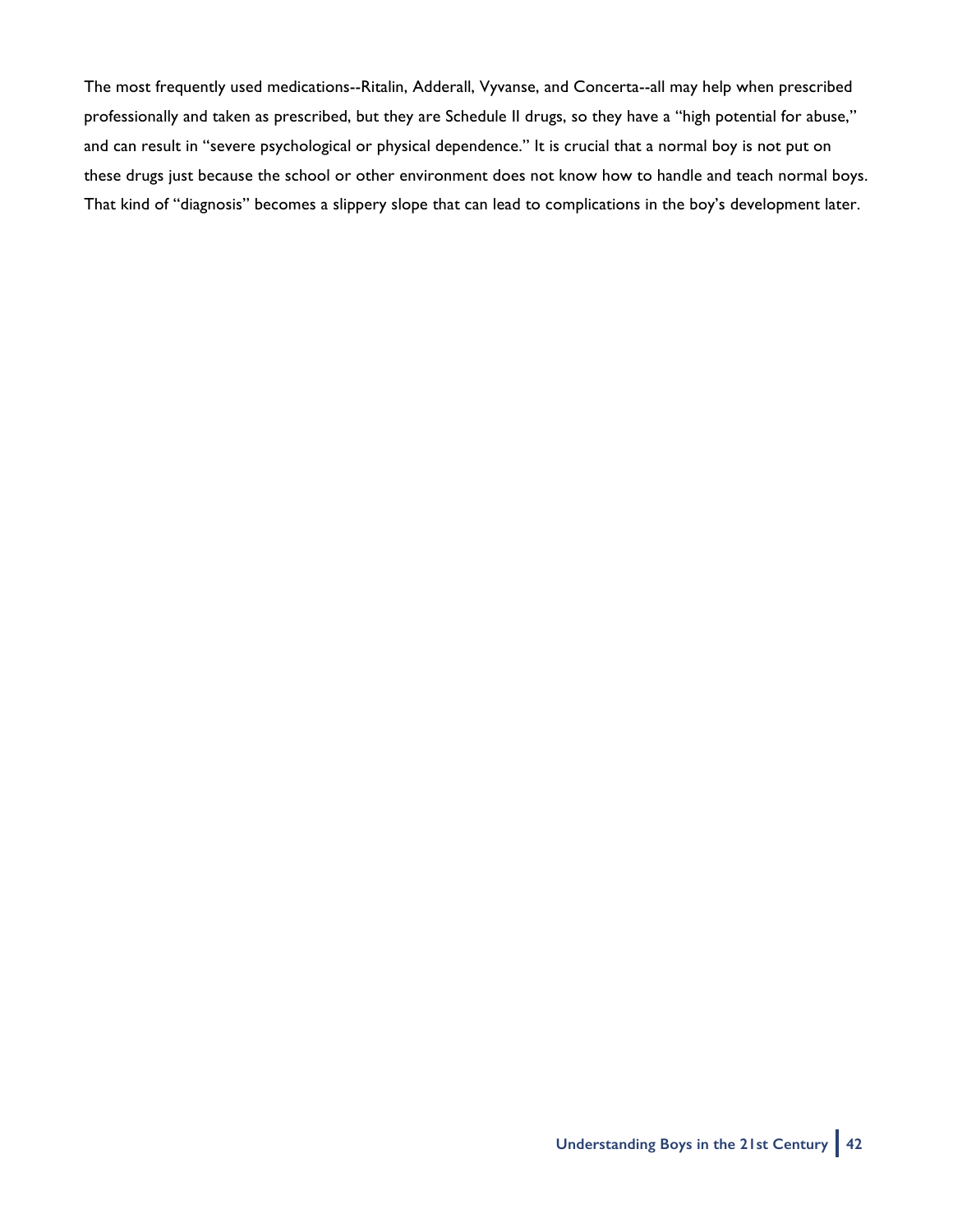# XII. The Future of Boyhood in America

In this white paper, we have discussed topics of concern for boys that, taken together, can paint a daunting picture facing boys in the 21st Century. There are, indeed, challenges before us. The number of boys who are failing or falling behind is high. Millions of boys are over-medicated or unable, in impoverished communities, to get needed diagnoses and medications. Boys today suffer from brain and mood disorders in numbers unheard of in the past, and in high numbers in the U.S. Millions of boys are immature and unable to thrive, without motivation or a sense of purpose.

Things are hard for boys but if there's one thing that we know about boys it is this: they are resilient, individually and as a group. If we give them direction and support, they will try to meet our high expectations. I'm reminded of a legendary teacher at McCallie School, John Strang, who in 40 years of teaching boys never lost his love for male energy. Every year, "Yo," as he was affectionately called by the boys, stood in front of the new sixth graders and proclaimed, "You boys just get better and better every year."

It is with that kind of optimism that the National Center for the Development of Boys was formed. The Center is committed to helping parents, teachers, coaches, counselors, and others to make sure all of us will be able, no matter where we are, no matter what group of boys we are addressing, continue the affirmation: "You boys just get better and better every year."

Even as statistics worsen, we will work toward this future by collaborating with individuals and organizations that share our goal. And we'll spread the word because we firmly believe that before a community can help boys, it must more deeply understand them.

The first step every school, home, organization, or community can take to save our sons is to deeply understand them. Boys are far more complex than we realize, and after decades of studying them only with very limited social paradigms, we have come to a turning point: we must now study them in their full complexity. That will mean understanding their nature, how to nurture that nature, and how to socialize the whole spectrum of boys for loving, wise, and successful manhood.

Please join our work and reach out to us at www.understandingboys.org. We are here to serve you, your family, and your community.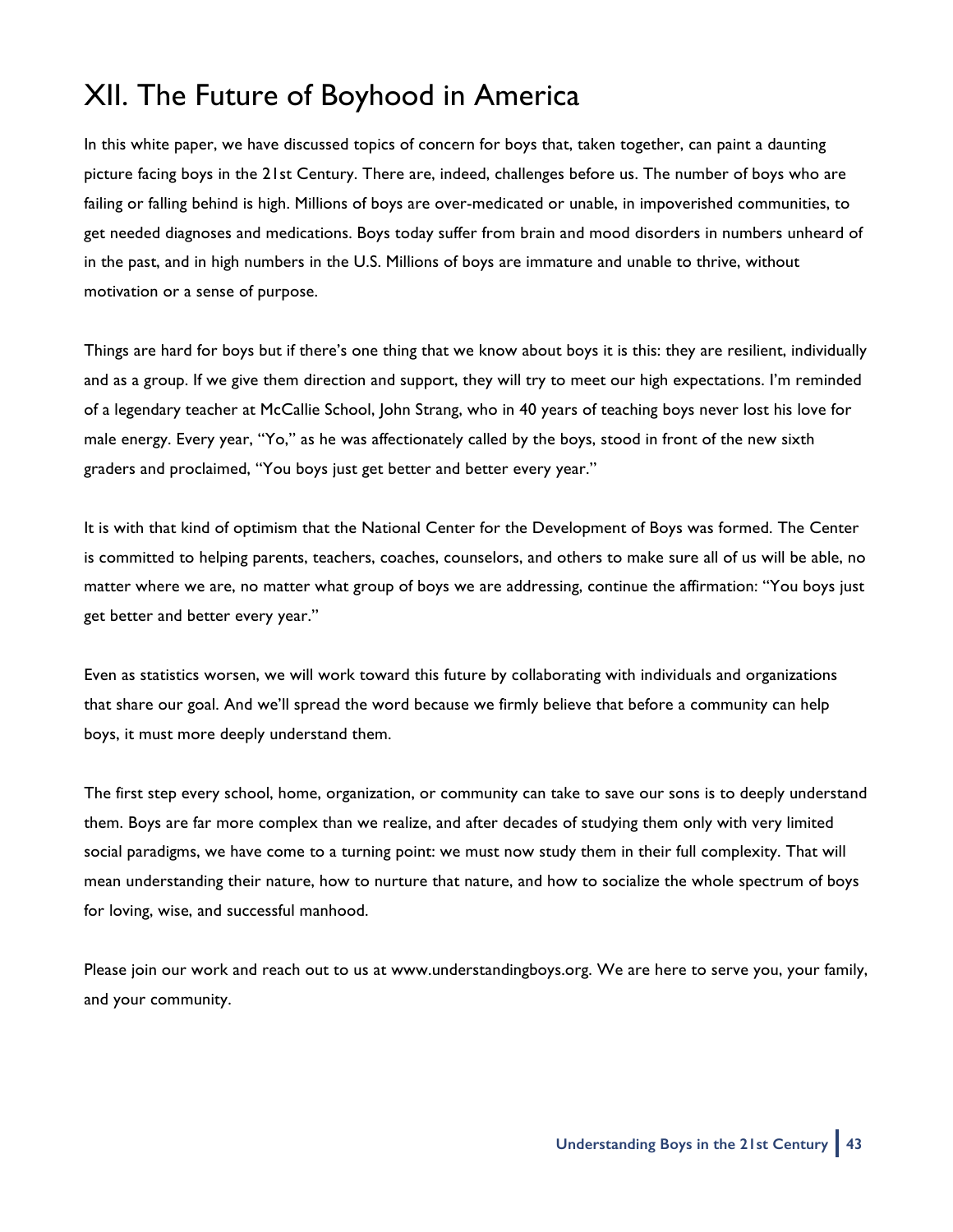# XIII. Notes and Resources

### **Boys in Crisis**

Statistics listed in this section are the tip of the iceberg regarding boys' distress. The statistics have been vetted in the meta-analysis, "Proposal to Create a White House Council on Boys and Men," (2014). Lead authors of the study were author group Chair, Warren Farrell, Ph.D., Dr. Michael Gurian, Marty Nemko, Ph.D. and Peter Moore. The study authors also include 34 other scholars (please find this study at www.whitehouseboysmen.org). Evolving statistics have then been vetted by Dr. Gurian subsequent to the Proposal's completion, with updates in *Saving our Sons* (2017).

Also see, Mortenson, Tom. "The State of American Manhood." [www.postsecondary.org.](http://www.postsecondary.org) Beginning with Postsecondary Education Opportunity: Public Policy Analysis of Opportunity for Postsecondary Education, Number 181, 2006, Mortenson continues to update and evolve these statistics.

Baker, Peter., et.al. (2015) "The men's health gap: men must be included in the global health equity agenda," World Health Organization.<http://www.who.int/bulletin/volumes/92/8/13-132795.pdf>.

National Center for Education Statistics, Institute of Education Sciences (IES), National Assessment of Educational Progress (NAEP), Report 1. <http://nces.ed.gov/nationsreportcard/naepdata/> Average Scores and Achievement-Level Results in Mathematics by Gender, Grades 4 and 8. Average Scores and Achievement-Level Results in Reading by Gender, Grades 4 and 8.

Department of Education: 2009.http://nces.ed.gov/programs/digest/2009menu\_tables.asp. Degrees conferred by degree-granting institutions, by level of degree and sex of student: Selected years, 1869–70 through 2018–19 http://nces.ed.gov/programs/digest/d09/tables/dt09\_268.asp. See also http://nces.ed.gov/programs/digest/2000menu\_tables.asp. Table 248. Earned degrees conferred by degreegranting institutions, by level of degree and sex of student: 1869–70 to 2009–10. http://nces.ed.gov/programs/digest/d00/dt248.asp.

National Center for Educational Statistics, Institute of Education Sciences (IES), National Assessment of Educational Progress (NAEP), Report 1. http://nces.ed.gov/nationsreportcard/naepdata/

U.S. Department of Commerce, Census Bureau, Current Population Survey (CPS), October 1967 through October 2007. Table 109. Percentage of high school dropouts among persons 16 through 24 years old (status dropout rate), by sex and race/ethnicity.

National Center for Education Statistics, Table A-28-1. Number and percentage of students who were suspended and expelled from public elementary and secondary schools, by sex and race/ethnicity: 2002, 2004, and 2006.

See further statistics in the new edition of Sommers, Christina (2015) *The War Against Boys.* New York: Simon & Schuster.

Joy Moses and Jacquelyn Boggess, in Elizabeth Stuart, "How Anti-Poverty Programs Marginalize Fathers," *The Atlantic*, February 25, 2014.

Gurian, Michael (2017) *Saving Our Sons*. GI Press: Spokane, WA.

--------------------(2006) *The Minds of Boys*. Jossey-Bass/John Wiley: San Francisco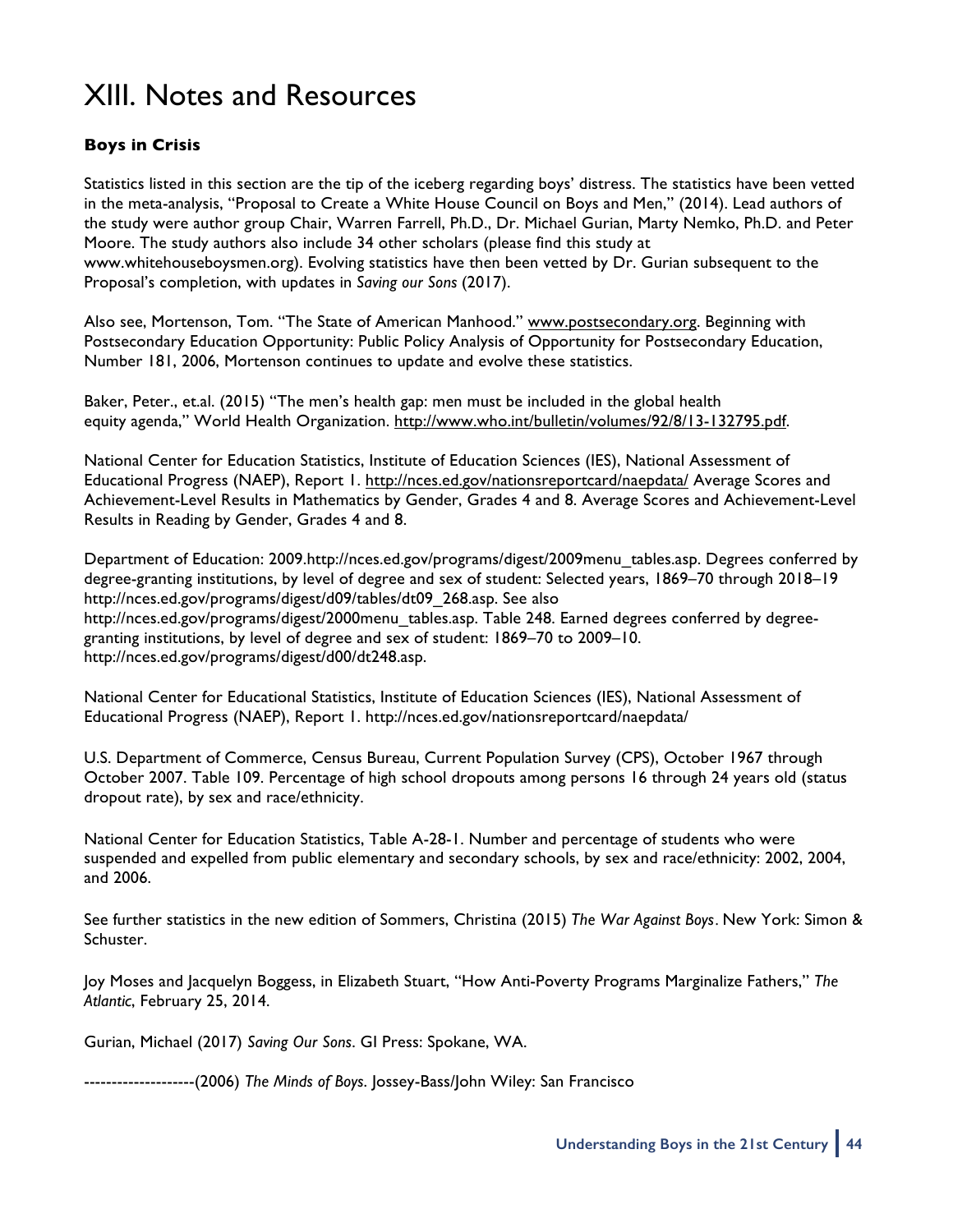Gilliam, Walter S. "Pre-kindergarteners Left Behind: Expulsion Rates In Prekindergarten Programs." Foundation for Child Development Brief Series No. 3, 2005. New York.

Kleinfeld, Judith. "The State of American Boyhood." Gender Issues 26:2. June, 2009

Whitmire, Richard. Why Boys Fail. New York: AMACOM, 2010.

"Mental Health Crisis," *The Washington Post* (health-science@washpost.com) June 9, 2015.

Keteyian, Armen. "Suicide Epidemic Among Veterans." CBS News, November 13, 2007. http://www.cbsnews.com/stories/2007/11/13/cbsnews\_investigates/main3496471.shtml.

U.S. Department of Health and Human Services. Centers for Disease Control and Prevention, National Center for Health Statistics. Health, United States, 2005, with Chartbook on Trends in the Health of Americans. Table 46 (page 1 of 3): Death rates for suicide, according to sex, race, Hispanic origin, and age: United States, selected years 1900–2003, p. 221. http://www.cdc.gov/nchs/data/hus/hus05.pdf#027.

D'Agostino, Ryan (2014). "The Drugging of the American Boy." Esquire Magazine, March 27, 2014.

CDC Web-based Injury Statistics Query and Reporting System (WISQARS) query: "Violence- Related All Injury Causes Fatal Injuries and Rates per 100,000". The ratio of violence-related deaths was 6.1 men per woman.

Beck, Melinda. "Advocates Speak on Mental Illness," *The Wall Street Journal*, August 4, 2015.

Case, Ann and Deaton, Angus. "Rising morbidity and mortality in midlife among white non-Hispanic Americans in the 21st century," *Proceedings of the National Academy of Sciences*, Vol. 112, November 2015, 15078-15083.

Faludi, Susan. (2000) *Stiffed*. Harper Perennial. New York.

Farrell, Warren. (2000). *The Myth of Male Power*. Berkeley. New York.

To learn more about McCallie school related research on who boys hope to become, see *Flight Plan*, by Lee Burns and Braxton Brady, PDS Publishing: Chattanooga, 2010.

### **Understanding the Male Brain**

Amen, Daniel. (2013) Unleashing the Power of the Female Brain. Bantam. New York.

\_\_\_\_\_\_. (2005) *Sex on the Brain*. Bantam. New York.

Rhoads, Steven E. (2004) *Taking Sex Differences Seriously*. Encounter Books. San Francisco.

Gurian, Michael (2011) *Boys and Girls Learn Differently*. San Francisco: Jossey-Bass/John Wiley. Also see [www.gurianinstitute.com/success.](http://www.gurianinstitute.com/success)

*White matter* denotes the bundles of myelinated nerve cells (axons) that connect various gray matter areas of the brain together by carrying nerve impulses between neurons. *Gray matter* denotes nerve cell bodies localized in various areas of the brain, including dendrites as well as unmyelinated axons and glial cells such as astroglia and oligodendrocytes, synapses, and capillaries.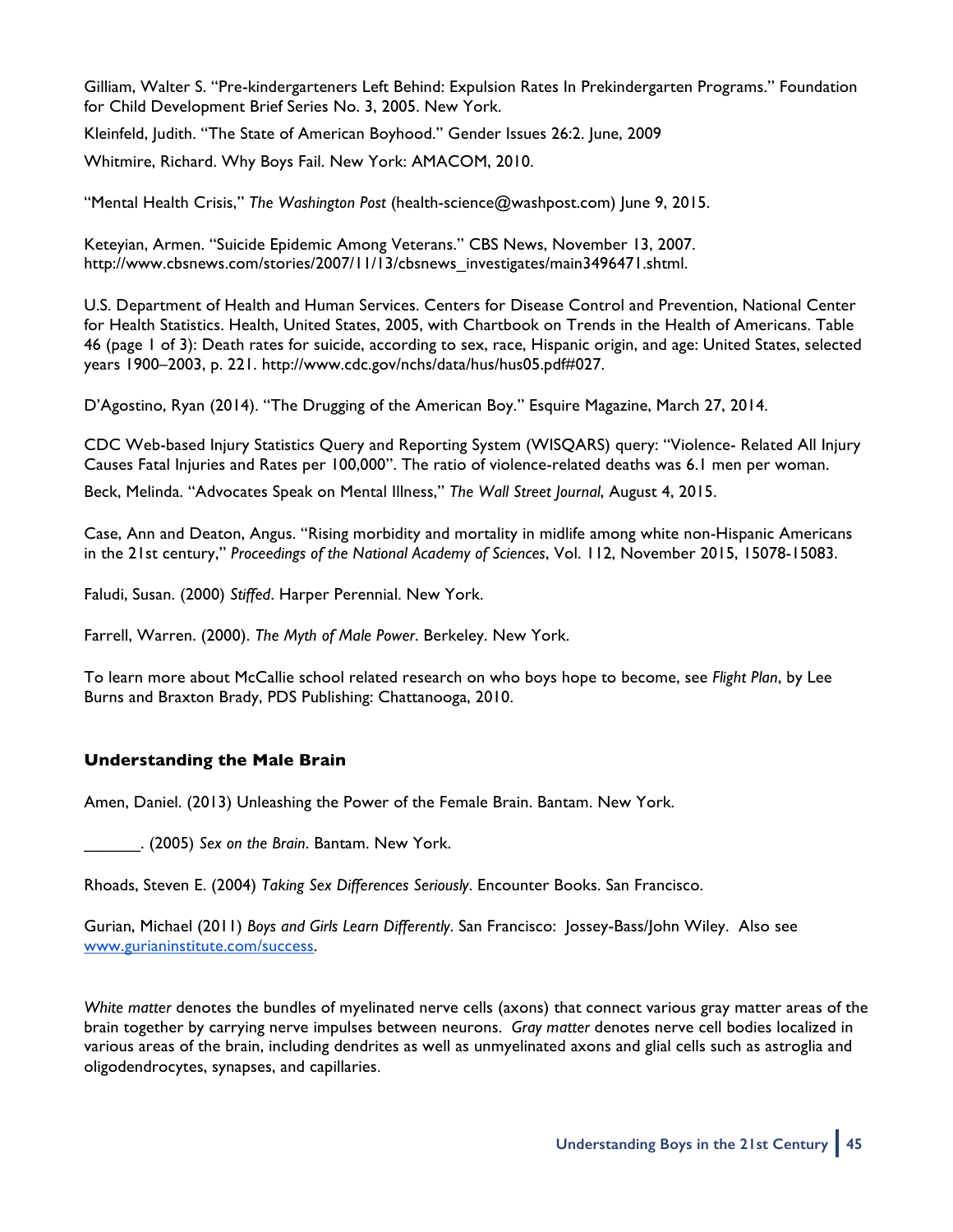Gur, R.C et al., "Sex Differences in Brain Gray and White Matter in Healthy Young Adults," Journal of Neuroscience 19, no. 10 (May 15, 1999): 4065–72.

Gur, Ruben, et al., "An fMRI Study of Sex Differences in Regional Activation to a Verbal and Spatial Task," Brain and Language 74, no. 2 (September 2000): 157–70.

Taylor, Shelley E. (2002). *The Tending Instinct*. Times Books. New York.

Gur, Ruben, et al., "Sex Differences Found in Proportions of Gray and White Matter in the Brain: Links to Differences in Cognitive Performance Seen," study, University of Pennsylvania Medical Center, May 18, 1999.

Haier, Richard, and University Of California, Irvine. "Intelligence in Men And Women Is A Gray And White Matter*." Science Daily*. 22 January 2005. www.sciencedaily.com/releases/2005/01/050121100142.htm.

Diane Halpern, et al., including Camilla Benbow and Ruben Gur, "The Science of Sex Differences in Science and Mathematics," *Psychological Science in the Public Interest*, Volume 8, No. 1, August 2007).

Geary, David. Evolution of *Sex Differences in Trait- and Age-Specific Vulnerabilities, Perspectives in Psychological Science*, Vol. 11(6) 2016

Kindlon, Dan and Thompson, Michael (1999), *Raising Cain*. New York: Ballantine.

Hawley, Richard. (1991). "About Boys Schools: A Progressive Case for an Ancient Form." *Teachers College Record.* Spring.

Pollack, William. (1999). *Real Boys*. New York: Random House.

Brizendine, Louann. (2007) The Female Brain. Three Rivers Press. New York.

(2011). The Male Brain. Harmony: New York.

For more than 1,000 brain-based gender studies, see www.michaelgurian.com/about, please click Research Reference list.

#### **Re-Shaping the Education of Our Sons**

Hawley, Richard. (1991). "About Boys Schools: A Progressive Case for an Ancient Form." *Teachers College Record.* Spring.

Kindlon, Dan and Thompson, Michael (1999), Raising Cain. New York: Ballantine.

Pollock, William. (1999). *Real Boys*. New York: Random House.

Sommers, Christina (2015) *The War Against Boys*. New York: Simon & Schuster. Gurian, Michael (2011), *Boys and Girls Learn Differently*. San Francisco: Jossey-Bass/John Wiley

----------------, et.al. (2007) *Strategies for Teaching Boys and Girls: Elementary Level*. San Francisco: Jossey Bass/John Wiley.

----------------, et.al. (2007) *Strategies for Teaching Boys and Girls: Secondary Level*. San Francisco: Jossey Bass/John Wiley.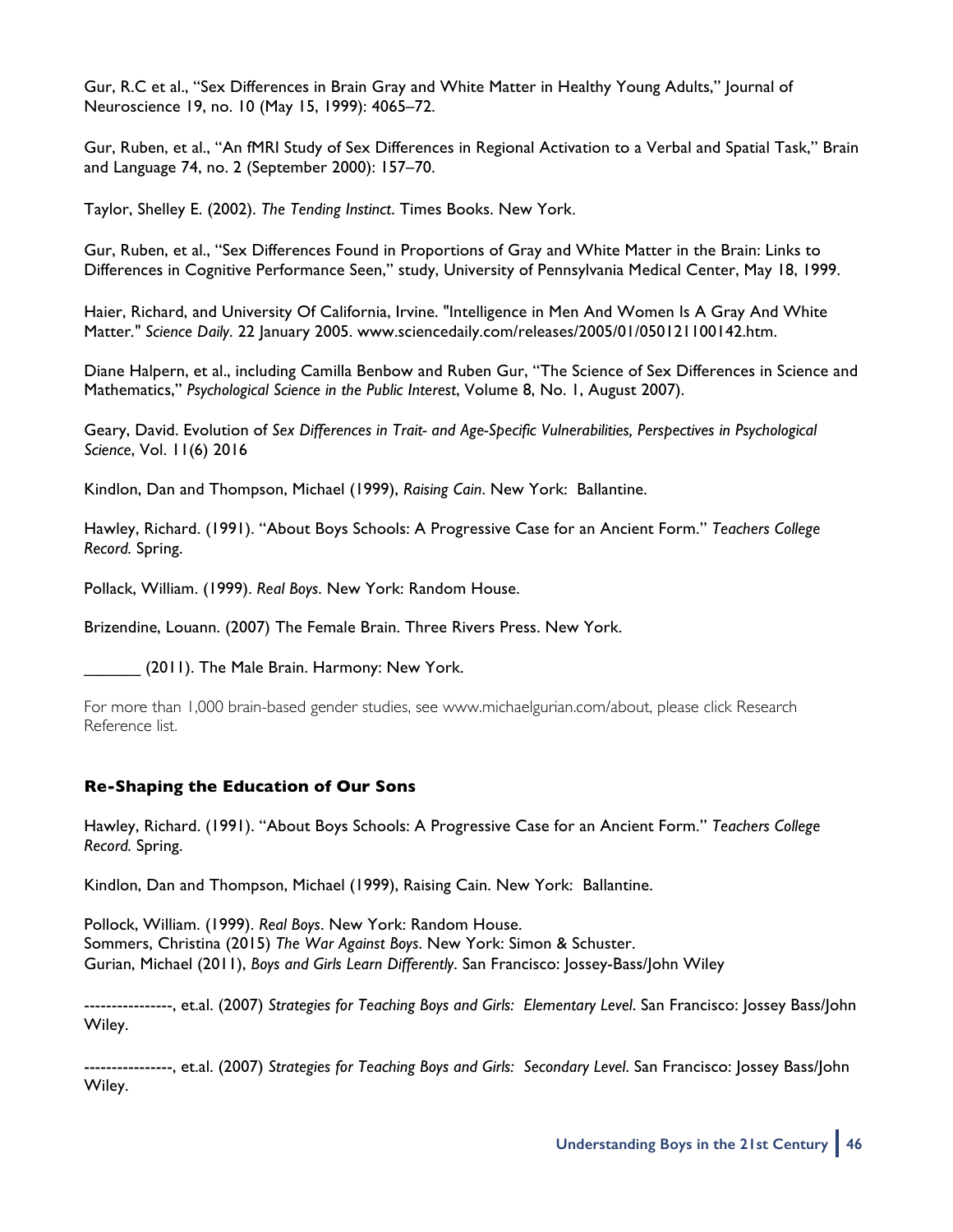See up-to-date strategies and success data on www.understandingboys.org and www.gurianinstitute.com

Roland G. Fryer, Jr. and Steven D. Levitt, "An Empirical Analysis of the Gender Gap in Mathematics." NBER Working Papers 15430. Cambridge, MA: National Bureau of Economic Research, Inc., 2009.

### **Re-Thinking Male Privilege**

Severson, William. (2000). *Marketing Strategies for Boys' Schools*. Knoxville, Tennessee: University of Tennessee Graduate Programs Library.

Sommers, Christina (2015) *The War Against Boys*. New York: Simon & Schuster.

Gurian, Michael (2017). *Saving Our Sons*. Spokane, WA; GI Press.

Whitmire, Richard (2010). *Why Boys Fail*. New York: AMACOM.

Faludi, Susan. (2000) *Stiffed*. Harper Perennial. New York.

Farrell, Warren. (2000). *The Myth of Male Power*. Berkeley. New York.

### **Does "Be a Man" Protect or Harm Boys' Emotional Lives**

Keillor, Garrison (1994) *Book of Guys*. Penguin: New York.

Branch, Ashanti (2017). *Angry on the Outside; Sad on the Inside*. Interview. To the Best of Our Knowledge. National Public Radio program archives. npr.org.

Pollock, William. (1998). *Real Boys*. New York: Random House

Latham, Luther Cleveland. (1998). *A Fraternity of Scholars: Notes on Teaching and Learning in a Boys' School*. Ann Arbor, Michigan: UMI Microform 9916006.

Myer, Klye. (2017). *10 Responses to the Phrase 'Man-Up.'* To the Best of Our Knowledge. National Public Radio program archives. npr.org.

Thompson, Michael. (2007) *It's a Boy!* New York: Ballantine Wiseman, Rosalind. (2014). *Masterminds and Wingmen.* New York: Harmony. Midgett, Aida. "Bullying: How Counselors Can Intervene," *Counseling Today*, June 2016.

Center for Disease Control. http:// americanspcc.org/bullying/statistics-and-information/?gclid=Cj0KEQjwy um6BRDQ, and you can find further statistics at http://americanspcc.org/ bullying/statistics-and-information/.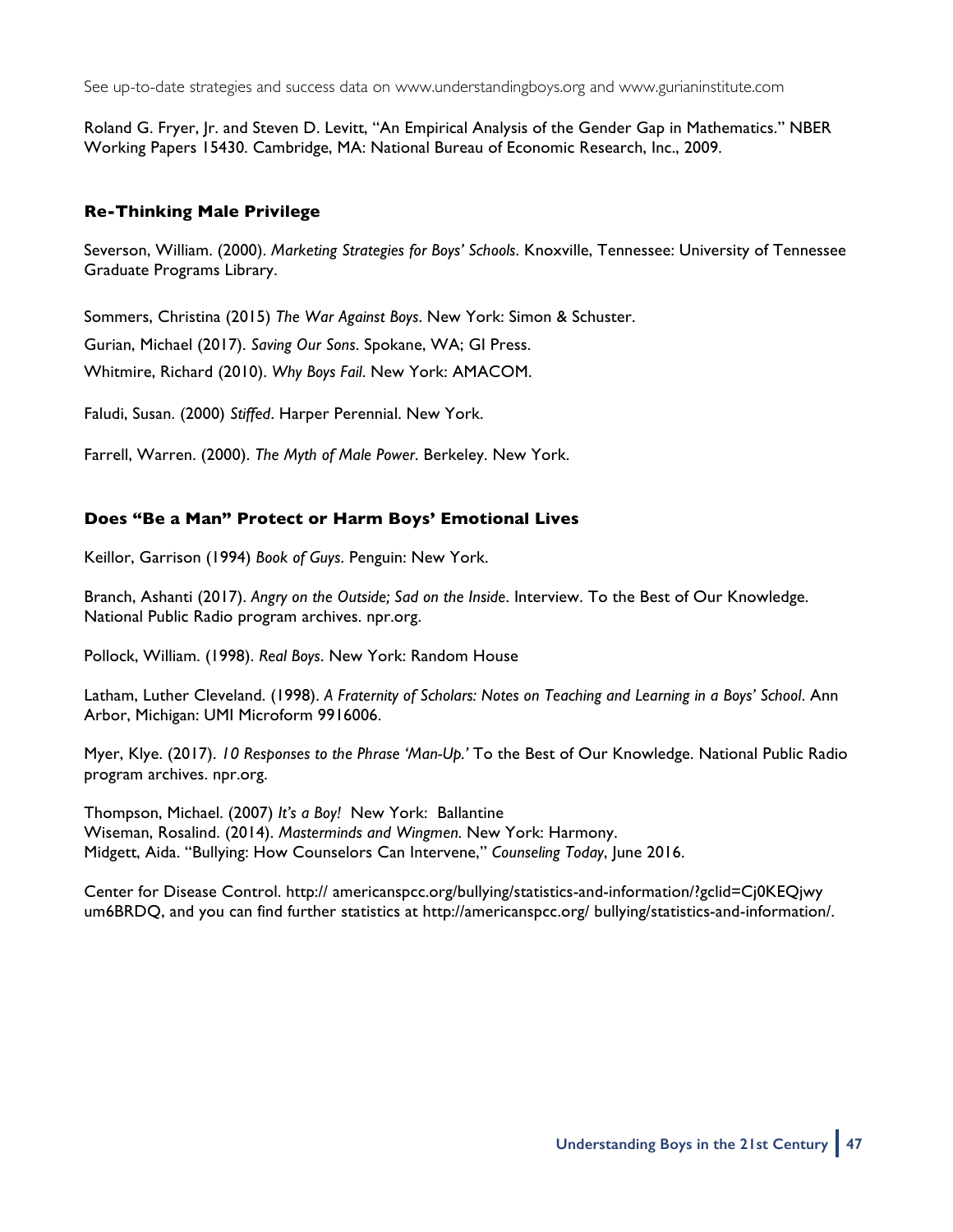### **Fathers and Male Role Models**

Farrell, Warren (2017). *The Men's Rights Movement, Then and Now. To the Best of Our Knowledge.* National Public Radio program archives. npr.org.

Farrell, Warren, et.al. (2016) *Proposal to Create a White House Council on Boys and Men.*  www.whitehouseboysmen.org. See this meta-analysis for the studies in this section of the White Paper as well as many more.

Joy Moses and Jacquelyn Boggess, in Elizabeth Stuart, "How Anti-Poverty Programs Marginalize Fathers," *The Atlantic*, February 25, 2014.

U.S. Department of Health and Human Services, National Center for Health Statistics. Family Structure and Children's Health: United States, 1988, p. 10. In the previous 12-month period, 39% of children living with their biological mother and father, and 55.3% of children living with a formerly married mother and no father, had one or more indicators of anxiety or depression.

Kyle D. Pruett, "The Nurturing Male: A Longitudinal Study of Primary Nurturing Fathers," in *Fathers and Their Families.* Stanley H. Cath, Alan Gurwitt, and Linda Gunsberg (eds.). Hillsdale, NJ: The Analytic Press, 1989, p. 390.

L. J. Yarrow, R. P. Klein, S. Lomonaco, and G. A. Morgan, "Cognitive and Motivational Development in Early Childhood," in B. Z. Friedlander, et al., *Exceptional Infant* 3, New York: Brunner/Mazel, 1974

Frank A. Pedersen, Judith L. Rubenstein, and Leon J. Yarrow, "Infant Development in Father-Absent Families," *Journal of Genetic Psychology*, Vol. 135, 1979.

Larry Elder says the problem in the black community is fatherlessness. https://www.facebook.com/federalistfox/videos/261321660906306/

BYU research finds link between father absences and declining male college enrollment. http://www.heraldextra.com/news/local/education/college/byu/byu-research-finds-link-between-father-absencesand-decliningmale/article\_7cafa756-967a-5399-a9a1-596db17bbd83.html.

Fathers play a large role in their children's development, from language and cognitive growth in toddlerhood to social skills in fifth grade, according to new findings from Michigan State University scholars. https://www. sciencedaily.com/releases/2016/07/160714110912.html.

Barbara Kay, "Want to help society? Let kids know their fathers," *National Post*, June 16, 2016 http://news.nationalpost.com/full-comment/ barbara-kay-want-to-help-society-let-kids-know-their-fathers.

Daley, Megan. "Five Things Pediatricians Want Dads to Know about Fathering," *The Los Angeles Times*, June 13, 2016, reporting multiple studies in *Science* and other journals corroborating the importance of fathers in building emotional intelligence, social success, and cognitive development in boys and girls.

Daubney, Martin. "How Dad Deprivation May Be Eroding Society," *The Daily Telegraph*, June 22, 2016.

Lack of healthy father influence leads to poorer behavior among boys and, as new studies have confirmed, poor behavior early in life leads to significant issues later. For a very accessible glimpse into the research see Nick Morrison, "Poor Behavior Hits Boys Hardest," *Forbes Magazine*, Jun 22, 2016.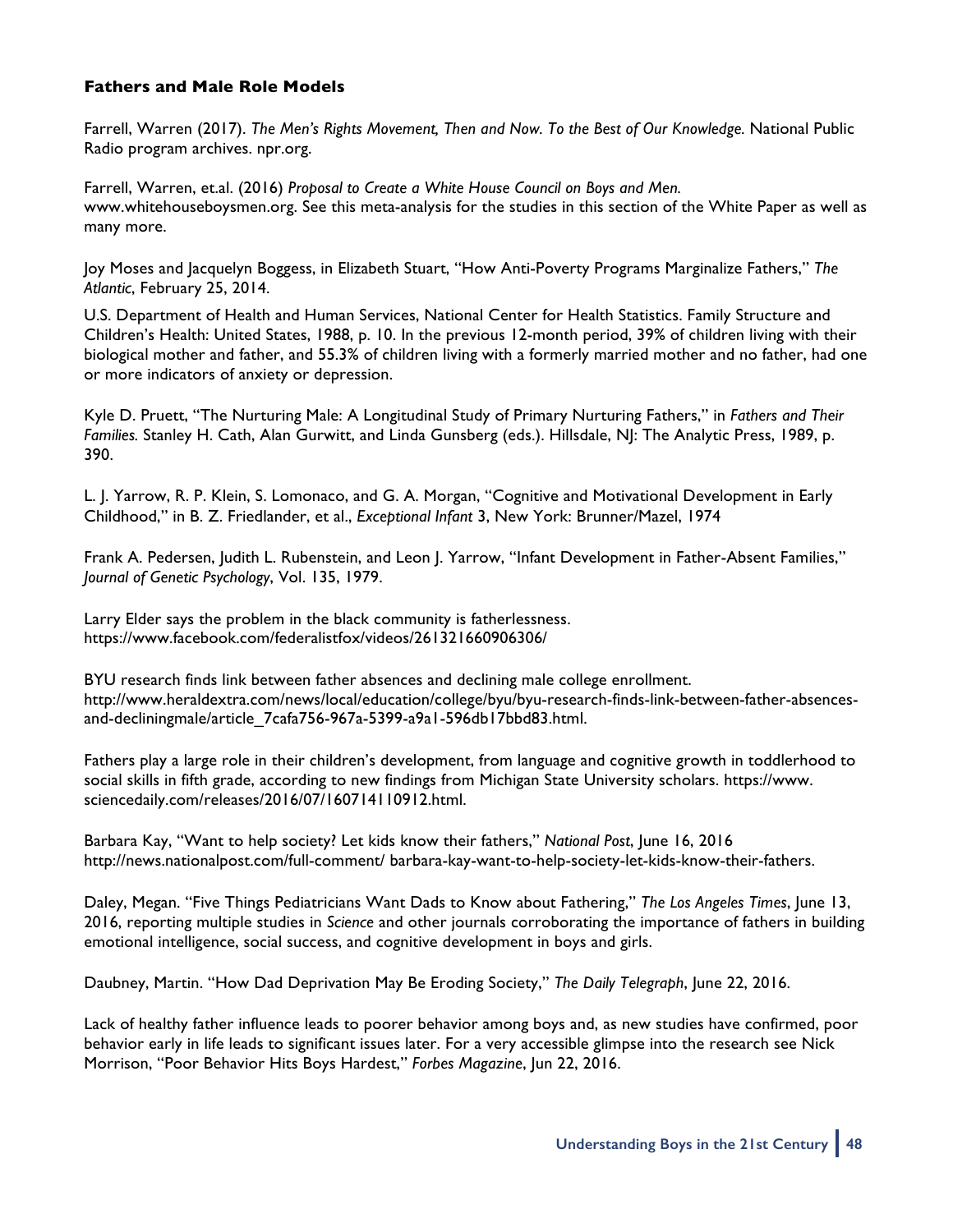"Paternal Nurturance" can appear in the most unlikely places. Elizabeth Bernstein, in 'Self-Talk,' (*The Wall Street Journal*, May 6, 2014), tells a wonderful story of her father's motivational techniques.

*Shawn Hardnett is Chief Academic Officer of Center City Public Charter School in Washington, D.C. and Board member of the Monument Academy.* 

### **Helping Boys of Color**

Conger, Dylan, et.al., "Explaining Race, Poverty, and Gender Disparities in Advanced Course-taking," *Journal of Policy Analysis and Management* 28, no. 4 (2009).

*Black Lives Matter: Schott 50 State Report on Public Education and Black Males*, 2014. http://schottfoundation.org/resources/black-lives-matter-schott-50-state-report-public-education-and-blackmales

President's Advisory Council on Faith-Based and Neighborhood Partnerships: "A New Era of Partnerships: Report of Recommendations to the President," March 2010, on Fatherless in Disadvantaged Communities.

Slocumb, Paul. (2004). *Boys in Crisis*. Aha Process, Inc. Highlands, Texas.

*Digest of Education Statistics*, 2008. Table 226. Total fall enrollment in degree-granting institutions, by race/ethnicity, sex, attendance status, and level of student: Selected years, 1976 through 2007. 831,000 black men attended versus 1,545,3000 black women.

Eckholm, Erik. "Plight Deepens for Black Men, Studies Warn." *New York Times*, March 20, 2006. The comparable jobless percentages among white male dropouts is 34%; among Hispanics, 19%.

### **Boys and Faith Development**

President's Advisory Council on Faith-Based and Neighborhood Partnerships: "A New Era of Partnerships: Report of Recommendations to the President," March 2010. Nearly 4 in 10 (36%) of Hispanic children, and nearly 1 in 4 (25%) of white children live in father-absent homes. Wright, Tim. (2014) *Searching for Tom Sawyer*. Phoenix, AZ: TWM Press

Jantz, Gregory, et.al. (2011). *Raising Boys by Design*. New York: Waterbrook/Multomah

Cynthia M. Allen, "Faith, Education Dovetail After All," Ft. Worth Star-Telegram, April 20, 2014.

For rites of passage programs for Christian boys and Christian girls that combine faith-based and science-based approaches, see [www.timwrightministries.org.](http://www.timwrightministries.org)

### **The Importance of Sports and Athletics**

"Sports and Children," *The American Academy of Child and Adolescent Psychiatry Report, 2015.*

Rimm, Sylvia. "How Sports Can Help Our Children Achieve," [www.sylviarimm.com/article\\_sportsachieve.html](http://www.sylviarimm.com/article_sportsachieve.html)

University of Missouri, Women's and Children's Health Care, "The Benefits of Playing Sports." <http://www.muhealth.org/services/pediatrics/conditions/adolescent-medicine/benefits-of-sports/>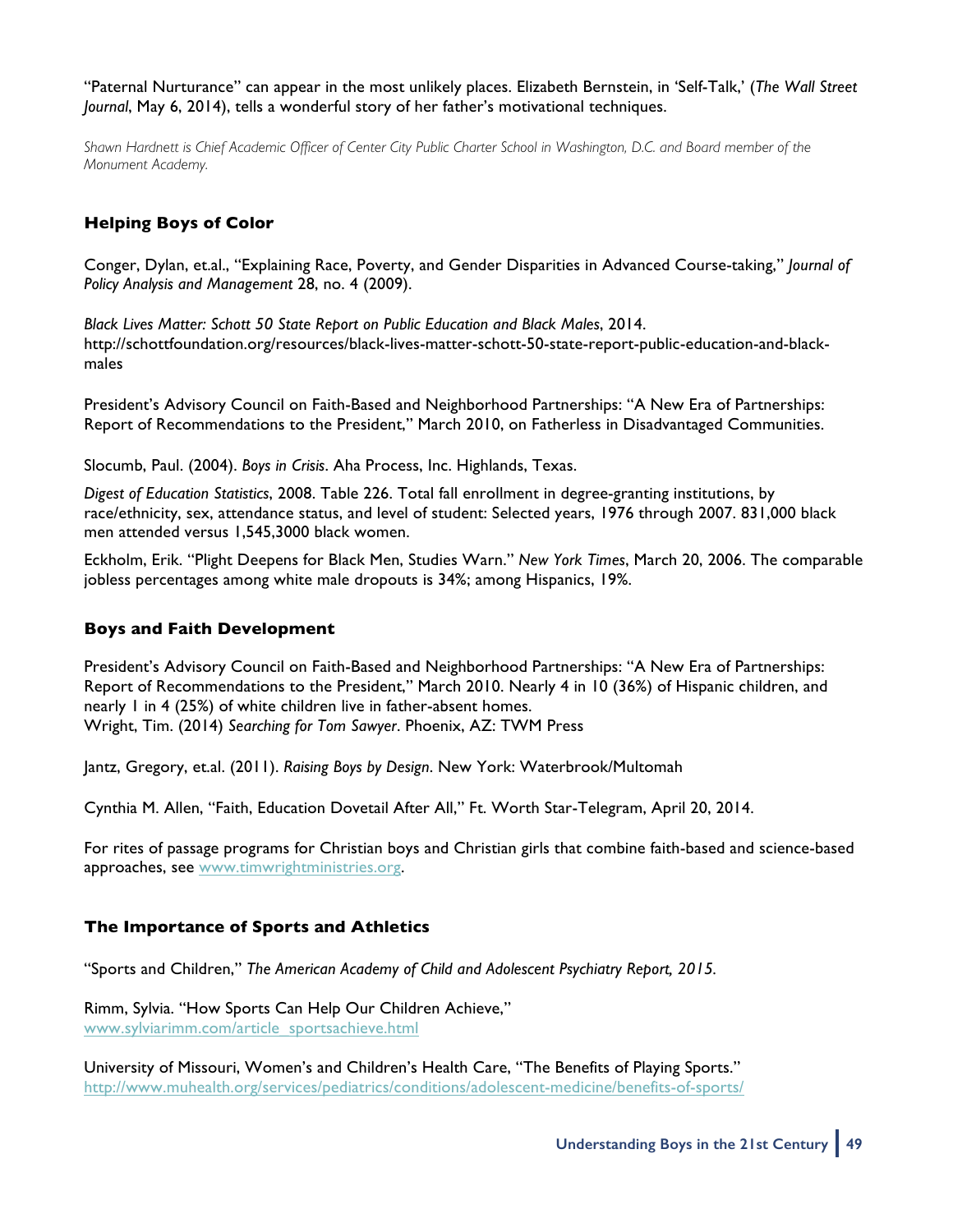Grandjean, Phillippe, et al. "Neurobehavioral Effects of Developmental Toxicity," *Lancet Neurology*, Vol. 13, 333- 338, March 2014.

See also the online summary: "Endocrine-disrupting Chemicals Pose Threat to Male Reproductive Health" in News Medical: Science and Health, December 11, 2015.

Colborn, Theo, et al. "Developmental Effects of Endocrine-Disrupting Chemicals in Wildlife and Humans," *Environmental Health Perspectives*, 1993, Vol. 101, 378-384.

Fisher, Jane, "Environmental Anti-androgens and Male Reproductive Health: Focus on Phthalates and Testicular Dysgenesis Syndrome," *Reproduction,* 2004, Vol. 127, 305-325.

Golub, Mari, et al. "Endocrine Disruption in Adolescence," *Toxicological Sciences*, 2004, Vol.82, 598-607.

Travison, Thomas, et al. "A Population-Level Decline in Serum Testosterone Levels in American Men," *Journal of Clinical Endocrinology and Metabolism*, 2007, Vol. 92, 196-202.

Ozen, Samim and Darcan, Sukran, "Effects of Environmental Endocrine Disruptors on Pubertal Development," *Journal of Clinical Research in Pediatric Endocrinology*, 2011, Vol. 3, 1-6.

Masuo, Yoshinori and Ishido, Masami, "Neurotoxicity of Endocrine Disruptors: Possible Involvement in Brain Development and Neurodegeneration," *Journal of Toxicology and Environmental Research*, 2008, Vol. 14, 346-349.

### **Boys and Technology**

The American Academy of Pediatrics. (https://www.aap.org/en-us/about-the-aap/aap-pressroom/pages/american-academy-of-pediatrics-announces-new-recommendations-for-childrens-media-use.aspx).

Sax, Leonard (2007/2015), *Boys Adrift*. New York: Basic Books

Gurian, Michael. (2017), *Saving Our Sons*. Spokane, WA: GI Press

"Bill Gates didn't let his kids use cell phones until they turned 14," Interview with the Daily Mirror, April 17, 2017.

George, Madeleine J. and Odgers, Candice L., "Seven Fears and the Science of How Mobile Technologies May Be Influencing Adolescents in the Digital Age," *Perspectives on Psychological Science*, 2015, Vol. 10(6)

Wells, Charlie. "Smartphones Go to School," *The Wall Street Journa*l, February 18, 2016.

Shaffer, David Williamson. (2006) *How Computer Games Help Children Learn*, Palgrave Macmillan. New York.

Mario, Stervo, et al. "Frequent Video Game Playing in Young Males is Associated with Central Adiposity and High-Sugar, Low-Fibre Dietary Consumption," Eating and Weight Disorders, 2014, Vol. 19, 515-520.

Vandewater, Elizabeth, et al. "Linking Obesity and Activity Level with Children's Television and Video Game Use," Journal of Adolescence, 2004, Vol. 27, 71-85.

Granleese, Bob. "Why Are British Kids So Unhappy? Two Words: Screen Time," *The Guardian*, January 16, 2016.

Holmes, Lindsay. "Sneaky Ways Technology Is Messing with Your Body and Mind," *Huffington Post*, December 5, 2014.

Moskowitz, Joel M. and Larry Junck, "Do Cellphones Need Warning Labels?" *The Wall Street Journal*, May 23, 2016.